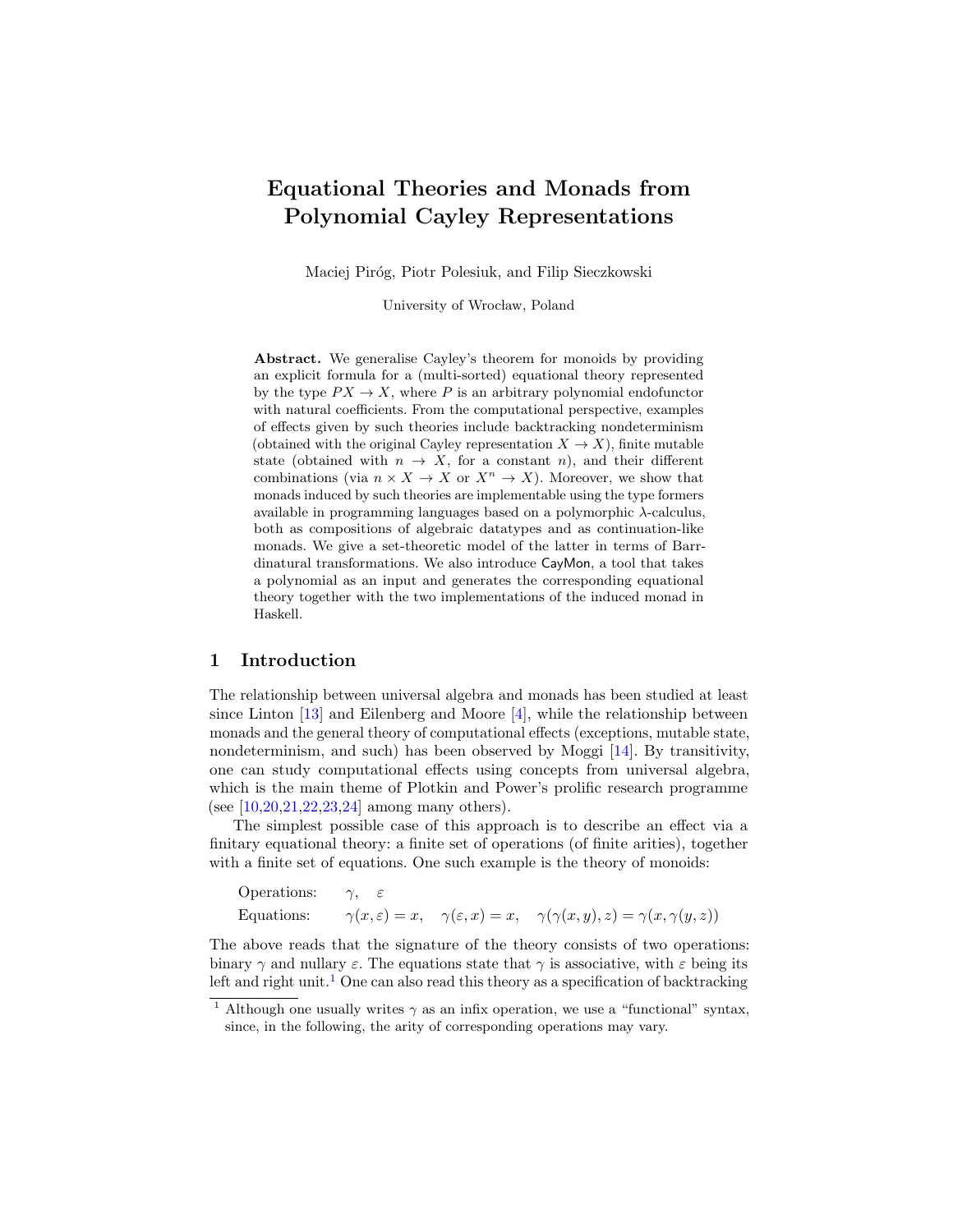nondeterminism, in which the order of results matters, where  $\gamma$  is an operation that creates a new computation as a choice between two subcomputations, while  $\varepsilon$  denotes failure. The connection between the equational theory and the computational effect becomes apparent when we consider the monad of free monoids (that is, the list monad), which is in fact used to form backtracking computations in programming; see, for example, Bird's pearl [\[1\]](#page-15-4).

This suggests a simple recipe for computational effects: it is enough to come up with an equational theory, and out of the hat comes the induced monad of free algebras that implements the corresponding effect. Such an approach is indeed possible in the category Set, where every finitary equational theory admits a free monad, constructed by quotienting terms over the signature by the congruence induced by the equations. However, if we want to implement this monad in a programming language, the situation is not so simple, since in most programming languages (in particular, those without higher inductive types) we cannot generally express this kind of quotients. For instance, to describe a variant of nondeterminism that does not admit duplicate results, we may extend the theory of monoids with an equation stating that  $\gamma$  is idempotent, that is,  $\gamma(x, x) = x$ . But, unlike in the case of general monoids, the monad induced by the theory of idempotent monoids seems to be no longer directly expressible in, say, Haskell. This means that there is no implementation that satisfies all the equations of the theory "on the nose"—one informal argument is that the representations of  $\gamma(x, x)$  and x should be the same whatever the type of x, and this would require a decidable equality test on every type, which is not possible.

Thus, both from the practical viewpoint of programming and as a question on the general nature of equational theories, it makes sense to ask which theories are "simple" enough to induce monads expressible using only the basic type formers, such as (co)products, function spaces, algebraic datatypes, universal and existential quantification. This question seems difficult in general, and to our knowledge there is little work that addresses it. In this paper, we focus on a small piece of this problem: we study a certain subset of such implementable equational theories, and conjure some novel extensions.

The monads that we consider arise from Cayley representations. The overall idea is that if a theory has an expressible, well-behaved (in a sense that we make precise in the paper) Cayley representation, the induced monad also has an expressible implementation. The well-known Cayley theorem for monoids states that every monoid with a carrier X embeds in the monoid of endofunctions  $X \to X$ . In this paper, we generalise this result: given a polynomial Set-endofunctor P with natural coefficients, we provide an explicit formula for an equational theory such that its every algebra with a carrier  $X$  embeds in a certain algebra with the carrier given by  $PX \to X$ . Then, we show that the monad of free algebras of such a theory can be implemented as a continuation-like monad with the endofunctor given at a set A as:

<span id="page-1-0"></span>
$$
\forall X. (A \to PX \to X) \to PX \to X \tag{1}
$$

This type is certainly expressible in programming languages based on polymorphic  $\lambda$ -calculi, such as Haskell.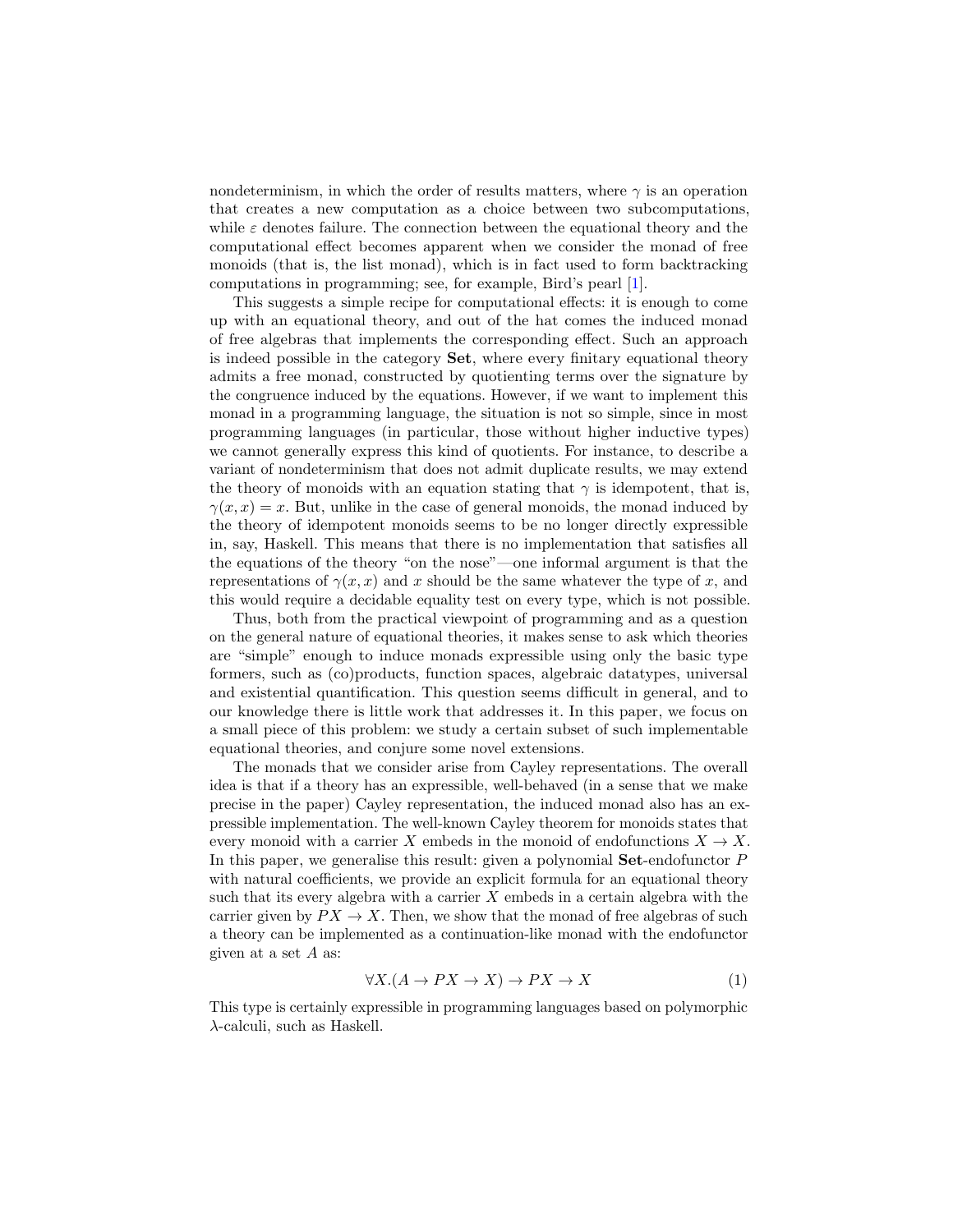However, before we can give the details of this construction, we need to address some technical issues. It is easy to notice that there may be more than one "Cayley representation" of a given theory: for example, a monoid  $X$  embeds not only in  $X \to X$ , but also in a "smaller" monoid  $X \stackrel{\gamma}{\rightsquigarrow} X$ , by which we mean the monoid of functions of the type  $X \to X$  of the shape  $a \mapsto \gamma(b, a)$ , where  $b \in X$ . The same monoid X embeds also in a "bigger" monoid  $X^2 \to X$ , in which we interpret the operations as  $\gamma(f,g) = (x,y) \mapsto f(g(x,y), y)$  and  $\varepsilon = (x,y) \mapsto x$ . What makes  $X \to X$  special is that instantiating [\(1\)](#page-1-0) with  $PX = X$  gives a monad that is *isomorphic* to the list monad (note that in this case, the type  $(1)$ ) is simply the Church representation of lists). At the same time, we cannot use  $X \stackrel{\gamma}{\rightsquigarrow} X$  instead of  $X \rightarrow X$ , since [\(1\)](#page-1-0) quantifies over sets, and thus there is no natural candidate for  $\gamma$ . Moreover, even though we may use the instantiation  $PX = X^2$ , this choice yields a *different* monad (which we describe in more detail in Section [5.4\)](#page-12-0). To sort this out, in Section [2,](#page-3-0) we introduce the notion of tight Cayley representation. This notion gives rise to the monad of the following shape, which is a strict generalisation of  $(1)$ , where R is a **Set**-bifunctor of mixed variance:

<span id="page-2-0"></span>
$$
\forall X. (A \to R(X, X)) \to R(X, X) \tag{2}
$$

Formally, all our constructions are set-theoretic—to focus the presentation, the connection with programming languages and type theory is left implicit. Thus, the second issue that we discuss in Section [2](#page-3-0) is the meaning of the universal quantifier  $\forall$  in [\(1\)](#page-1-0). It is known [\[27\]](#page-16-5) that polymorphic functions of this shape enjoy a form of dinaturality proposed by Michael Barr (see Paré and Román [\[16\]](#page-15-5)), called by Mulry strong dinaturality [\[15\]](#page-15-6). We model the universally quantified types above as collections of Barr-dinatural transformations, and prove that if R is a tight representation, the collection  $(2)$  is always a set.

In Section [4,](#page-6-0) we give the formula that defines an equational theory given a polynomial functor P. In general, the theories we construct can be multi-sorted, which is useful for avoiding a combinatory explosion of the induced theories, hence a brief discussion of such theories in Section [3.](#page-5-0) We show that  $PX \to X$ is indeed a tight representation of the generated theory. Then, in Section [5,](#page-9-0) we study a number of examples in order to discover what effects are denoted by the generated theories. It turns out that each theory can be seen as a (rather complex, for nontrivial polynomial functors) composition of backtracking nondeterminism and finite mutable state. Moreover, in Section  $6$ , we show that the corresponding monads can be implemented not only as continuation-like monads [\(1\)](#page-1-0), but also in "direct style", using algebraic datatypes.

Since they are parametrised by a polynomial, both the equational theory and its representation consist of many indexed components, so it is not necessarily trivial to get much intuition simply by looking at the formulas. To facilitate this, we have implemented a tool, called CayMon, that generates the theory from a given polynomial, and produces two implementations in Haskell: as a composition of algebraic datatypes and as a continuation-like ("Cayley") monad  $(1)$ . The tool can be run in a web browser, and is available at  $http://http://www.$  $http://http://www.$ [//pl-uwr.bitbucket.io/caymon](http://pl-uwr.bitbucket.io/caymon).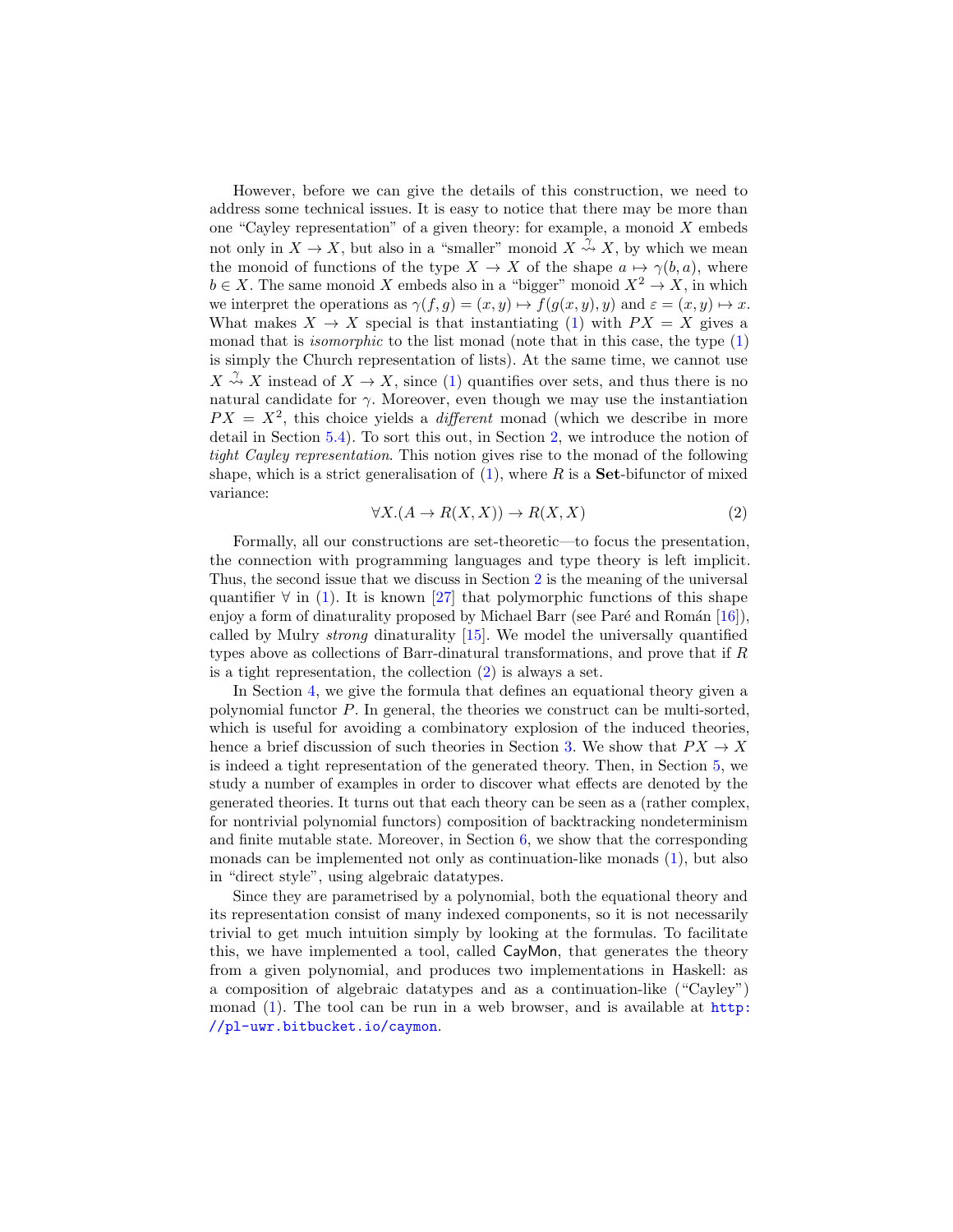### <span id="page-3-0"></span>2 Tight Cayley Representations

In this section, we take a more abstract view on the concept of "Cayley representation". In the literature (for example, [\[2,](#page-15-7)[5,](#page-15-8)[17](#page-16-6)[,25\]](#page-16-7)), authors usually define Cayley representations of different forms of algebraic structures in terms of embeddings. This means that given an object X, there is a homomorphism  $\sigma: X \to Y$  to a different object Y, and moreover  $\sigma$  has a retraction (not necessarily a homomorphism)  $\rho: Y \to X$  (meaning  $\rho \cdot \sigma = id$ ). One important fact, which is usually left implicit, is that the construction of  $Y$  from  $X$  is in some sense functorial. Since we are interested in coming up with representations for many different equational theories, we first identify sufficient properties of such a representation needed to carry out the construction of the monad [\(2\)](#page-2-0) sketched in the introduction. In particular, we introduce the notion of tight Cayley representation, which characterises the functoriality and naturality conditions for the components of the representation.

As for notation, we use  $A \to B$  to denote both the type of a morphism in a category, and the set of all functions from  $A$  to  $B$  (the exponential object in  $\mathbf{Set}$ ). Also, for brevity, we write the application of a bifunctor to two arguments, e.g.,  $G(X, Y)$ , without parentheses, as  $GXY$ . We begin with the following definition:

**Definition 1** (see [\[16\]](#page-15-5)). Let  $\mathscr{C}, \mathscr{D}$  be categories, and  $G, H : \mathscr{C}^{\mathsf{op}} \times \mathscr{C} \to \mathscr{D}$  be functors. Then, a collection of  $\mathscr{D}$ -morphisms  $\theta_X : GXX \to HXX$  indexed by  $\mathscr C$ -objects is called a Barr-dinatural transformation if it is the case that for all objects A in  $\mathscr{D}$ , objects X, Y in  $\mathscr{C}$ , morphisms  $f_1: A \to GXX$ ,  $f_2: A \to GYY$ in  $\mathscr{D}$ , and a morphism  $g: X \to Y$  in  $\mathscr{C}$ ,



An important property of Barr-dinaturality is that the component-wise composition gives a well-behaved notion of vertical composition of two such transformations. The connection between Barr-dinatural transformations and Cayley representations is suggested by the fact, shown by Paré and Román  $[16]$ , that the collection of such transformations of type  $H \to H$  for the **Set**-bifunctor  $H(X, Y) = X \rightarrow Y$  is isomorphic to the set of natural numbers. The latter, equipped with addition and zero (or the former with composition and the identity transformation, respectively), is simply the free monoid with a single generator, that is, an instance of [\(1\)](#page-1-0) with  $PX = X$  and  $A = 1$ .

For the remainder of this section, assume that  $\mathscr T$  is a category, while F: Set  $\rightarrow \mathscr{T}$  is a functor with a right adjoint  $U : \mathscr{T} \rightarrow$  Set. Intuitively,  $\mathscr{T}$  is a category of algebras of some theory, and  $U$  is the forgetful functor. Then, the monad generated by the theory is given by the composition  $UF$ . For a function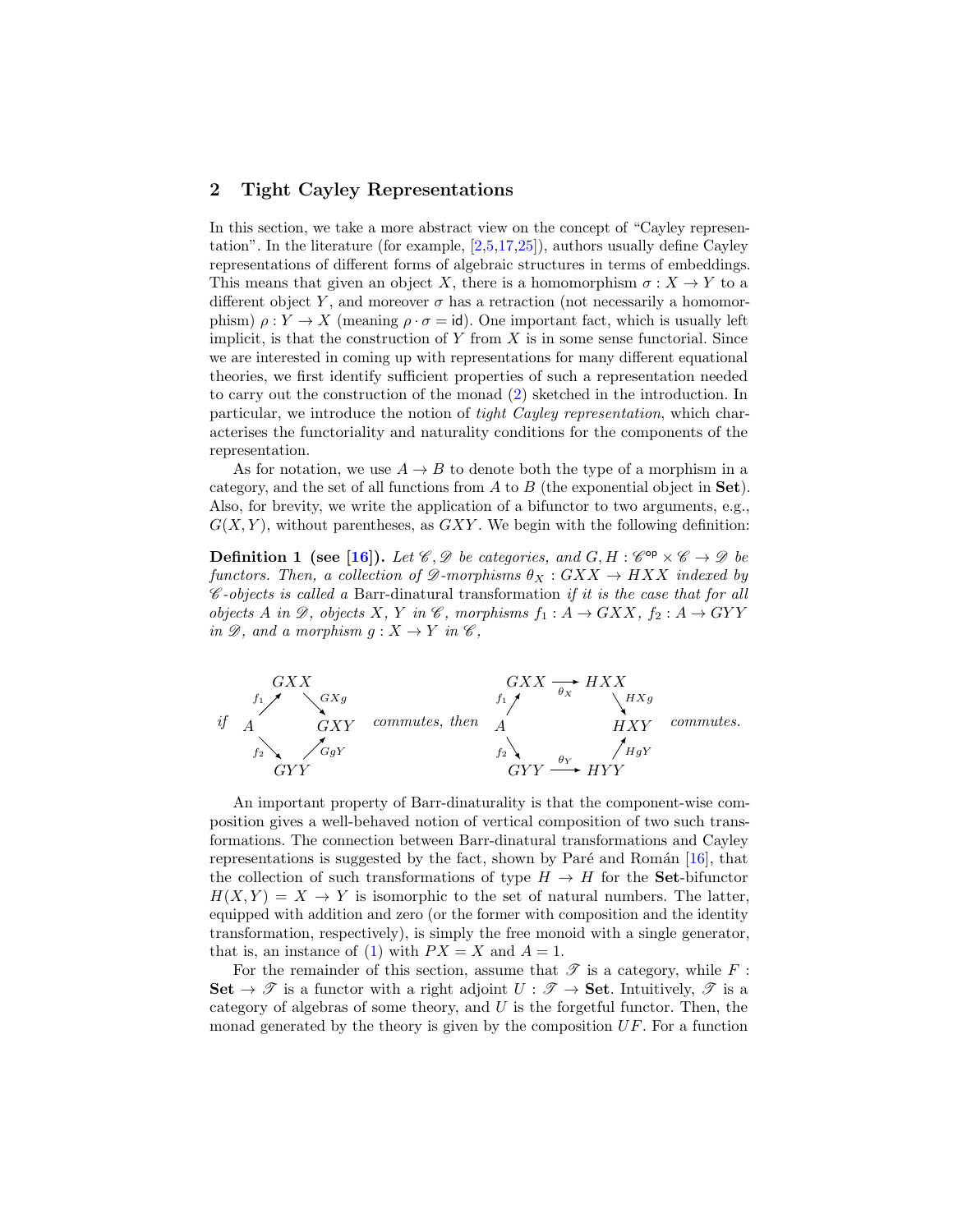$f : A \to UX$ , we write  $\hat{f} = Uf' : UFA \to UX$ , where  $f' : FA \to X$  is the contraposition of  $f$  via the adjunction (intuitively, the unique homomorphism induced by the freeness of the algebra  $FA$ ).

<span id="page-4-6"></span>**Definition 2.** A tight Cayley representation of  $\mathscr T$  with respect to  $F \dashv U$  consists of the following components:

- <span id="page-4-2"></span>(a) A bifunctor  $R : \mathbf{Set}^{\mathsf{op}} \times \mathbf{Set} \to \mathbf{Set}$ ,
- <span id="page-4-3"></span>(b) For each set X, an object  $\mathbb{R}X$  in  $\mathscr{T}$ , such that  $U\mathbb{R}X = RXX$ ,
- <span id="page-4-0"></span>(c) For all sets A, X, Y and functions  $f_1: A \rightarrow RXX$ ,  $f_2: A \rightarrow RYY$ ,  $g: X \to Y$ , it is the case that



- <span id="page-4-4"></span>(d) For each object M in  $\mathscr{T}$ , a morphism  $\sigma_M : M \to \mathbb{R}(UM)$  in  $\mathscr{T}$ , such that  $U\sigma_M: UM \to R(UM)(UM)$  is Barr-dinatural in M,
- <span id="page-4-5"></span>(e) A Barr-dinatural transformation  $\rho_M : R(UM)(UM) \to UM$ , such that  $\rho_M \cdot U \sigma_M = id,$
- <span id="page-4-1"></span>(f) For each set X, a set of indices  $I_X$  and a family of functions  $\text{run}_{X,i}: RXX \rightarrow$ X, where  $i \in I_X$ , such that  $R(RXX)$ run<sub>X</sub> is a jointly monic family, and the following diagram commutes for all X and  $i \in I_X$ :



Note that the condition  $(c)$  states that the objects  $\mathbb R$  are, in a sense, natural. Intuitively, understanding an object  $\mathbb{R}X$  as an algebra, the condition states that the algebraic structure of  $\mathbb{R}X$  does not really depend on the set X. The condition [\(f\)](#page-4-1) may seem rather complicated: the intuition behind the technical formulation is that RXY behaves like a form of a function space (after all, we are interested in abstract Cayley representations), and  $\text{run}_{X,i}$  is an application to an argument specified by  $i$ , as in the example below. In such a case, the joint monicity becomes the extensional equality of functions.

Example 3. Let us check how Cayley representation for monoids fits the definition above: [\(a\)](#page-4-2) The bifunctor is  $RXY = X \rightarrow Y$ . [\(b\)](#page-4-3) The  $\mathscr{T}$ -object for a monoid M is the monoid  $M \to M$  with  $\gamma(f,g) = f \circ g$  and  $\varepsilon = id$ . [\(c\)](#page-4-0) Given some elements  $a, b, \ldots, c \in A$ , we need to see that  $g \circ f_1(a) \circ f_1(b) \circ \cdots \circ f_1(c) =$  $f_2(a) \circ f_2(b) \circ \cdots \circ f_2(c) \circ g$ . Fortunately, the assumption, which in this case becomes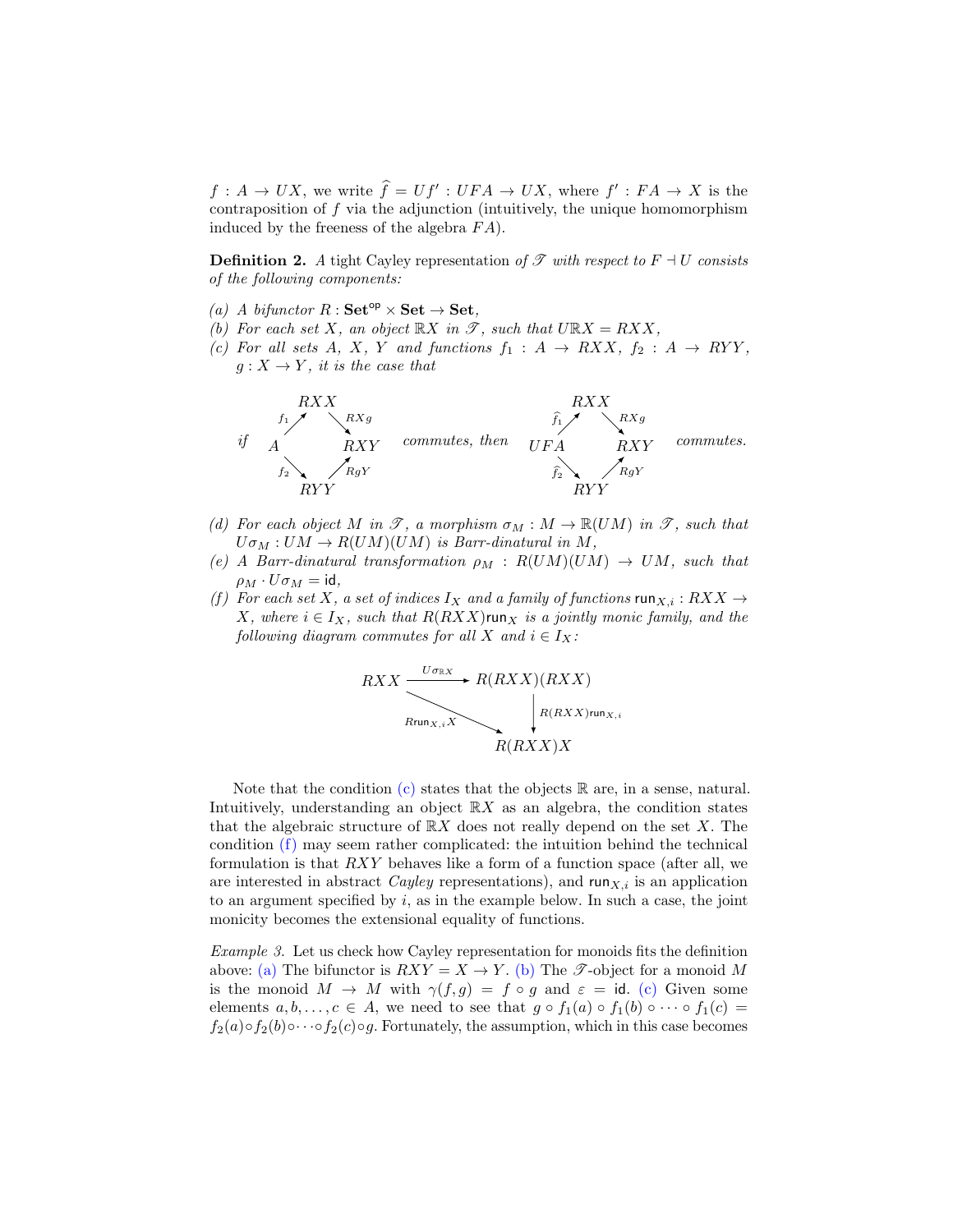$g \circ f_1(a) = f_2(a) \circ g$  for all  $a \in A$ , allows us to "commute" g from one side of the chain of function compositions to the other. [\(d\)](#page-4-4)  $\sigma_M(a) = b \mapsto \gamma(a, b)$ . It is easy to verify that it is a homomorphism. The Barr-dinaturality condition: assuming  $f(m) = n$  for some  $m \in M$  and  $n \in N$ , and a homomorphism  $f : M \to N$ , it is the case that, omitting the U functor,  $RfN(\sigma_N(n)) = RfN(\sigma_N(f(m)))$  $b \mapsto \gamma(f(m), f(b)) = b \mapsto f(\gamma(m, b)) = RM f(\sigma_M(m))$ , where the equalities can be explained respectively as: assumption in the definition of Barr-dinaturality, unfolding definitions, homomorphism, unfolding definitions. [\(e\)](#page-4-5)  $\rho_M(f) = f(\varepsilon)$ . It is easy to show that it is Barr-dinatural; note that we need to use the fact that  $\mathscr{T}$ -morphisms (that is, monoid homomorphisms) preserve  $\varepsilon$ . [\(f\)](#page-4-1) We define  $I_X = X$ , while run $X_{i}(f) = f(i)$ .

The first main result of this paper states that given a tight representation of  $\mathscr T$  with respect to  $F \dashv U$ , the monad given by the composition UF can be alternatively defined using a continuation-like monad constructed with sets of Barr-dinatural transformations:

<span id="page-5-1"></span>**Theorem 4.** For a tight Cayley representation R with respect to  $F \dashv U$ , elements of the set UF A are in 1-1 correspondence with Barr-dinatural transformations of the type  $(A \to RXX) \to RXX$ . In particular, this means that the latter form a set. Moreover, this correspondence gives a monad isomorphism between UF and the evident continuation-like structure on [\(2\)](#page-2-0), given by the unit  $(\eta_A(a))_X(f) = f(a)$ and the Kleisli extension  $(f^*(k))_X(g) = k_X(a \mapsto (f(a))_X(g)).$ 

We denote the set of all Barr-dinatural transformations from the bifunctor  $(X, Y) \mapsto A \to RXY$  to R as  $\forall X.(A \to RXX) \to RXX$ . This gives us a monad similar in shape to the continuation monad, or, more generally, Kock's codensity monad [\[12\]](#page-15-9) embodied using the formula for right Kan extensions as ends. One important difference with the codensity monad (except, of course, the fact that we have bifunctors on the right-hand sides of arrows) is that we use Barr-dinatural transformations instead of the usual dinatural transformations [\[3\]](#page-15-10). Indeed, if we use ends instead of  $\forall$ , the end  $\int_X (A \to RXX) \to RXX$  is given as the collection of all dinatural transformations of the given shape. It is known, however, that even in the simple case when  $A = 1$  and  $RXY = X \rightarrow Y$ , this collection is too big to be a set (see the discussion in [\[16\]](#page-15-5)), hence such end does not exist.

### <span id="page-5-0"></span>3 Multi-sorted Equational Theories with a Main Sort

The equational theories that we generate in Section [4](#page-6-0) are multi-sorted, which is useful for trimming down the combinatorial complexity of the result. This turns out to be, in our view, essential in understanding what computational effects they actually represent. In this section, we give a quick overview of what kind of equational theories we work with, and discuss the construction of their free algebras.

We need to discuss the free algebras here, since we want the freeness to be with respect to a forgetful functor to **Set**, rather than to the usual category of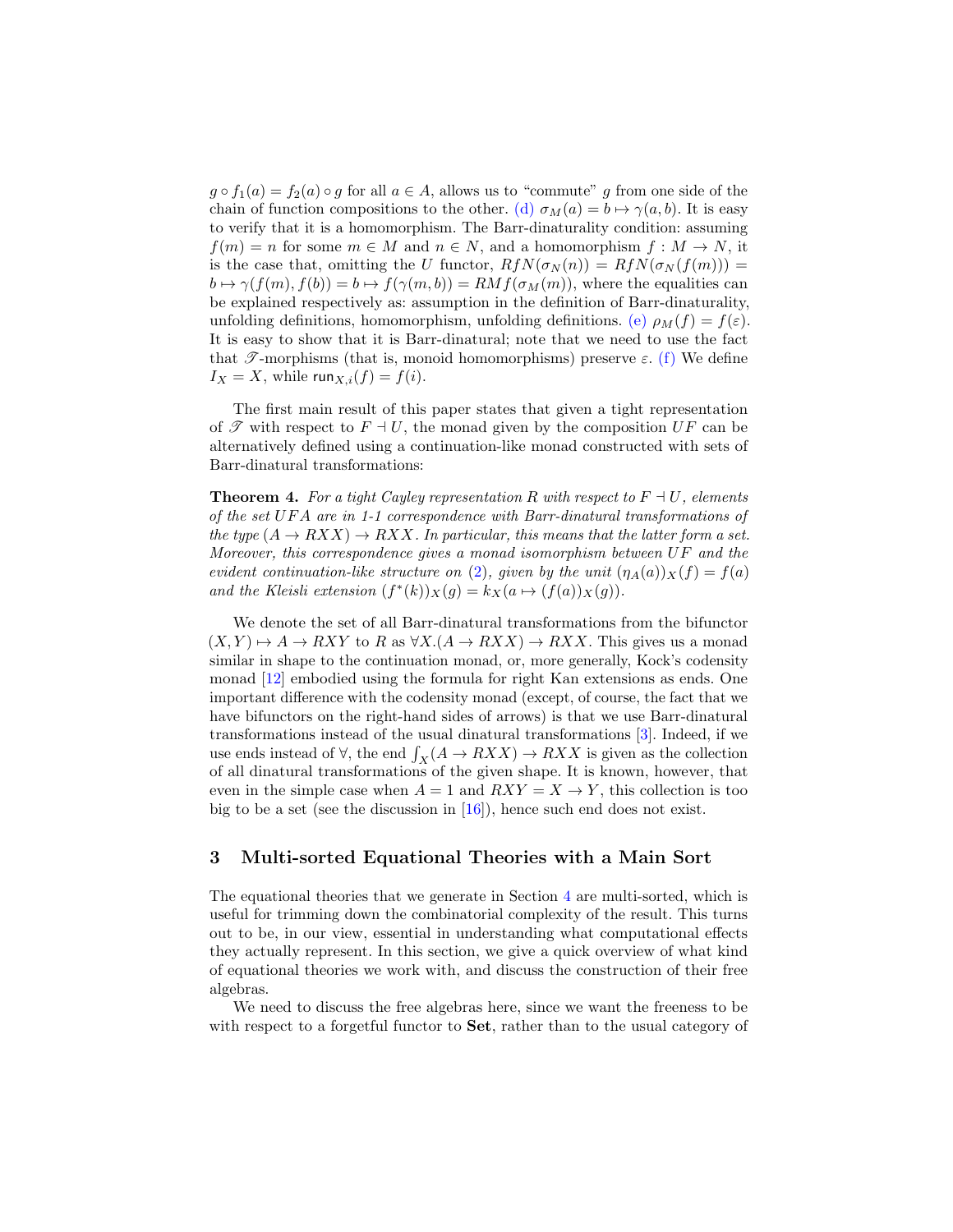sorted sets; compare  $\langle 26 \rangle$ . This is because we want the equational theories to generate monads on Set, as described in the previous section. In particular, we are interested in theories in which one of the sorts is chosen as the main one, and work with the functor that forgets not only the structure, but also the carriers of all the other sorts, only preserving the main one. Luckily, this functor can be factored as a composition of two forgetful functors, each with an obvious left adjoint.

In detail, assume a finite set of sorts  $S = \{Q, K_1, \ldots, K_d\}$  for some  $d \in \mathbb{N}$ , where  $\Omega$  is the main sort. The category of sorted sets is simply the category Set<sup>[S]</sup>, where  $|S|$  is the discrete category generated by the set S. More explicitly, the objects of  $\mathbf{Set}^{[S]}$  are tuples of sets (one for each sort), while morphisms are tuples of functions. Given an S-sorted finitary theory  $\mathfrak{T}$ , we denote the category of its algebras as  $\Sigma$ -Alg. To see that the forgetful functor from  $\Sigma$ -Alg to **Set** has a left adjoint, consider the following composition of adjunctions:



This means that the free algebra for each sort has the carrier given by the set of terms of the given sort (with variables appearing only at positions intended for the main sort  $\Omega$ ) quotiented by the congruence induced by the equations. This kind of composition of adjunctions is similar to [\[18\]](#page-16-9).

#### <span id="page-6-0"></span>4 Theories from Polynomial Cayley Representations

In this section, we introduce algebraic theories that are tightly Cayley-represented by  $PX \to X$  for a polynomial functor P. Notation-wise, whenever we write  $i \leq k$ for a fixed  $k \in \mathbb{N}$ , we mean that i is a natural number in the range  $1, \ldots, k$ , and use  $[x_i]_{i\leq k}$  to denote a sequence  $x_1, \ldots, x_k$ . The latter notation is used also in arguments of functions and operations, so  $f([x_i]_{i\leq k})$  means  $f(x_1,\ldots,x_k)$ , while  $f(x, [y_i]_{i \leq k})$  means  $f(x, y_1, \ldots, y_k)$ . We sometimes use double indexing; for example, by  $\prod_{i=1}^k \prod_{j=1}^{t_i} X_{i,j} \to Y$  for some  $[t_i]_{i \leq k}$ , we mean the type  $X_{1,1} \times \cdots \times$  $X_{1,t_1} \times \cdots \times X_{k,1} \times \cdots \times X_{k,t_k} \to Y$ . This is matched by a double-nested notation in arguments, that is,  $f([[x_i^j]_{j\leq t_i}]_{i\leq k})$  means  $f(x_1^1, ..., x_1^{t_1}, ..., x_k^1, ..., x_k^{t_k})$ . Also, whenever we want to repeat an argument k-times, we write  $[x]_k$ ; for example,  $f([x]_3)$  means  $f(x, x, x)$ . Because we use a lot of sub- and superscripts as indices, we do not use the usual notation for exponentiation. This means that  $x^i$  always denotes some  $x$  at index  $i$ , while a  $k$ -fold product of some type  $X$ , ordinarily denoted  $X^k$ , is written as  $\prod^k X$ . We use the  $\llbracket \cdot \rrbracket$  brackets to denote the interpre-<br>tation of sorts and operations in an algebra (that is, a model of the theory). If tation of sorts and operations in an algebra (that is, a model of the theory). If the algebra is clear from the context, we skip the brackets in the interpretation of operations.

For the rest of the paper, let  $d \in \mathbb{N}$  (the number of monomials in the polynomial) and sequences of natural numbers  $[c_i]_{i \le d}$  and  $[e_i]_{i \le d}$  (the coeffcients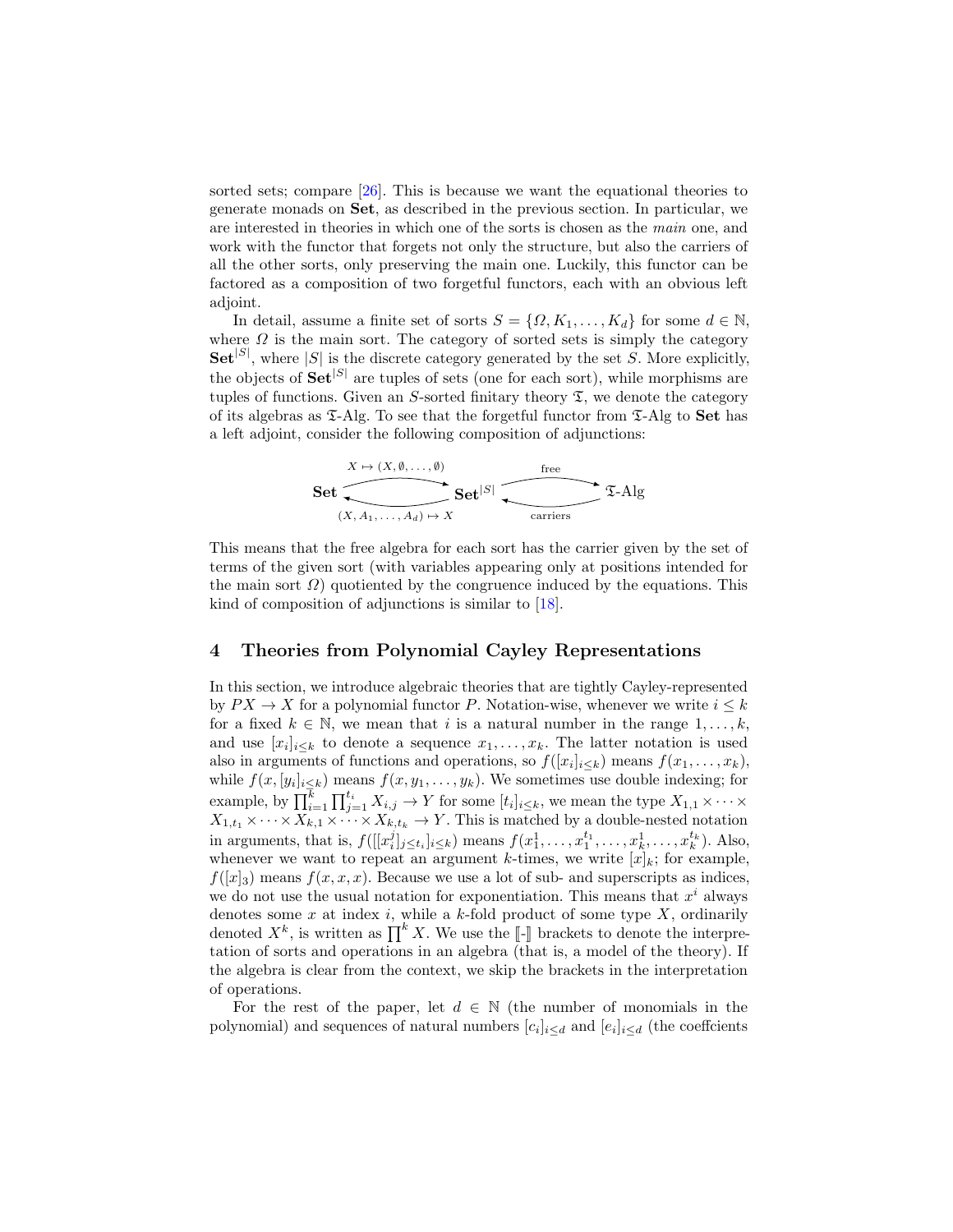and exponents respectively) define the following polynomial endofunctor on Set:

<span id="page-7-6"></span>
$$
PX = \sum_{i=1}^{d} c_i \times \prod^{e_i} X,\tag{3}
$$

where  $c_i$  is an overloaded notation for the set  $\{1, \ldots, c_i\}$ . With this data, we define the following equational theory:

<span id="page-7-3"></span>**Definition 5.** Assuming d,  $[c_i]_{i \le d}$ , and  $[e_i]_{i \le d}$  as above, we define the following equational theory  $\Sigma$ :

– Sorts:

- <span id="page-7-5"></span><span id="page-7-4"></span><span id="page-7-1"></span><span id="page-7-0"></span> $\Omega$  (main sort)  $K_i$ , for all  $i \leq d$
- Operations:

<span id="page-7-2"></span>
$$
\begin{aligned}\n\text{cons}: \prod_{i=1}^d \prod^{c_i} K_i &\to \Omega \\
\pi_i^j: \Omega &\to K_i \text{, for } i \leq d \text{ and } j \leq c_i \\
\varepsilon_i^j: K_i, \text{ for } i \leq d \text{ and } j \leq e_i \\
\gamma_i^j: K_j &\times \prod^{e_j} K_i &\to K_i \text{, for } i, j \leq d\n\end{aligned}
$$

– Equations:

$$
\pi_i^j(\text{cons}([[x_i^j]_{j \le c_i}]_{i \le d})) = x_i^j \tag{beta-\pi}
$$

$$
\text{cons}([\pi_i^j(x)]_{j \le c_i}]_{i \le d}) = x \tag{eta-\pi}
$$

$$
\gamma_i^j(\varepsilon_j^k, [x_t]_{t \le e_j}) = x_k \tag{beta-\varepsilon}
$$

$$
\gamma_i^i(x, [\varepsilon_i^j]_{j \le e_i}) = x \tag{eta- $\varepsilon$ }
$$

$$
\gamma_i^j(\gamma_j^k(x,[y_t]_{t\leq e_k}),[z_s]_{s\leq e_j}) = \gamma_i^k(x,[\gamma_i^j(y_t,[z_s]_{s\leq e_j})]_{t\leq e_k})
$$
 (assoc- $\gamma$ )

Thus, in the theory  $\mathfrak T$ , there is a main sort  $\Omega$ , which we think of as corresponding to the entire functor, and one sort  $K_i$  for each "monomial"  $\prod^{e_i} X$ . Then, we can think of  $\Omega$  as a tuple containing elements of each sort, where each sort  $K_i$  has exactly  $c_i$  occurrences. The fact that  $\Omega$  is a tuple, which is witnessed by the cons and  $\pi$  operations equipped with the standard equations for tupling and projections, is not too surprising—one should keep in mind that  $\mathfrak T$  is a theory represented by the type  $PX \to X$ , which can be equivalently given as the *product* of function spaces  $c_i \times \prod^{e_i} X \to X$  for all  $i \leq d$ .

<span id="page-7-7"></span>Each operation  $\gamma_i^j$  can be used to compose an element of  $K_j$  and  $e_j$  elements of  $K_i$  to obtain an element of  $K_i$ . The  $\varepsilon$  constants can be seen as selectors: in [\(beta-](#page-7-0)ε),  $\varepsilon_j^k$  in the first argument of  $\gamma_i^j$  selects the k-th argument of the sort  $K_i$ , while the [\(eta-](#page-7-1) $\varepsilon$ ) equation states that composing a value of  $K_i$  with the successive selectors of  $K_i$  gives back the original value. The equation [\(assoc-](#page-7-2) $\gamma$ ) states that the composition of values is associative in an appropriate sense. In Section [5,](#page-9-0) we provide a reading of the theory  $\mathfrak T$  as a specification of a computational effect for different choices of  $d, c_i$ , and  $e_i$ .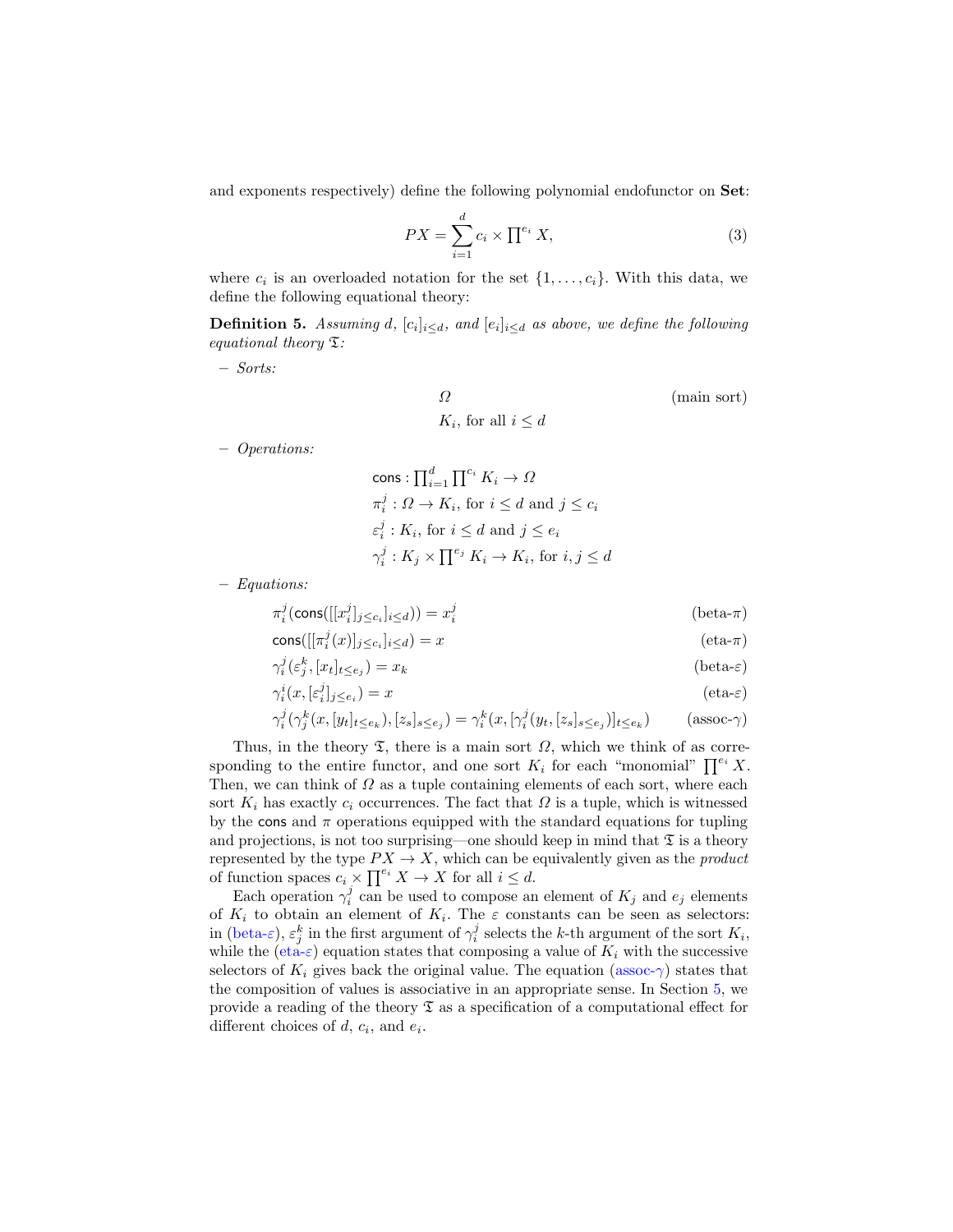Remark 6. If it is the case that  $e_i = e_j$  for some  $i, j \leq d$ , then the sorts  $K_i$ and  $K_j$  are isomorphic. This means that in every algebra of such a theory, there is an isomorphism of sorts  $\varphi: [K_i] \to [K_j]$ , given by  $\varphi(x) = \gamma_j^i(x, [\varepsilon_j^k]_{k \leq e_i})$ . This suggests an alternative setting, in which instead of having a single  $c_i \times \prod^{e_i} X$ comoponent, we can have  $c_i$  components of the shape  $\prod^{e_i} X$ . In such a setting, the equational theory  $\mathfrak T$  in Definition [5](#page-7-3) would be slightly simpler—specifically, there would be no need for double-indexing in the types of cons and  $\pi$ . On the downside, this would obfuscate the connection with computational effects described in Section [5](#page-9-0) and some conjured extensions in Section [7.](#page-13-0)

The theory  $\mathfrak T$  has a tight Cayley representation using functions from P, as detailed in the following theorem. This gives us the second main result of this paper: by Theorem [4,](#page-5-1) the theory  $\mathfrak T$  is the equational theory of the monad [\(1\)](#page-1-0). The notation in<sub>i</sub> means the *i*-th inclusion of the coproduct in the functor  $P$ .

<span id="page-8-0"></span>**Theorem 7.** The equational theory  $\mathfrak T$  from Definition [5](#page-7-3) is tightly Cayley-represented by the following data:

- The bifunctor  $RXY = PX \rightarrow Y$ ,
- $-$  For a set X, the following algebra:
	- Carriers of sorts:

$$
\begin{aligned} \llbracket \varOmega \rrbracket &= RXX \\ \llbracket K_i \rrbracket &= \prod^{e_i} X \to X \end{aligned}
$$

• Interpretation of operations:

$$
\begin{aligned}\n\text{[cons]}\n\left(\left[[f_k^j]_{j \leq c_k}\right]_{k \leq d}\right)\left(\text{in}_i(c, [x_t]_{t \leq e_i})\right) &= f_i^c\left([x_t]_{t \leq e_i}\right) \\
\left[\pi_i^j\right]\n\left(f\right)\n\left([x_t]_{t \leq e_i}\right) &= f\left(\text{in}_i(j, [x_t]_{t \leq e_i})\right) \\
\left[\varepsilon_i^j\right]\n\left([x_t]_{t \leq e_i}\right) &= x_j \\
\left[\gamma_i^j\right]\n\left(f, [g_k]_{k \leq e_j}\right)\n\left([x_t]_{t \leq e_i}\right) &= f\left([g_k([x_t]_{t \leq e_i})\right)_{k \leq e_j}\right)\n\end{aligned}
$$

– The homomorphism  $\sigma_M$  for the main sort and sorts  $K_i$ :

$$
\sigma_M^{\Omega}(m)(\text{in}_i(c,[x_t]_{t\leq e_i})) = \text{cons}([\lceil \gamma_k^i(\pi_i^c(m),[\pi_k^j(x_t)]_{t\leq e_i})\rceil_{j\leq c_k}]_{k\leq d})
$$
  

$$
\sigma_M^i(s)([x_t]_{t\leq e_i}) = \text{cons}([\lceil \gamma_k^i(s,[\pi_k^j(x_t)]_{t\leq e_i})\rceil_{j\leq c_k}]_{k\leq d})
$$

– The transformation  $\rho_M$ :

$$
\rho_M(f) = \cos([[\pi_k^j(f(\text{in}_k(j, [\text{cons}([w_r^f]_{r < k}, [\varepsilon_k^t]_{c_k}, [w_r^f]_{k < r \le d})]_{t \le e_k}]))]_{j \le c_k}]_{k \le d})
$$
\nwhere  $w_r^f = [\pi_r^c(f(\text{in}_r(c, [\varepsilon_r^j]_{j \le e_r})))]_{c \le c_r}$ 

– The set of indices  $I_X = PX$  and the functions  $\text{run}_{X,i}(f) = f(i)$ .

In the representing algebra, it is the case that each  $\llbracket K_i \rrbracket$  represents one monomial, as mentioned in the description of  $\mathfrak T$ , while  $\llbracket \Omega \rrbracket$  is the appropriate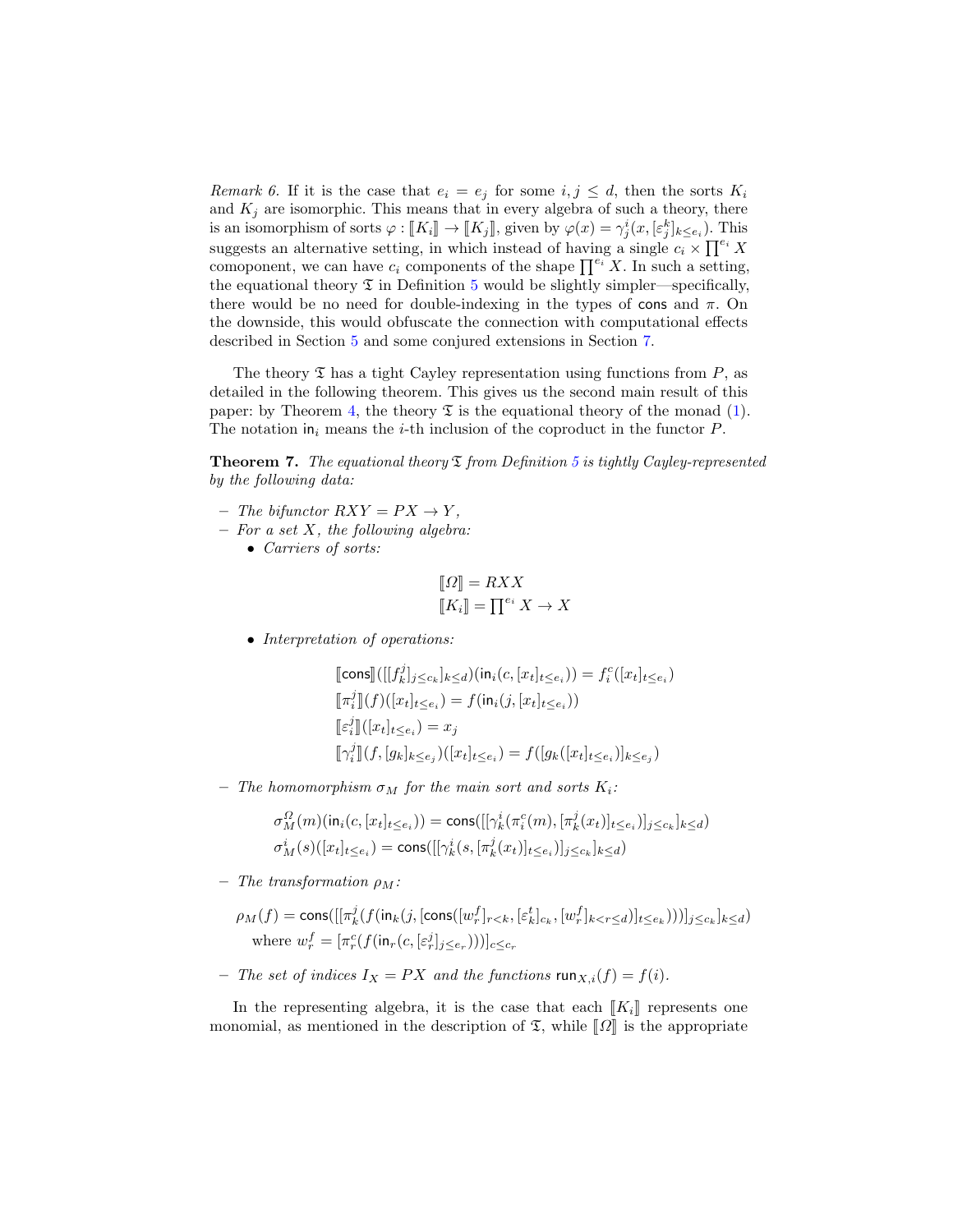tuple of representations of monomials, which is encoded as a single function from a coproduct (in our opinion, this encoding turns out to be much more readable on paper), while cons and  $\pi$  are indeed given by tupling and projections. For each  $i \leq d$ , the function  $\varepsilon_i^j$  simply returns its j-th argument, while  $\gamma$  is interpreted as the usual composition of multi-argument functions.

Homomorphisms between multi-sorted algebras are defined as operationpreserving functions for each sort, so  $\sigma$  is defined for the sort  $\Omega$  and for each sort  $K_i$ . In general, the point of Cayley representations is to encode an element m of an algebra M using its possible behaviours with other elements of the algebra. It is no different here: for each sort  $K_i$  at the c-th occurrence in the tuple, the function  $\sigma^{\Omega}$  packs (using cons) all possible compositions (by means of  $\gamma$ ) of values of  $K_i$  with the "components" of m (extracted using  $\pi$ ). The same happens for each  $s \in [K_i]$  in  $\sigma_M^i(s)$ , but there is no need to unpack s, as it is already a value<br>of a single sort of a single sort.

The transformation  $\rho_M$  is a bit more complicated. The argument f is, in general, a function from a coproduct to  $M$ , but we cannot simply apply  $f$  to one value  $\mathsf{in}_i(\ldots)$  for some sort  $K_i$ , as we would obviously lose the information about the components in different sorts. This is why we need to apply  $f$  to all possible sorts with  $\varepsilon$  in the right place to ensure that we recover the original value. We extract the information about particular sorts from such values, and combine them using cons. Interestingly, the elements of  $w_r^f$  could actually be replaced by any expression of the appropriate sort that is preserved by homomorphisms, assuming that f is also preserved. This is needed to ensure that  $\rho$  is Barr-dinatural (the fact that  $f$  is preserved by homomorphisms is exactly the assumption in the definition of Barr-dinaturality). For example, if  $e_r > 0$  for some  $r \leq d$ , one can define  $w_r^f$  simply as  $[\varepsilon_r^j]_{c_r}$  for some  $j \leq e_r$ . The complicated expression in the definition of  $w_r^f$  is a way to produce values also for sorts  $K_r$  with  $e_r = 0$ , which do not have any  $\varepsilon$  constants.

<span id="page-9-1"></span>Remark 8 (on monadicity). If for all  $i \leq d$ , it is the case that  $e_i > 0$ , then the composition of right adjoints given in Section [3](#page-5-0) is monadic. This means that Set-models of such a theory are equivalent to algebras of the induced monad. If, however, there is a sort i with no constants (that is, with  $e_i = 0$ ), the two kinds of algebras might no longer be equivalent. The difference, however, occurs only for the empty set of generators of the main sort. In such a case, there is only one algebra for the monad (it is easy to see that the monad preserves the empty set), while there could be more models of algebras, as long as the main sort is interpreted as the empty set.

#### <span id="page-9-0"></span>5 Effects Modeled by Polynomial Representations

Now we describe what kind of computational effects are captured by the theories introduced in the previous section. It turns out that they all are different compositions of finite mutable state and backtracking nondeterminism. These compositions include the two most basic ones: when the state is local for each nondeterministic branch, and when it is *global* to the entire computation.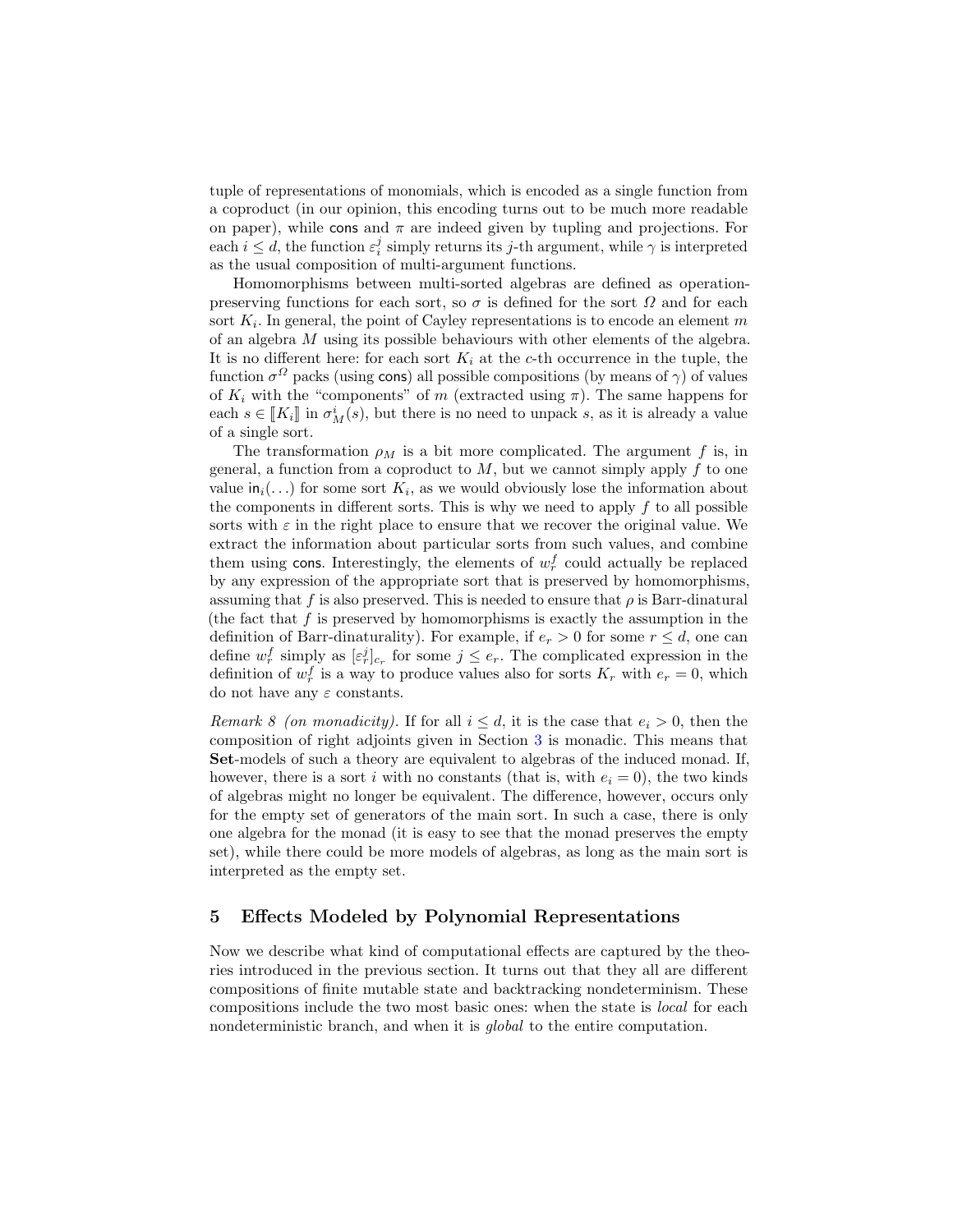In the following, if there is only one object of a given kind, we skip the indices. For example, if for some i, it is the case that  $e_i = 1$ , we write  $\varepsilon_i$  instead of  $\varepsilon_i^1$ . If  $d = 1$ , we skip the subscripts altogether.

#### 5.1 Backtracking Nondeterminism via Monoids

We recover the original Cayley theorem for monoids instantiating Theorem [7](#page-8-0) with  $PX = X$ , that is,  $d = 1$  and  $c_1 = e_1 = 1$ . In this case, we obtain two sorts,  $\Omega$  and K, while the equations [\(beta-](#page-7-4) $\pi$ ) and [\(eta-](#page-7-5) $\pi$ ) instantiate respectively as follows:

$$
\pi(\cos(x)) = x, \quad \cos(\pi(x)) = x
$$

This means that both sorts are isomorphic, so one can think of this theory as being single-sorted. Of course, this is always the case if  $d = 1$  and  $c_1 = 1$ . Since  $e_1 = 1$ , the operation  $\gamma$  is binary and there is a single  $\varepsilon$  constant. The equations [\(beta-](#page-7-0) $\varepsilon$ ) and [\(eta-](#page-7-1) $\varepsilon$ ) say, respectively, that  $\varepsilon$  is the left and right unit of  $\gamma$ , that is:

$$
\gamma(\varepsilon, x) = x, \quad \gamma(x, \varepsilon) = x
$$

Interestingly, the two unit laws for monoids are symmetrical, but in general the  $(\beta \cdot \epsilon)$  and  $(\epsilon \cdot \epsilon)$  equations are not. One should note that the symmetry is already broken when one implements free monoids (that is, lists) in a programming language: in the usual right-nested implementation, the "beta" rule is part of the definition of the append function, while the "eta" rule is a theorem. The  $(assoc-\gamma)$  $(assoc-\gamma)$ equation instantiates as the associativity of  $\gamma$ :

$$
\gamma(\gamma(x, y), z) = \gamma(x, \gamma(y, z))
$$

#### <span id="page-10-0"></span>5.2 Finite Mutable State

For  $n \in \mathbb{N}$ , if we take  $PX = n$ , that is,  $d = 1$ ,  $c_1 = n$  and  $e_1 = 0$ , we obtain the equational theory of a single mutable cell in which the set of possible states is  $\{1, \ldots, n\}$ . There are two sorts in the theory:  $\Omega$  and K. The sort K does not have any interesting structure on its own, as there are no constants  $\varepsilon$ , and the equation [\(eta-](#page-7-1) $\varepsilon$ ) instantiates to

$$
\gamma(x) = x,
$$

which means that  $\gamma$  is necessarily an identity. The fact that this theory is indeed the theory of state becomes apparent when we identify  $\Omega$  as a sort of computations that require some initial state to proceed, and  $K$  as computations that produce a final state. Then, the operations  $\pi^{j}$ :  $\Omega \to K$  ( $j \leq n$ ) are the "update" operations, where  $\pi^{j}$  sets the current state to j, while cons :  $\prod^{n} K \to \Omega$  is the "lookup" operation, in which the  $j$ -th argument is the computation to be executed if the current state is j. The equations [\(beta-](#page-7-4) $\pi$ ), for all  $j \leq n$ , and [\(eta-](#page-7-5) $\pi$ ) state respectively:

$$
\pi^j(\text{cons}([x_i]_{i\leq n})) = x_j, \quad \text{cons}([\pi^i(x)]_{i\leq n}) = x
$$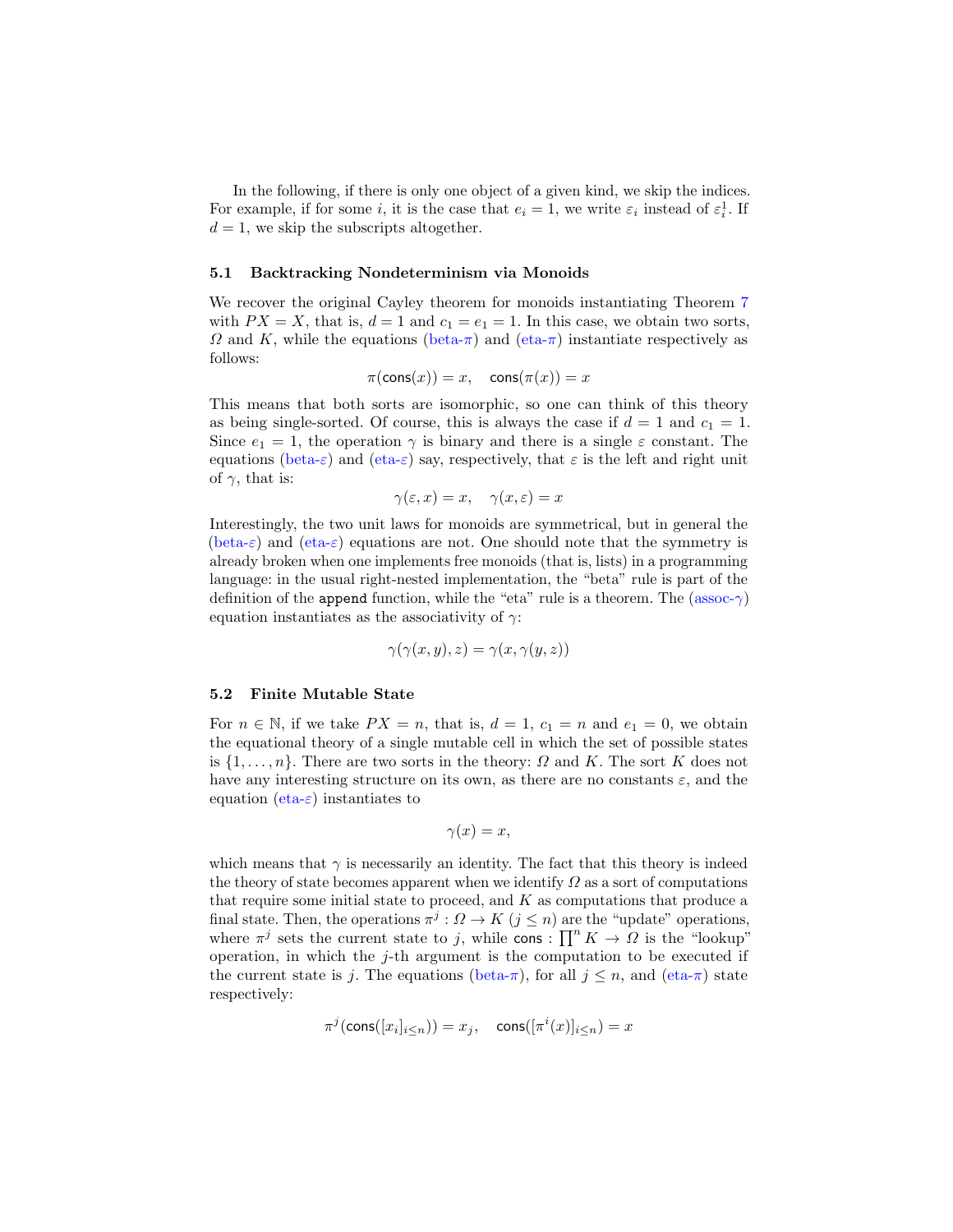These equations embody the natural behaviour rules for this limited form of state. The former reads that setting the current state to j and then proceeding with the computation  $x_i$  if the current state is i is the same thing as simply proceeding with  $x_i$  (note that  $x_j$  is of the sort K, hence it does not use the information that the current state has just been updated to j, so there is no need to keep the  $\pi^{j}$ operation on the right-hand side of the equation). The latter states that if the current state is i and we set the current state to i, it is the same thing as not changing the state at all (note that  $x$  does not depend on the current state, as it is the same in every argument of cons).

Interestingly, the presentations of equational theories for state in the literature (for example, [\[7,](#page-15-11)[23\]](#page-16-3)) are all single-sorted. Such a setting can be recovered by defining the following macro-operations on the sort  $\Omega$ :

$$
\begin{aligned} &\text{put}^j:\varOmega\to\varOmega\qquad &\text{get}:\prod^n\varOmega\to\varOmega\\ &\text{put}^j(x)=\text{cons}([\pi^j(x)]_n) &\text{get}([\boldsymbol{x}_i]_{i\leq n})=\text{cons}([\pi^i(x_i)]_{i\leq n}) \end{aligned}
$$

The trick here is that the get operation does not change the state (by setting the new state to the current one), while put does not depend on the current state (by having the same computation in every argument of cons). The usual four equations for the interaction of put and get can be obtained by unfolding the definitions and using the [\(beta-](#page-7-4) $\pi$ ) and [\(eta-](#page-7-5) $\pi$ ) equations:

$$
\begin{aligned} &\mathsf{put}^{j}(\mathsf{put}^{k}(x))=\mathsf{put}^{k}(x) &\qquad \mathsf{put}^{j}(\mathsf{get}([x_{i}]_{i\leq n}))=\mathsf{put}^{j}(x_{j})\\ &\mathsf{get}([\mathsf{get}([x_{i}]_{i\leq n})]_{n})=\mathsf{get}([x_{i}]_{i\leq n}) &\qquad \mathsf{get}([\mathsf{put}^{i}(x_{i})]_{i\leq n})=\mathsf{get}([x_{i}]_{i\leq n}) \end{aligned}
$$

The connection with the implementation of state in programming becomes evident when we take a closer look at the endofunctor of the induced monad from Theorem [4.](#page-5-1) Consider the following informal calculation:

$$
\forall X. (A \to n \to X) \to n \to X
$$
  
\n
$$
\cong \forall X. n \to (A \to n \to X) \to X
$$
 (flipping the arguments)  
\n
$$
\cong n \to \forall X. (A \times n \to X) \to X
$$
 (Y commutes with arrows)  
\n
$$
\cong n \to A \times n
$$
 (Curry)  
\n(Church)

This means that not only do we prove that the equational theory corresponds to the usual state monad, but we can actually derive the implementation of state as the endofunctor  $A \mapsto (n \to A \times n)$ .

#### <span id="page-11-0"></span>5.3 Backtracking with Local State

We obtain one way to combine nondeterminism with state using the functor  $PX = n \times X$ , for  $n \in \mathbb{N}$ , that is,  $d = 1$ ,  $c_1 = n$  and  $e_1 = 1$ . It has two sorts,  $\Omega$  and  $K$ , which play roles similar to those detailed in the previous section. However, this time  $K$  additionally has the structure of a monoid. This gives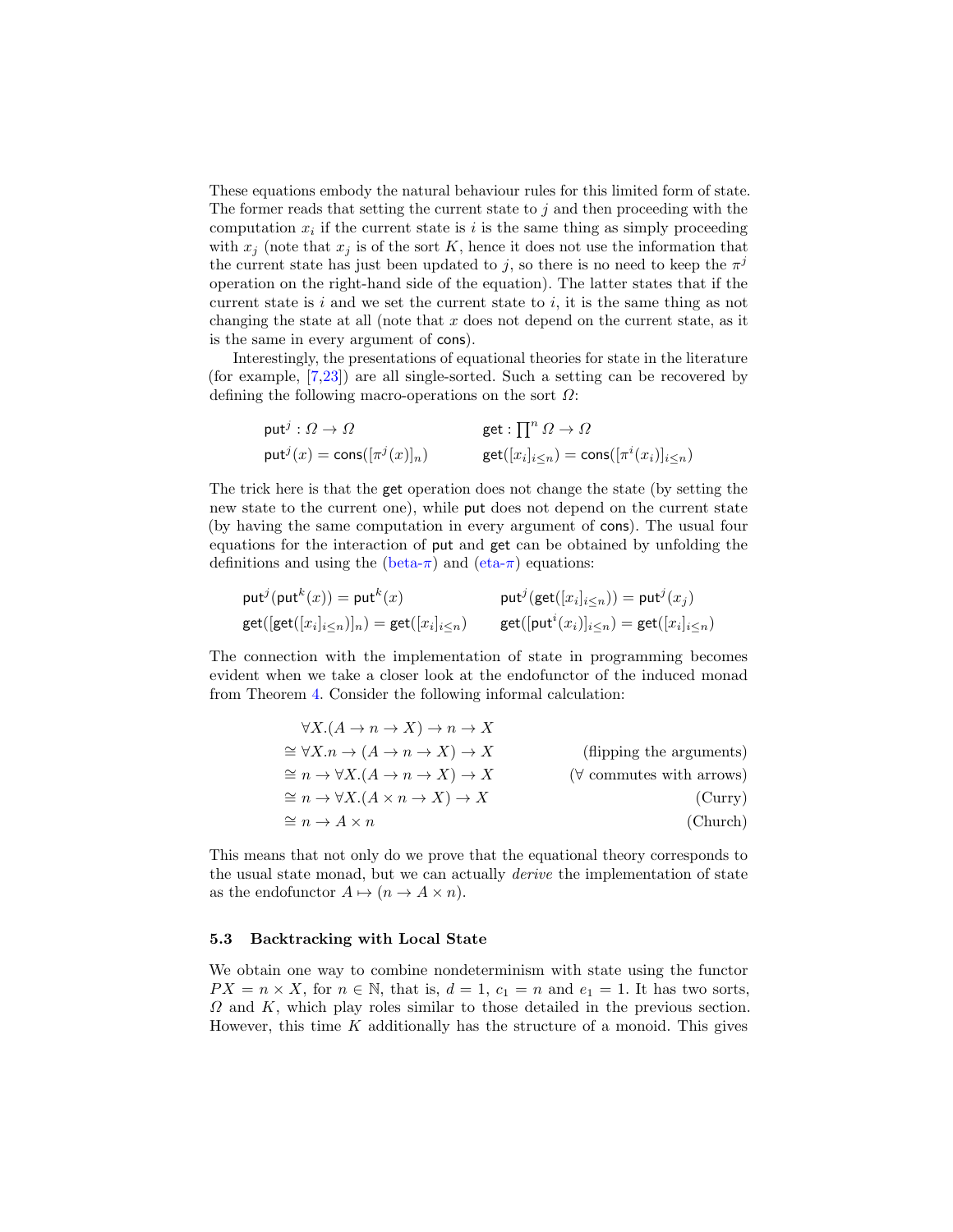us the theory of backtracking with *local* state, which means that whenever we make a choice using the  $\gamma$  operation, the computations in each argument carry separate, non-interfering states. In particular, in a computation  $\gamma(x, y)$ , both subcomputations  $x$  and  $y$  start with the same state, which is the initial state of the entire computation. This non-interference is guaranteed simply by the system of sorts: the arguments of  $\gamma$  are of the sort K, which means that the stateful computations inside the arguments begin with  $\pi$ , which sets a new state.

We can also obtain a single-sorted theory, similar to the case of the pure state. To the put and get macro-operations, we add choice and failure as follows:

$$
\begin{aligned} \text{choose}: \varOmega \times \varOmega &\to \varOmega &\qquad \text{fail}: \varOmega \\ \text{choose}(x,y) & = \text{cons}([\gamma(\pi^j(x),\pi^j(y))]_{j\leq n}) &\qquad \text{fail} = \text{cons}([\varepsilon]_n) \end{aligned}
$$

Then, the locality of state can be summarised by the following equality, which is easy to show using the [\(beta-](#page-7-4) $\pi$ ) and [\(eta-](#page-7-5) $\pi$ ) equations:

$$
put^{k}(choose(x, y)) = choose(put^{k}(x), put^{k}(y))
$$

#### <span id="page-12-0"></span>5.4 Backtracking with Global State

Another way to compose nondeterminism and state is by using global state, which is obtained for  $n \in \mathbb{N}$  and  $PX = X^n$ , that is,  $d = 1$ ,  $c_1 = 1$ , and  $e_1 = n$ . As in the case of pure backtracking nondeterminism, it means that the sorts  $\Omega$  and  $K$  are isomorphic. The intuitive understanding of the expression  $\gamma(x,[y_i]_{i\leq n})$  is: first perform the computation  $x$ , and then the computation  $y_i$ , where i is the final state of the computation x. The operation  $\varepsilon^j$  is: fail, but set the current state to j. In this case, the equations [\(beta-](#page-7-0) $\varepsilon$ ) instantiate to the following for all  $j \leq n$ :

$$
\gamma(\varepsilon^j, [y_i]_{i \le n}) = y_j
$$

It states that if the first computation fails but sets the state to  $j$ , the next step is to try the computation  $y_i$ . Note that there is no other way to give a new state than via failure, but this can be circumvented using  $\gamma(x,[\varepsilon^k]_n)$  to set the state to k after performing x. The  $(\text{eta-}\varepsilon)$  instantiates to:

$$
\gamma(x, [\varepsilon^j]_{j \le n}) = x
$$

This reads that if we execute  $x$  and then set the current state to the resulting state of  $x$ , it is the same as just executing  $x$ .

## <span id="page-12-1"></span>6 Direct-Style Implementation

Free algebras of the theory  $\mathfrak T$  from Definition [5](#page-7-3) can also be presented as terms of a certain shape. They are best described as terms built using the operations from  $\mathfrak T$  that are well-typed according to the following typing rules, where the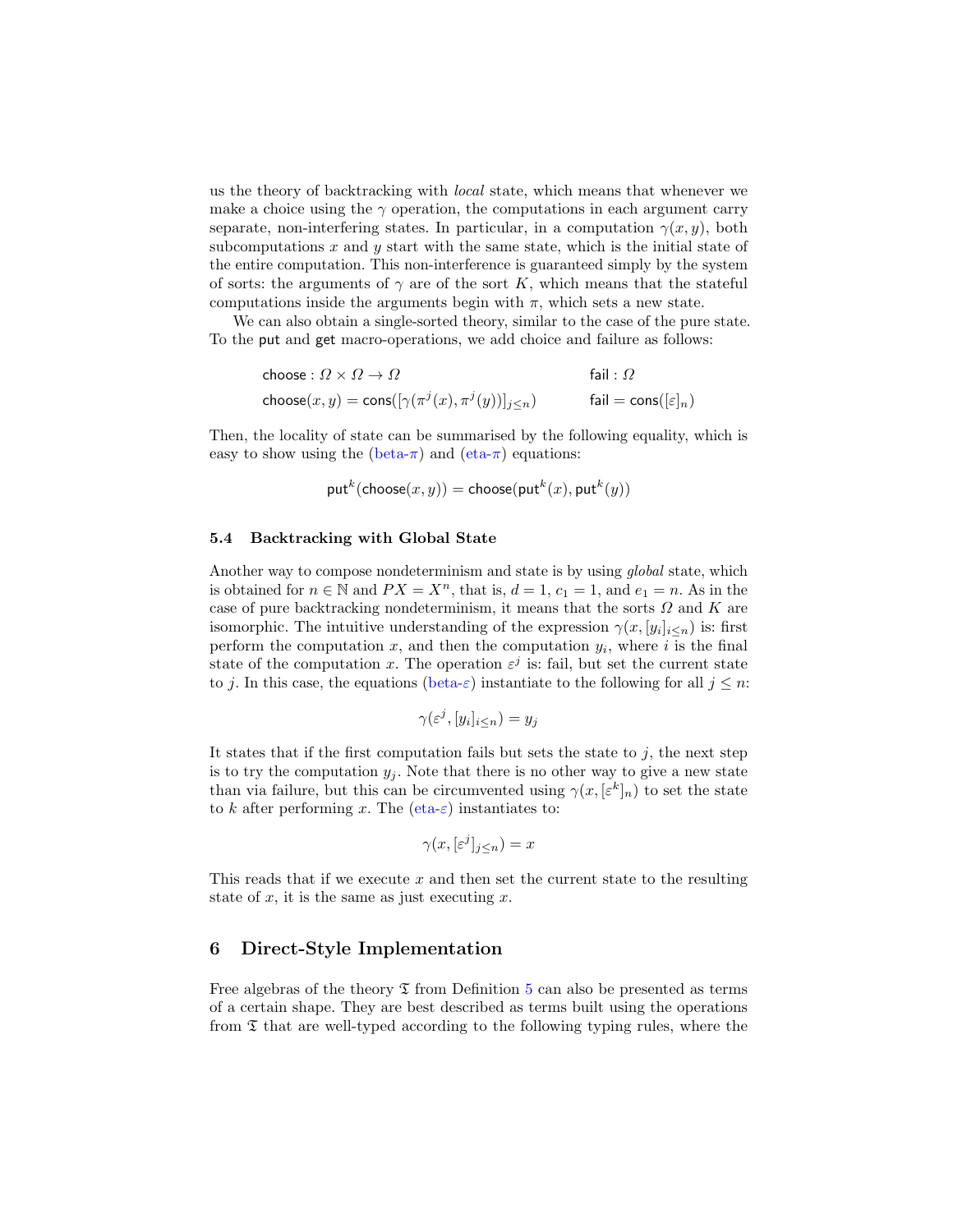types are called  $\Omega$ ,  $K_i$ , and  $P_i$  for  $i \leq d$ . The type of the entire term is  $\Omega$ , and  $VAR(x)$  means that x is a variable.

$$
\frac{[[t_i^j:K_i]_{j\leq c_i}]_{i\leq d}}{\text{cons}([[t_i^j]_{j\leq c_i}]_{i\leq d}):\Omega} \qquad \varepsilon_i^j: K_i \qquad \frac{t:P_j \qquad [w_k:K_i]_{k\leq e_j}}{\gamma_i^j(t,[w_k]_{k\leq e_j}):K_i} \qquad \frac{\text{VAR}(x)}{\pi_i^j(x):P_i}
$$

Note that even though variables appear as arguments to the operations  $\pi$ , they are not of the type  $\Omega$ . This means that the entire term cannot be a variable, as it is always constructed with cons as the outermost operation. Each argument of cons is a term of the type  $K_i$  for an appropriate i, which is built out of the operations  $\varepsilon$  and  $\gamma$ . Note that the first argument of  $\gamma$  is always a variable wrapped in  $\pi$ , while all the other arguments are again terms of the type  $K_i$ . Overall, such terms can be captured as the following endofunctors on  $\mathbf{Set}$ , where  $W^i$  represents terms of the type  $K_i$ , while  $W^{\Omega}$  represents terms of the type  $\Omega$ . By  $\mu Y.GY$  we mean the carrier of the initial algebra of an endofunctor G.

$$
W^i X = \mu Y.e_i + \sum_{j=1}^d \left(\sum^{c_i} X\right) \times \prod^{e_j} Y
$$
  

$$
W^{\Omega} X = \prod_{i=1}^d \prod^{c_i} W^i X
$$

Clearly,  $e_i$  in the definition of  $W^i$  represents the  $\varepsilon_i$  constants, while the second component of the coproduct is a choice between the  $\gamma_i$  operations with appropriate arguments.

It is the case that every term of the sort  $\Omega$  can be normalised to a term of the type  $\Omega$  by a term-rewriting system obtained by orienting the "beta" and "assoc" equations left to right, and eta-expanding variables at the top-level:

$$
\begin{aligned}\n&\pi_i^j\big(\mathrm{cons}([[x_i^j]_{j\leq c_i}]_{i\leq d})\big) \leadsto x_i^j \\
&\gamma_i^j\big(\varepsilon_j^k,[x_t]_{t\leq e_j}\big) \leadsto x_k \\
&\gamma_i^j\big(\gamma_j^k(x,[y_t]_{t\leq e_k}),[z_s]_{s\leq e_j}\big) \leadsto \gamma_i^k(x,[\gamma_i^j(y_t,[z_s]_{s\leq e_j})]_{t\leq e_k}) \\
&x \leadsto \mathrm{cons}([[\gamma_i^i(\pi_i^j(x),[\varepsilon_i^k]_{k\leq e_i})]_{j\leq c_i}]_{i\leq d})\n\end{aligned}
$$

This term rewriting system gives rise to a natural implementation of the monadic structure, where the "beta" and "assoc" rules normalise the two-level term structure, thus implementing the monadic multiplication, while the eta-expansion rule implements the monadic unit.

#### <span id="page-13-0"></span>7 Discussion

The idea for employing Cayley representations to explore implementations of monads induced by equational theories is inspired by Hinze [\[8\]](#page-15-12), who suggested a connection between codensity monads, Church representation of lists, and the Cayley theorem for monoids. We note that Hinze's discussion is informal, but he suggests using ends, which, as we discuss in Section [2,](#page-3-0) is not sound.

Most of related work follows one of two main paths: it either concentrates on algebraic explanation of monads already used in programming and semantics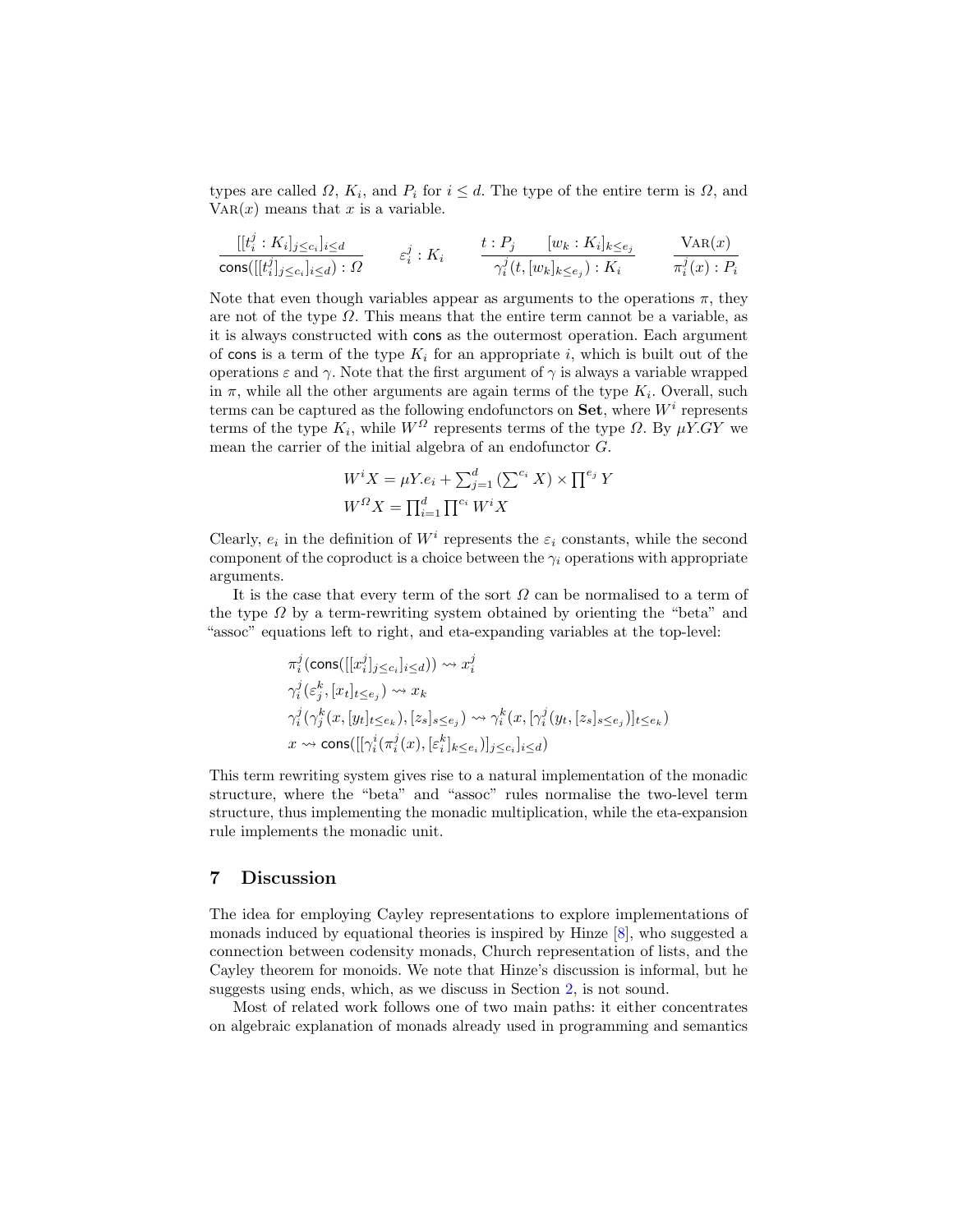(for example,  $[11,19,23]$  $[11,19,23]$  $[11,19,23]$ ), or on the general connection between different kinds of algebraic theories and computational effects, but without much interest in whether it leads to structures implementable in a programming language. Some exceptions are the construction of the sum of a theory and a free theory [\[9\]](#page-15-14) or the sum of ideal monads [\[6\]](#page-15-15). What we propose in Section [4](#page-6-0) is a form of a "functional combinatorics": given a type, what kind of algebra describes the possible values?

As our approach veers off the main paths of the recent work on effects, there are many possible directions of future work. One interesting direction would be to generalise Set, the base category used throughout this paper, to more abstract categories. After all, we want to talk about structures definable only in terms of (co)products, exponentials, and quantifiers—which are all constructions whose universal properties are singled out and explored using (co)cartesian (or even monoidal) closed categories. However, the current development relies heavily on the particular properties of Set, such as extensional equality of functions, which appears in disguise in the condition [\(f\)](#page-4-1) in Definition [2.](#page-4-6)

One can also try to extend the type used as a Cayley representation. For example, we could consider the polynomial  $P$  in  $(3)$  to range over the space of all sets, that is, allow the coefficients  $c_i$  to vary over sets rather than natural numbers. In the Cayley representation, it would be enough to consider functions from  $c_i$  in place of  $c_i$ -fold products. We would immediately gain expressiveness, as the obtained state monad would no longer need to be defined only for a finite set of possible states. On the flip side, this would make the resulting theory infinitary – which, of course, is not uncommon in the field of algebraic treatment of computational effects. However, we decide to stick to the simplest possible setting in this paper, which greatly simplifies the presentation, but still gives us some novel observations, like the fact that the theory of finite state is simply the theory of 2-sorted tuples in Section [5.2,](#page-10-0) or the novel theory of backtracking nondeterminism with global state in Section [5.4.](#page-12-0) Other future extensions that we believe are worth exploring include iterating the construction to obtain a from of a distributive tensor (compare Rivas *et al.*'s  $[25]$  "double" representation of near-semirings) or quantifying over more variables, leading to less interaction between sorts.

### Acknowledgements

We thank the reviewers for their insightful comments and suggestions.

Maciej Piróg was supported by the National Science Centre, Poland under POLONEZ 3 grant "Algebraic Effects and Continuations" no. 2016/23/P/ST6/02217. This project has received funding



from the European Union's Horizon 2020 research and innovation programme under the Marie Skłodowska-Curie grant agreement No 665778.

Piotr Polesiuk was supported by the National Science Centre, Poland, under grant no. 2014/15/B/ST6/00619.

Filip Sieczkowski was supported by the National Science Centre, Poland, under grant no. 2016/23/D/ST6/01387.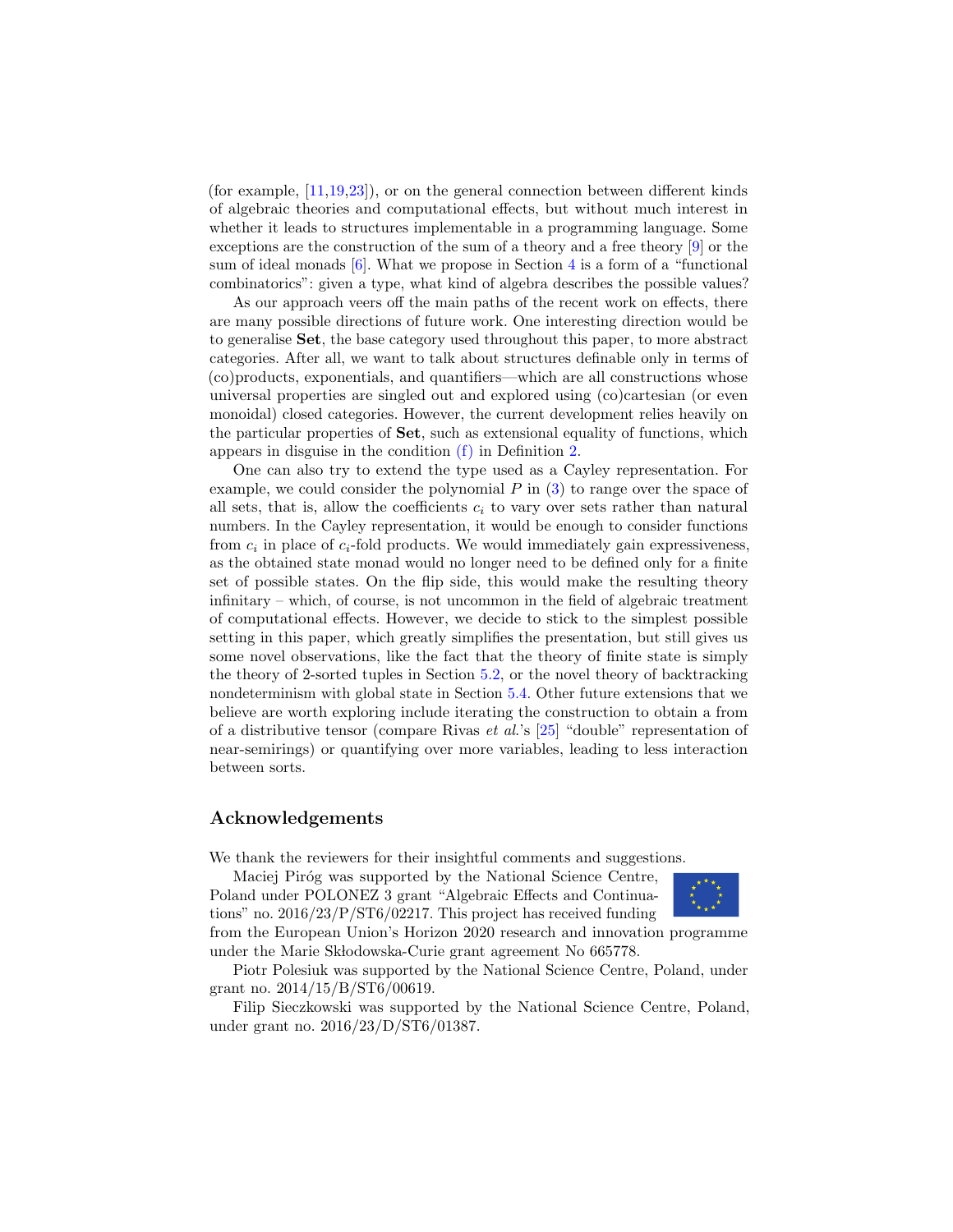#### References

- <span id="page-15-4"></span>1. Bird, R.: Functional pearl: A program to solve Sudoku. Journal of Functional Programming 16(6), 671–679 (Nov 2006), [http://dx.doi.org/10.1017/](http://dx.doi.org/10.1017/S0956796806006058) [S0956796806006058](http://dx.doi.org/10.1017/S0956796806006058)
- <span id="page-15-7"></span>2. Bloom, S.L., Esik, Z., Manes, E.G.: A Cayley theorem for boolean algebras. Amer- ´ ican Mathematical Monthly 97(9), 831–833 (Sep 1990), [http://dx.doi.org/10.](http://dx.doi.org/10.2307/2324751) [2307/2324751](http://dx.doi.org/10.2307/2324751)
- <span id="page-15-10"></span>3. Dubuc, E., Street, R.: Dinatural transformations. In: MacLane, S., Applegate, H., Barr, M., Day, B., Dubuc, E., Phreilambud, Pultr, A., Street, R., Tierney, M., Swierczkowski, S. (eds.) Reports of the Midwest Category Seminar IV. pp. 126–137. Springer Berlin Heidelberg, Berlin, Heidelberg (1970)
- <span id="page-15-1"></span>4. Eilenberg, S., Moore, J.C.: Adjoint functors and triples. Illinois J. Math. 9(3), 381–398 (09 1965), <https://projecteuclid.org:443/euclid.ijm/1256068141>
- <span id="page-15-8"></span>5. Esik, Z.: A Cayley theorem for ternary algebras. International Journal of Algebra ´ and Computation 8, 311–316 (1998)
- <span id="page-15-15"></span>6. Ghani, N., Uustalu, T.: Coproducts of ideal monads. ITA 38(4), 321–342 (2004), <https://doi.org/10.1051/ita:2004016>
- <span id="page-15-11"></span>7. Gibbons, J., Hinze, R.: Just do it: Simple monadic equational reasoning. In: Chakravarty, M.M.T., Hu, Z., Danvy, O. (eds.) Proceeding of the 16th ACM SIGPLAN international conference on Functional Programming, ICFP 2011, Tokyo, Japan, September 19-21, 2011. pp. 2–14. ACM (2011), [http://doi.acm.org/10.](http://doi.acm.org/10.1145/2034773.2034777) [1145/2034773.2034777](http://doi.acm.org/10.1145/2034773.2034777)
- <span id="page-15-12"></span>8. Hinze, R.: Kan extensions for program optimisation or: Art and Dan explain an old trick. In: Gibbons, J., Nogueira, P. (eds.) Mathematics of Program Construction - 11th International Conference, MPC 2012, Madrid, Spain, June 25-27, 2012. Proceedings. Lecture Notes in Computer Science, vol. 7342, pp. 324–362. Springer (2012), [https://doi.org/10.1007/978-3-642-31113-0\\_16](https://doi.org/10.1007/978-3-642-31113-0_16)
- <span id="page-15-14"></span>9. Hyland, M., Plotkin, G.D., Power, J.: Combining effects: Sum and tensor. Theoretical Computer Science 357(1-3), 70–99 (2006), [https://doi.org/10.1016/j.tcs.](https://doi.org/10.1016/j.tcs.2006.03.013) [2006.03.013](https://doi.org/10.1016/j.tcs.2006.03.013)
- <span id="page-15-3"></span>10. Hyland, M., Power, J.: The category theoretic understanding of universal algebra: Lawvere theories and monads. Electronic Notes in Theoretical Computer Science 172, 437–458 (2007), <https://doi.org/10.1016/j.entcs.2007.02.019>
- <span id="page-15-13"></span>11. Jaskelioff, M., Moggi, E.: Monad transformers as monoid transformers. Theoretical Computer Science 411(51-52), 4441–4466 (2010), [https://doi.org/10.1016/j.](https://doi.org/10.1016/j.tcs.2010.09.011) [tcs.2010.09.011](https://doi.org/10.1016/j.tcs.2010.09.011)
- <span id="page-15-9"></span>12. Kock, A.: Continuous Yoneda representation of a small category (1966), [http:](http://home.math.au.dk/kock/CYRSC.pdf) [//home.math.au.dk/kock/CYRSC.pdf](http://home.math.au.dk/kock/CYRSC.pdf), Aarhus University preprint
- <span id="page-15-0"></span>13. Linton, F.: Some aspects of equational categories. In: Eilenberg, S., Harrison, D.K., MacLane, S., Röhrl, H. (eds.) Proceedings of the Conference on Categorical Algebra. pp. 84–94. Springer Berlin Heidelberg, Berlin, Heidelberg (1966)
- <span id="page-15-2"></span>14. Moggi, E.: Notions of computation and monads. Information and Computation 93(1), 55–92 (1991), [https://doi.org/10.1016/0890-5401\(91\)90052-4](https://doi.org/10.1016/0890-5401(91)90052-4)
- <span id="page-15-6"></span>15. Mulry, P.S.: Strong monads, algebras and fixed points, p. 202–216. London Mathematical Society Lecture Note Series, Cambridge University Press (1992)
- <span id="page-15-5"></span>16. Paré, R., Román, L.: Dinatural numbers. Journal of Pure and Applied Algebra 128(1), 33 – 92 (1998), [http://www.sciencedirect.com/science/article/pii/](http://www.sciencedirect.com/science/article/pii/S0022404997000364) [S0022404997000364](http://www.sciencedirect.com/science/article/pii/S0022404997000364)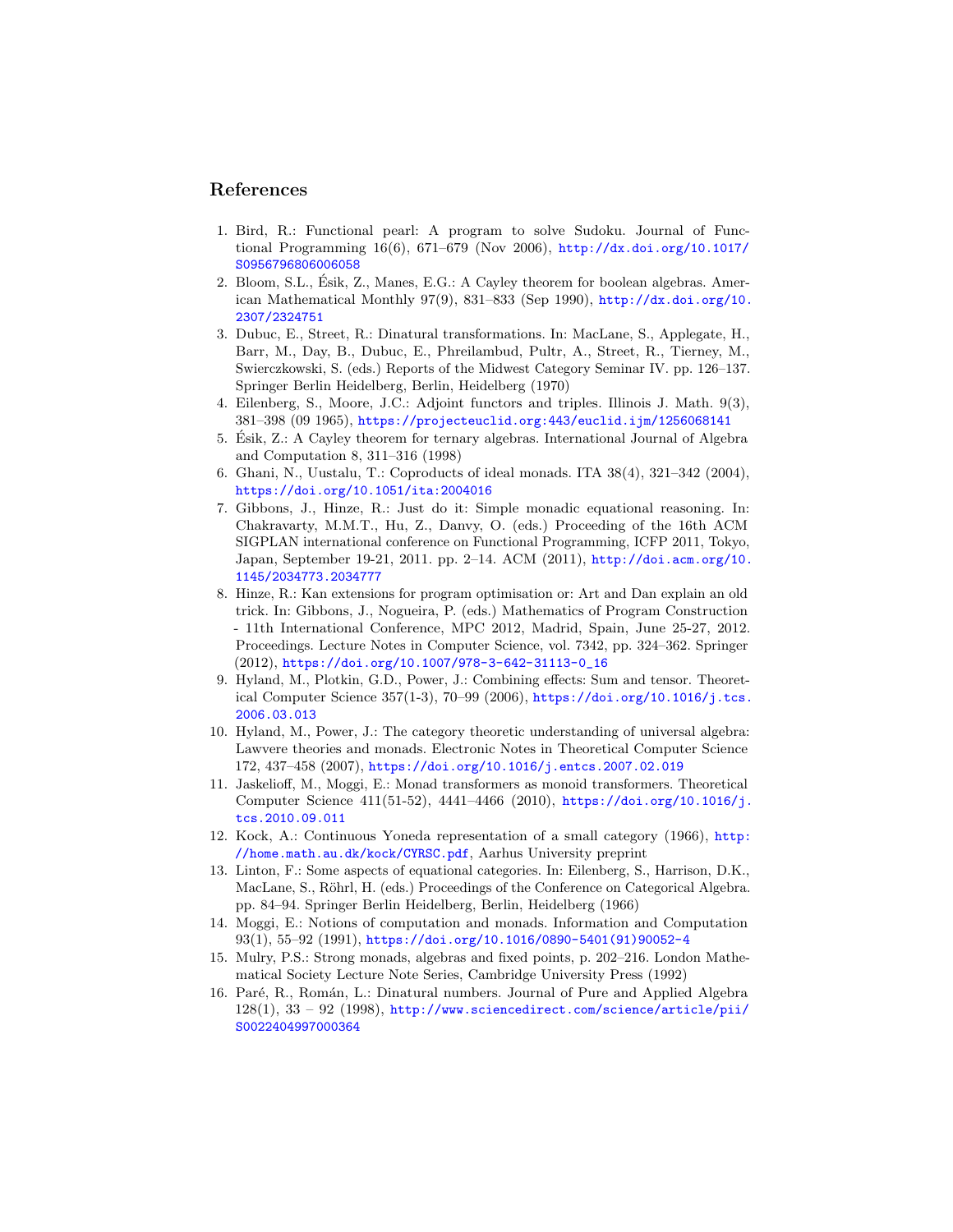- <span id="page-16-6"></span>17. Piróg, M.: Eilenberg-Moore monoids and backtracking monad transformers. In: Atkey, R., Krishnaswami, N.R. (eds.) Proceedings 6th Workshop on Mathematically Structured Functional Programming, MSFP@ETAPS 2016, Eindhoven, Netherlands, 8th April 2016. EPTCS, vol. 207, pp. 23–56 (2016), [https://doi.org/10.4204/](https://doi.org/10.4204/EPTCS.207.2) [EPTCS.207.2](https://doi.org/10.4204/EPTCS.207.2)
- <span id="page-16-9"></span>18. Piróg, M., Schrijvers, T., Wu, N., Jaskelioff, M.: Syntax and semantics for operations with scopes. In: Proceedings of the 33rd Annual ACM/IEEE Symposium on Logic in Computer Science. pp. 809–818. LICS '18, ACM, New York, NY, USA (2018), <http://doi.acm.org/10.1145/3209108.3209166>
- <span id="page-16-10"></span>19. Piróg, M., Staton, S.: Backtracking with cut via a distributive law and left-zero monoids. Journal of Functional Programming 27, e17 (2017), [https://doi.org/](https://doi.org/10.1017/S0956796817000077) [10.1017/S0956796817000077](https://doi.org/10.1017/S0956796817000077)
- <span id="page-16-0"></span>20. Plotkin, G.D.: Adequacy for algebraic effects with state. In: Fiadeiro, J.L., Harman, N., Roggenbach, M., Rutten, J.J.M.M. (eds.) Algebra and Coalgebra in Computer Science: First International Conference, CALCO 2005, Swansea, UK, September 3-6, 2005, Proceedings. Lecture Notes in Computer Science, vol. 3629, pp. 51–51. Springer (2005), [https://doi.org/10.1007/11548133\\_3](https://doi.org/10.1007/11548133_3)
- <span id="page-16-1"></span>21. Plotkin, G.D., Power, J.: Adequacy for algebraic effects. In: Honsell, F., Miculan, M. (eds.) Foundations of Software Science and Computation Structures, 4th International Conference, FOSSACS 2001, Held as Part of the Joint European Conferences on Theory and Practice of Software, ETAPS 2001 Genova, Italy, April 2-6, 2001, Proceedings. Lecture Notes in Computer Science, vol. 2030, pp. 1–24. Springer (2001), [https://doi.org/10.1007/3-540-45315-6\\_1](https://doi.org/10.1007/3-540-45315-6_1)
- <span id="page-16-2"></span>22. Plotkin, G.D., Power, J.: Semantics for algebraic operations. Electronic Notes in Theoretical Computer Science 45, 332–345 (2001), [https://doi.org/10.1016/](https://doi.org/10.1016/S1571-0661(04)80970-8) [S1571-0661\(04\)80970-8](https://doi.org/10.1016/S1571-0661(04)80970-8)
- <span id="page-16-3"></span>23. Plotkin, G.D., Power, J.: Notions of computation determine monads. In: Nielsen, M., Engberg, U. (eds.) Foundations of Software Science and Computation Structures, 5th International Conference, FOSSACS 2002, Held as Part of the Joint European Conferences on Theory and Practice of Software, ETAPS 2002 Grenoble, France, April 8-12, 2002, Proceedings. Lecture Notes in Computer Science, vol. 2303, pp. 342–356. Springer (2002), [https://doi.org/10.1007/3-540-45931-6\\_24](https://doi.org/10.1007/3-540-45931-6_24)
- <span id="page-16-4"></span>24. Plotkin, G.D., Power, J.: Computational effects and operations: An overview. Electronic Notes in Theoretical Computer Science 73, 149–163 (2004), [http://dx.](http://dx.doi.org/10.1016/j.entcs.2004.08.008) [doi.org/10.1016/j.entcs.2004.08.008](http://dx.doi.org/10.1016/j.entcs.2004.08.008)
- <span id="page-16-7"></span>25. Rivas, E., Jaskelioff, M., Schrijvers, T.: From monoids to near-semirings: The essence of MonadPlus and Alternative. In: Falaschi, M., Albert, E. (eds.) Proceedings of the 17th International Symposium on Principles and Practice of Declarative Programming, Siena, Italy, July 14-16, 2015. pp. 196–207. ACM (2015), [http:](http://doi.acm.org/10.1145/2790449.2790514) [//doi.acm.org/10.1145/2790449.2790514](http://doi.acm.org/10.1145/2790449.2790514)
- <span id="page-16-8"></span>26. Tarlecki, A.: Some nuances of many-sorted universal algebra: A review. Bulletin of the EATCS 104, 89–111 (2011)
- <span id="page-16-5"></span>27. Vene, V., Ghani, N., Johann, P., Uustalu, T.: Parametricity and strong dinaturality (2006), <https://www.ioc.ee/~tarmo/tday-voore/vene-slides.pdf>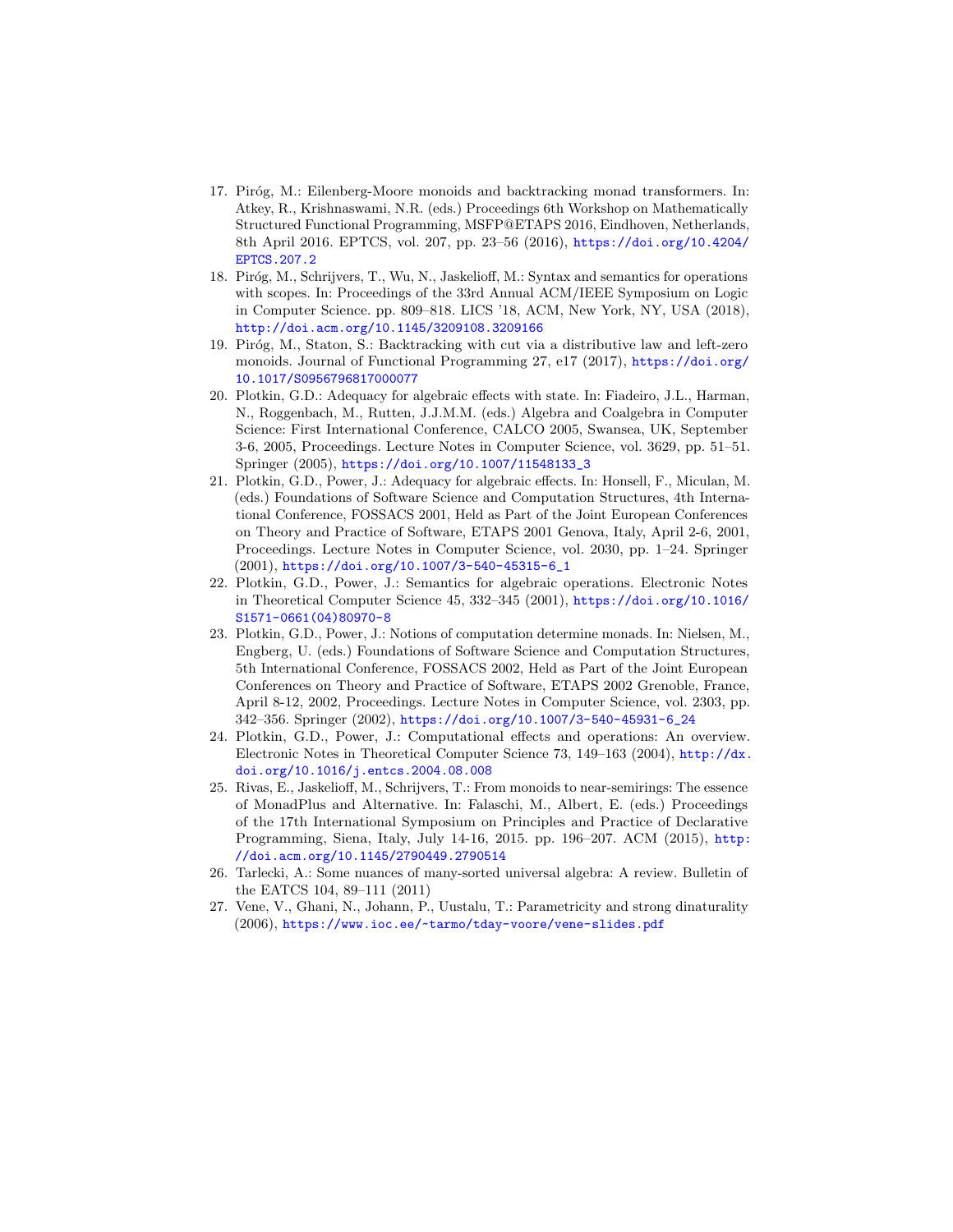## A Proofs

#### A.1 Proof of Theorem [4](#page-5-1)

In this proof, we use the notation



(notice the  $\rightsquigarrow$  arrow) to denote that the outer diagram commutes due to the fact that  $\theta$  is a Barr-dinatural transformation and the inner square commutes. Also, to make the diagrams easier to read, we use  $A \Rightarrow B$  to denote the set of all functions from A to B.

As for the  $(\Rightarrow)$  direction of Theorem [4,](#page-5-1) given a Barr-dinatural transformation  $d_X : (A \Rightarrow RXX) \rightarrow RXX$ , we define the corresponding element of UFA as  $\rho_{FA}(d_{UFA}(U\sigma_{FA}\cdot \eta_A))$ . In the  $(\Leftarrow)$  direction, given  $t \in UFA$ , we define the corresponding Barr-dinatural as  $d_X(f) = \hat{f}(t)$ .

Dinaturality of the result of the  $(\Leftarrow)$  direction. Given  $t \in UFA$ , we need to show that the following diagram commutes for all  $Z$ ,  $a$ ,  $b$ , and  $g$ , assuming the inner square commutes:



Reading this diagram element-wise, the inner diagram reads that  $RXg(a(z)) =$  $RgX(b(z))$  for all  $z \in Z$ , which is the assumption in the condition [\(c\)](#page-4-0) in Defini-tion [2](#page-4-6) (instantiating  $f_1$  and  $f_2$  with  $a(z)$  and  $b(z)$  respectively). The conclusion of the condition gives us  $RXg((a(z))(t)) = RXg((b(z))(t))$  for all  $z \in Z$ , which is exactly the element-wise reading of the diagram above.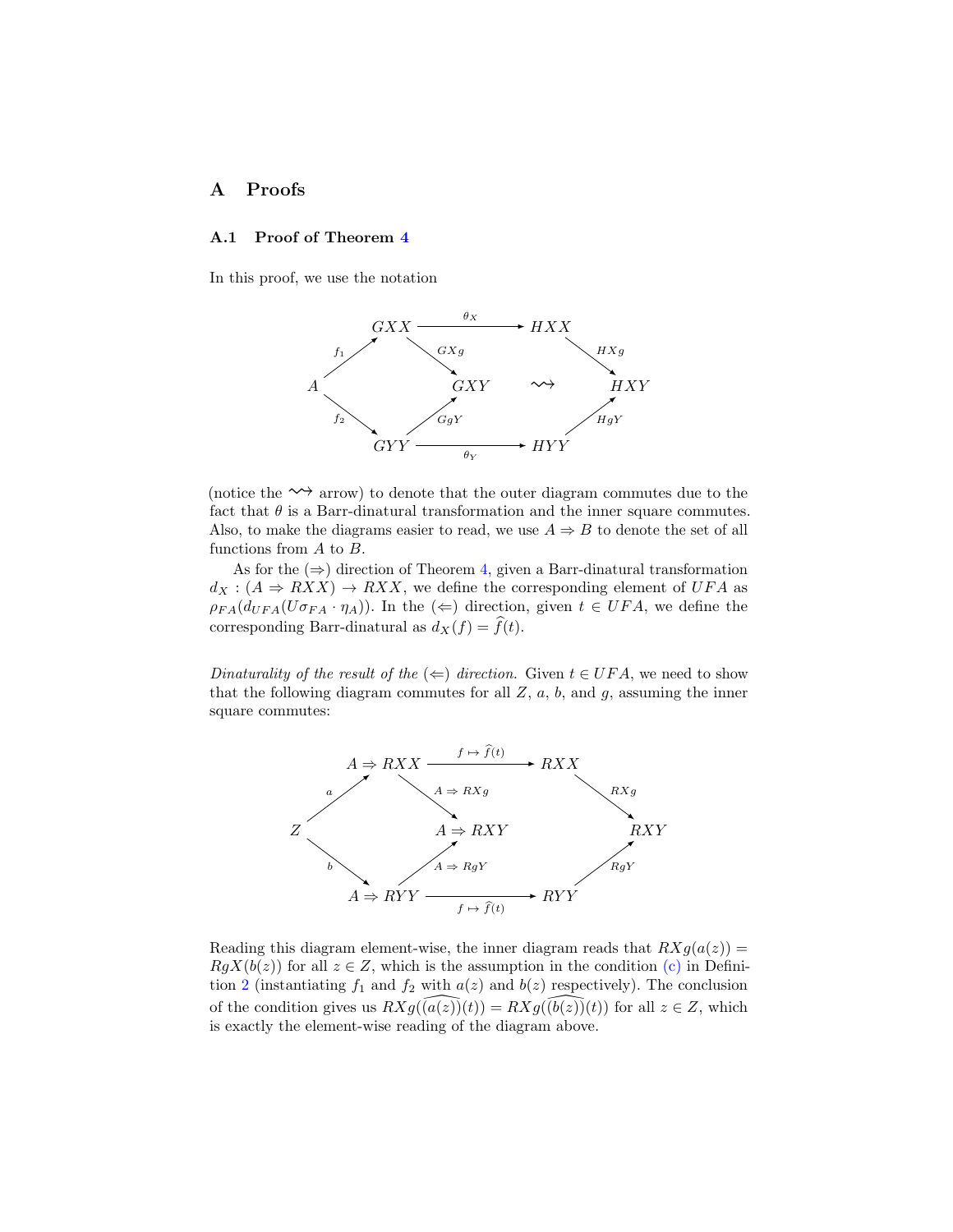The  $(\Rightarrow\Leftarrow)$  round-trip of the isomorphism. Given a Barr-dinatural transformation  $d$ , it is enough to see that the following diagram commutes for all sets  $X$ and functions  $f: A \rightarrow RXX$ :



The diagram  $\boxed{\mathsf{c}}$  follows from the fact that  $\rho$  is a component-wise retraction of  $U\sigma$ . To see that  $\boxed{A}$  commutes, it is enough to show that the following diagram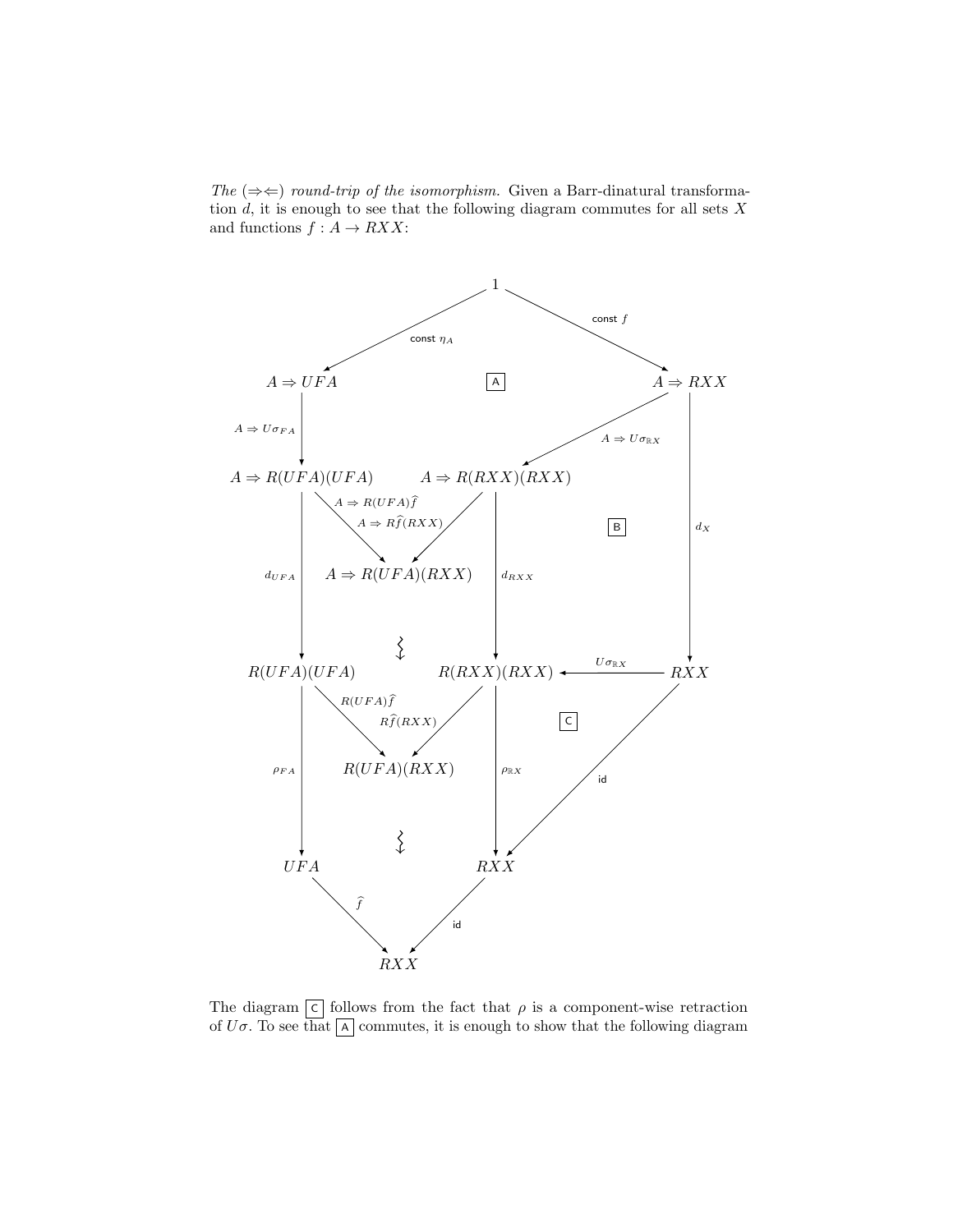commutes:



Since  $A \Rightarrow$  (-) is a functor, it is enough to show that the following diagram commutes:



The top square is simply the freeness property of  $FA$ .

To see that  $\boxed{B}$  commutes, we use the fact that  $R(RXX)$ run<sub>X</sub> are jointly monic for all  $X$ , which means that it is enough to see that the following diagram commutes for run =  $\text{run}_{X,i}$  for some *i*: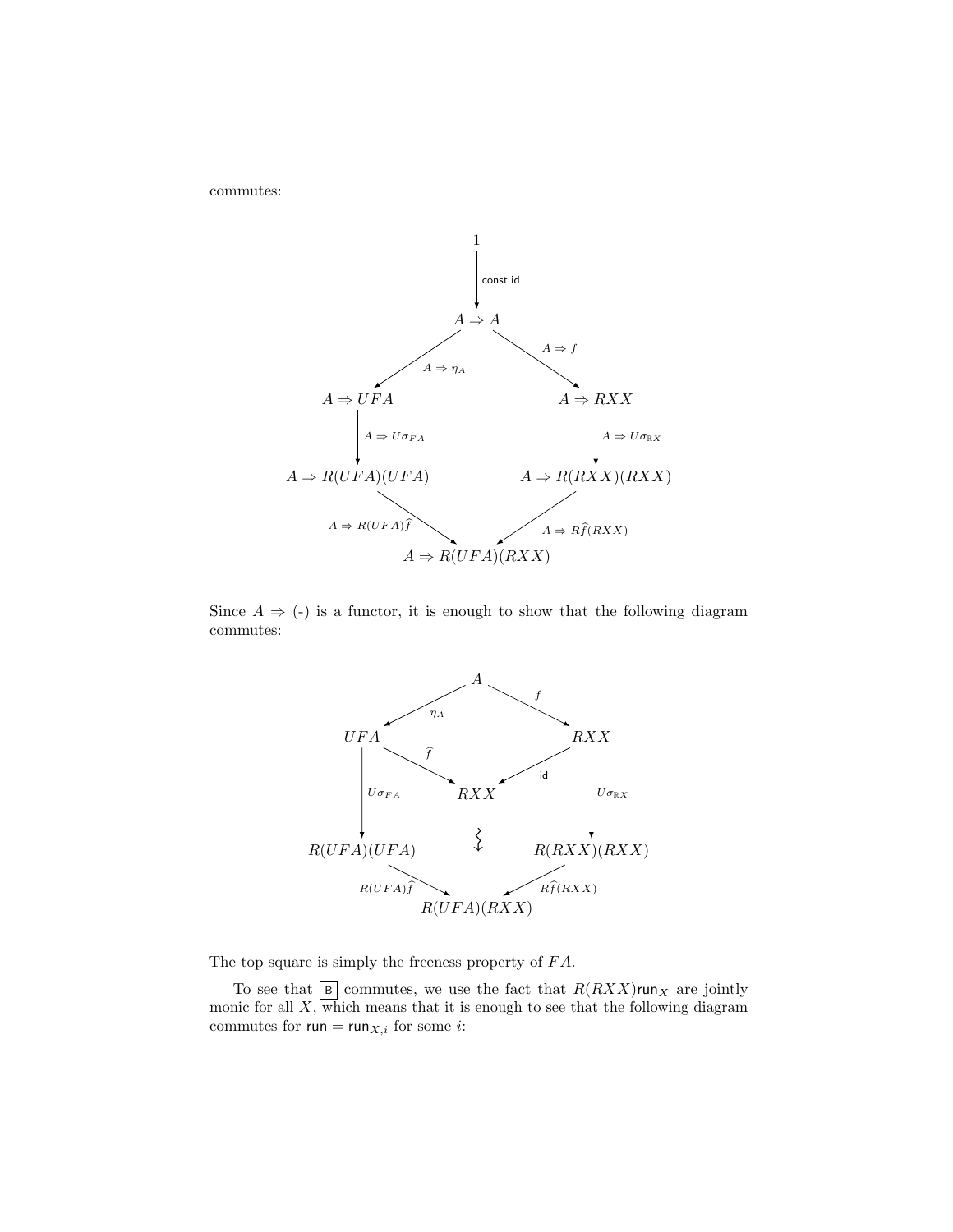

The triangles follow from the condition [\(f\)](#page-4-1) in Definition [2.](#page-4-6)

The  $(\Leftarrow \Rightarrow)$  round-trip of the isomorphism. Given a  $t \in UFA$ , we need to show that  $\rho_{FA}((U\sigma_{FA} \cdot \eta_A)(t)) = t$ . Since for all  $\mathscr{T}$ -objects M and  $\mathscr{T}$ -homorphisms  $h : FA \to M$ , it is the case that  $\widehat{Uh} \cdot \widehat{\eta}_A = Uh$ , we obtain  $\rho_{FA}((\widehat{U\sigma_{FA} \cdot \eta}_A)(t)) =$  $\rho_{FA}(U\sigma_{FA}(t))=t$ , where the latter equality follows from the fact that  $\rho$  is a component-wise retraction of  $U\sigma$ .

The isomorphism between monads. We denote the Kleisli structure of the monad UF by  $\eta^F$  and  $(\cdot)^{\circ}$ , and of the "Cayley" monad as  $\eta^C$  and  $(\cdot)^*$ . We use  $\varepsilon$  to denote the counit of  $F \dashv U$ .

Since we already have an isomorphism, it is enough to check that  $\eta^C$  and (-) <sup>∗</sup> are well-defined, that is, they are Barr-dinatural, and that one direction of the isomorphism preserves the Kleisli structure. From this, it automatically follows that the  $\eta^C$  and  $(\cdot)^*$  satisfy the axioms of Kleisli structure and that the isomorphism in the other direction preserves it. The Barr-dinaturality of  $\eta^C$ and (-) ∗ is a routine calculation and we don't show it here. We show that the isomorphism  $\psi_A: UFA \to (\forall X. (A \to RXX) \to RXX)$  preserves  $\eta^F$  and  $(\cdot)^{\circ}$ . We check the component-wise equality for an arbitrary argument  $a$  applied to an arbitrary argument v of appropriate types.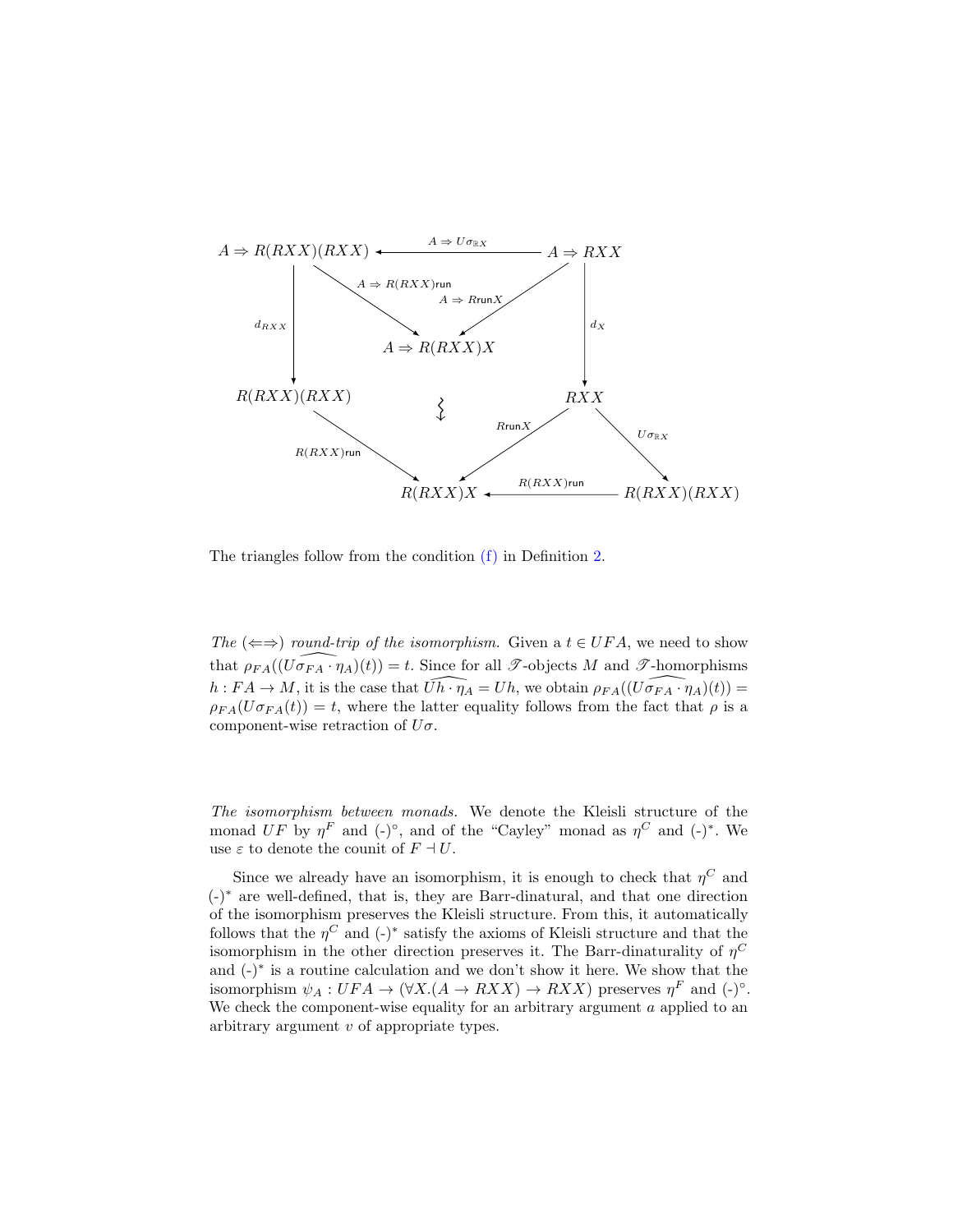```
\psi_A(\eta_A^F(a))_X(v)= (definition of \psi)
\widehat{v}(\eta^F_A(a))= (freeness of \widehat{f})
v(a)= (definition of \eta^C)
\eta_A^C(a)_X(v)
```

```
(((\psi_B \cdot g)^* \cdot \psi_A)(a))_X(v)= (function composition)
((\psi_B \cdot g)^*(\psi_A(a)))_X(v)= (definition of (-)^{*})
\psi_A(a)_X(z \mapsto (\psi_B(g(z)))_X(v))= (definition of \psi)
\psi_A(a)_X(z \mapsto \widehat{v}(g(z)))= (definition of \psi)
(z \mapsto \widehat{\hat{v}(g(z))})(a)= (definition of \widehat{(-)})
(U \in \mathbb{R} X \cdot UF(z \mapsto \hat{v}(g(z))))(a)= (function composition)
(U \varepsilon \mathbb{R} X \cdot UF(\hat{v} \cdot g))(a)= (functor preserves composition)
(U \varepsilon \mathbb{R} X \cdot U F \hat{v} \cdot U F g)(a)= (definition of \widehat{(-)})
(U \varepsilon \mathbb{R} X \cdot U FU \varepsilon \mathbb{R} X \cdot U FU F v \cdot U F g)(a)=(\varepsilon \text{ is a natural transformation})(U \varepsilon \mathbb{R} X \cdot U F v \cdot U \varepsilon F A \cdot U F g)(a)= (definition of \psi)
\widehat{v}(U\varepsilon FA(UFg(a)))= (definition of \psi)
\psi_A( U \varepsilon FA( U F g(a)))_X(v)= (definition of (-)^\circ)
\psi_A(g^{\circ}(a))_X(v)
```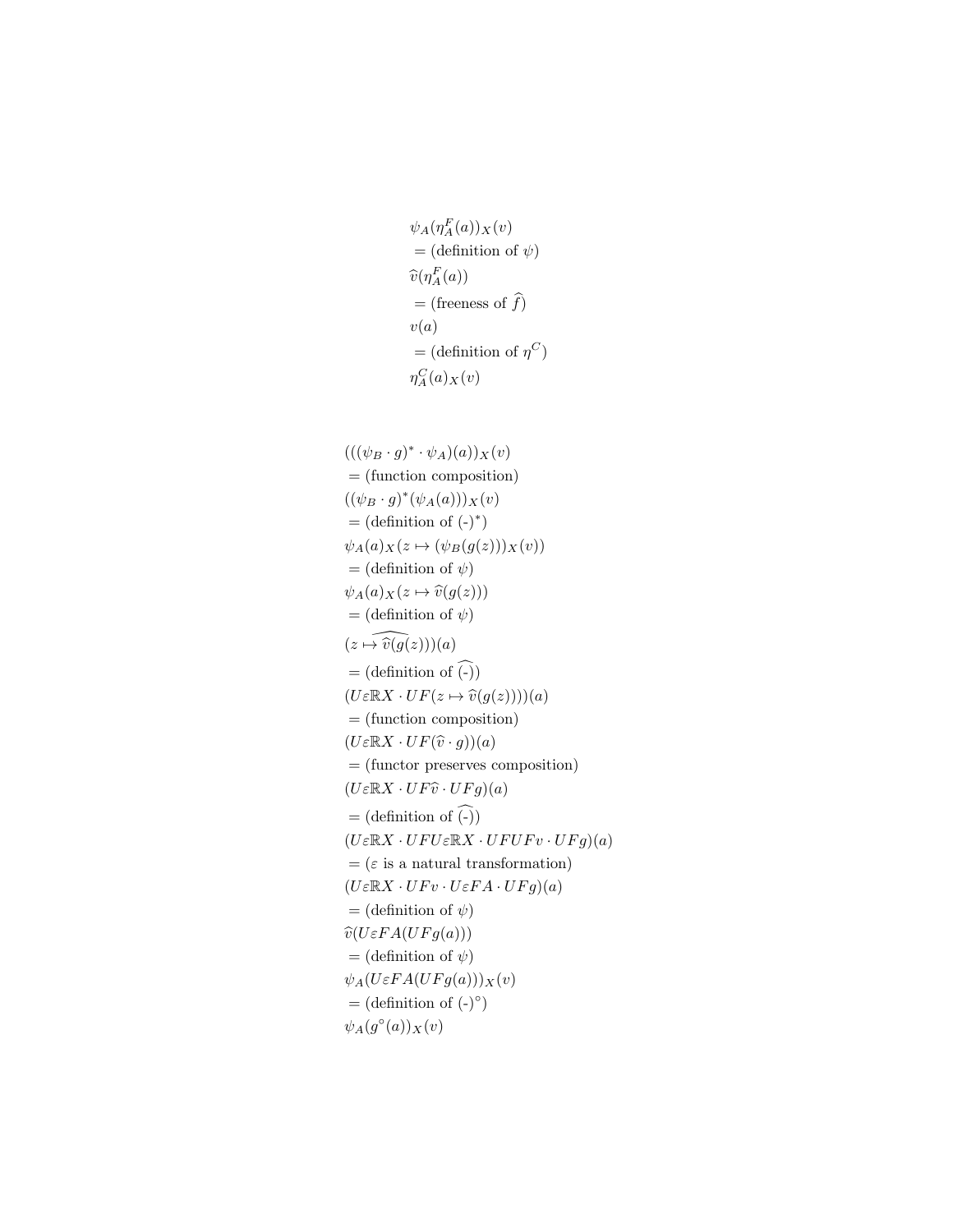### A.2 The Isomorphism in Remark [6](#page-7-7)

The inverse of  $\varphi$  is given, not too surprisingly, as  $\varphi^{-1}(y) = \gamma_i^j(y, [\varepsilon_i^t]_{t \le e_j})$ . We check one inverse, the other one is similar:

$$
\varphi(\varphi^{-1}(y))
$$
  
= (definitions of  $\varphi$  and  $\varphi^{-1}$ )  

$$
\gamma_j^i(\gamma_i^j(y, [\varepsilon_i^t]_{t \leq e_j}), [\varepsilon_j^k]_{k \leq e_i})
$$
  
= (assoc- $\gamma$ )  

$$
\gamma_j^j(y, [\gamma_j^i(\varepsilon_i^t, [\varepsilon_j^k]_{k \leq e_i})]_{t \leq e_j})
$$
  
= (beta- $\varepsilon$ )  

$$
\gamma_j^j(y, [\varepsilon_j^t]_{t \leq e_j})
$$
  
= (eta- $\varepsilon$ )  

$$
y
$$

## A.3 Proof of Theorem [7](#page-8-0)

Condition  $(b)$ . We check that the given interpretation of operations  $\llbracket \cdot \rrbracket$  indeed satisfies the equations of the generated theory. Since the interpretations are functions, we check them extensionally, that is, that they are equal when applied to arbitrary arguments.

$$
\llbracket \pi_i^j \rrbracket(\llbracket \text{cons} \rrbracket([\llbracket x_p^j \rrbracket_{j \leq c_p}]_{p \leq d})([y_k]_{k \leq e_i})
$$
\n
$$
= (\text{definition of } \llbracket \pi_i^j \rrbracket)
$$
\n
$$
\llbracket \text{cons} \rrbracket([\llbracket x_p^j \rrbracket_{j \leq c_p}]_{p \leq d})(\text{in}_i(j, [y_k]_{k \leq e_i}))
$$
\n
$$
= (\text{definition of } \llbracket \text{cons} \rrbracket)
$$
\n
$$
x_i^j([y_k]_{k \leq e_i})
$$
\n
$$
\llbracket \text{cons} \rrbracket((\llbracket \llbracket \pi_i^j \rrbracket(x)]_{j \leq c_i}]_{i \leq d})(\text{in}_p(c, [y_k]_{k \leq e_p}))
$$
\n
$$
= (\text{definition of } \llbracket \pi_p^c \rrbracket)
$$
\n
$$
x(\text{in}_p(c, [y_k]_{k \leq e_p}))
$$
\n
$$
\llbracket \gamma_i^j \rrbracket((\llbracket \varepsilon_j^k \rrbracket, [x_p]_{p \leq e_i})([y_t]_{t \leq e_i})
$$
\n
$$
= (\text{definition of } \llbracket \gamma_i^j \rrbracket)
$$
\n
$$
\llbracket \varepsilon_j^k \rrbracket((x_p([y_t]_{t \leq e_i})_{p \leq e_j})
$$
\n
$$
= (\text{definition of } \llbracket \varepsilon_j^k \rrbracket)
$$
\n
$$
x_k([y_t]_{t \leq e_i})
$$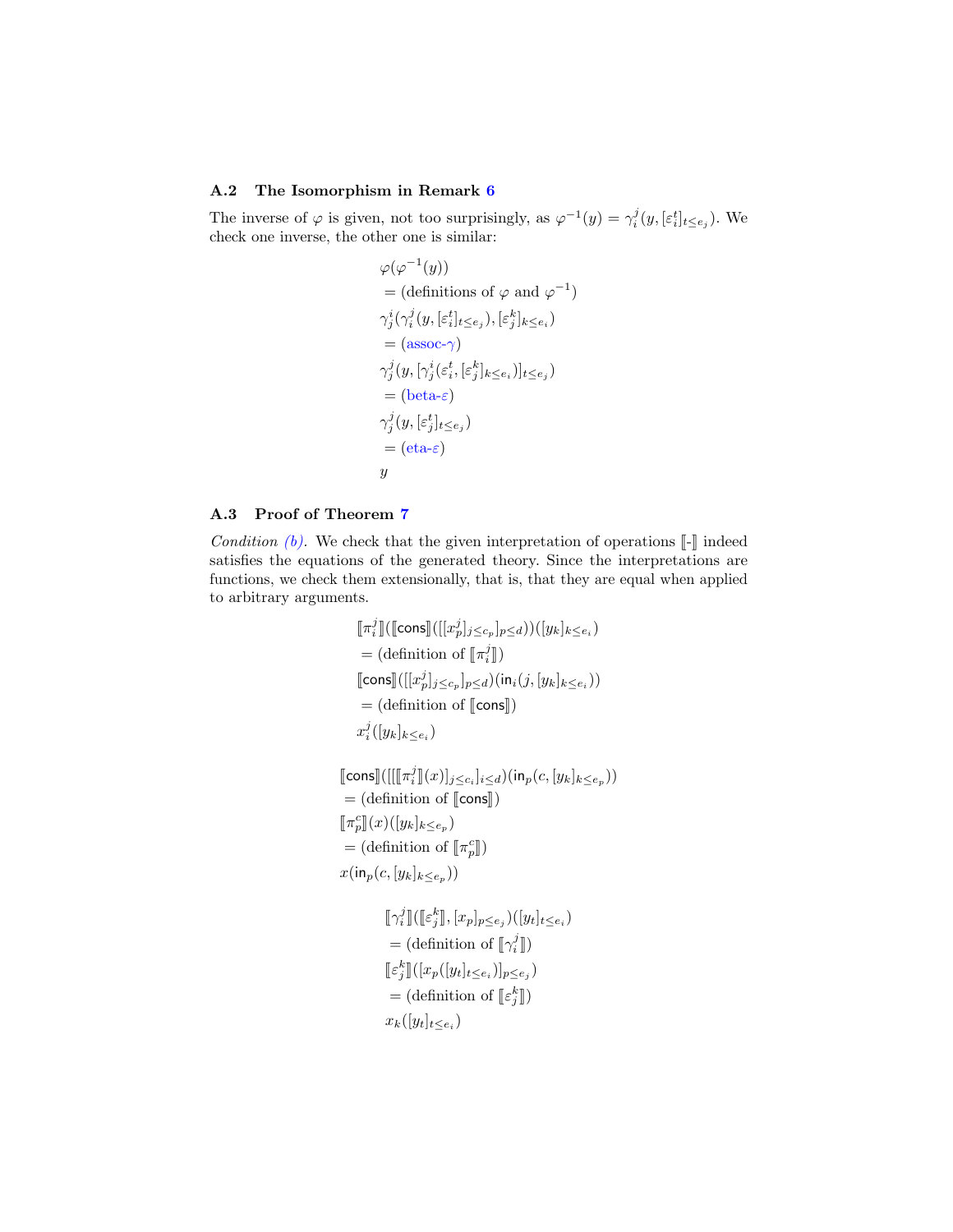$$
\[\gamma_i^i\](x, [\[\varepsilon_i^j\]]_{j \le e_i})([y_t]_{t \le e_i})\]
$$
\n
$$
= (\text{definition of } [\![\gamma_i^i\]])
$$
\n
$$
x([\[\varepsilon_i^j\]]([y_t]_{t \le e_i})]_{j \le e_i})
$$
\n
$$
= (\text{definition of } [\[\varepsilon_i^j\]])
$$
\n
$$
x([y_j]_{j \le e_i})
$$
\n
$$
= (\alpha\text{-conversion})
$$
\n
$$
x([y_t]_{t \le e_i})
$$

$$
\[\gamma_i^j\] (\[\gamma_j^k\] (x, [y_t]_{t \le e_k}), [z_s]_{s \le e_j}) ([t_q]_{q \le e_i})
$$
\n
$$
= (\text{definition of } [\gamma_i^j\])
$$
\n
$$
\[\gamma_j^k\] (x, [y_t]_{t \le e_k}) ([z_s([t_q]_{q \le e_i})]_{s \le e_j})
$$
\n
$$
= (\text{definition of } [\gamma_j^k])
$$
\n
$$
x([y_t([z_s([t_q]_{q \le e_i})]_{s \le e_j})]_{t \le e_k})
$$
\n
$$
= (\text{definition of } [\gamma_i^j\])
$$
\n
$$
x([[\gamma_i^j](y_t, [z_s]_{s \le e_j}) ([t_q]_{q \le e_i})]_{t \le e_k})
$$
\n
$$
= (\text{definition of } [\gamma_i^k\])
$$
\n
$$
[\gamma_i^k](x, [[\gamma_i^j](y_t, [z_s]_{s \le e_j})]_{t \le e_k}) ([t_q]_{q \le e_i})
$$

Condition  $(c)$ . We need to prove that if it is the case that

<span id="page-23-0"></span>
$$
RXg \cdot f_1 = RgY \cdot f_2,\tag{4}
$$

then  $RXg \cdot \hat{f}_1 = RgY \cdot \hat{f}_2$ . In order to do this, we prove a more general kind of statement, which is mutually recursive on sorts.

First, recall that for a function f of an appropriate type,  $\hat{f}$  is defined as  $U f'$ , where  $f'$  is the homomorphism obtained as the contraposition of f via the adjunction. Since  $f'$  is a homomorphism, it is actually defined as a number of functions, one for each sort—only the forgetful functor  $U$  selects the function for the sort  $\Omega$ . In the more general statement that we prove, we use all of these functions, which we denote f for the sort  $\Omega$  and  $\hat{f}^i$  for the sort  $K_i$ .

Let  $R_iXY = X^{e_i} \rightarrow Y$ . We show that if [\(4\)](#page-23-0) holds, then for a well-typed term t with variables in the sort  $\Omega$ , it is the case that:

- $R X g(\hat{f}_1(t)) = R g Y(\hat{f}_2(t)),$  if t is of the sort  $\Omega$ ,
- $-R_iXg(\hat{f_1}^i(t)) = R_igY(\hat{f_2}^i(t))$ , if t is of the sort  $K_i$ ,

We proceed by induction over the structure of  $t$ .

– If t is a variable, then the goal is simply the assumption  $(4)$ .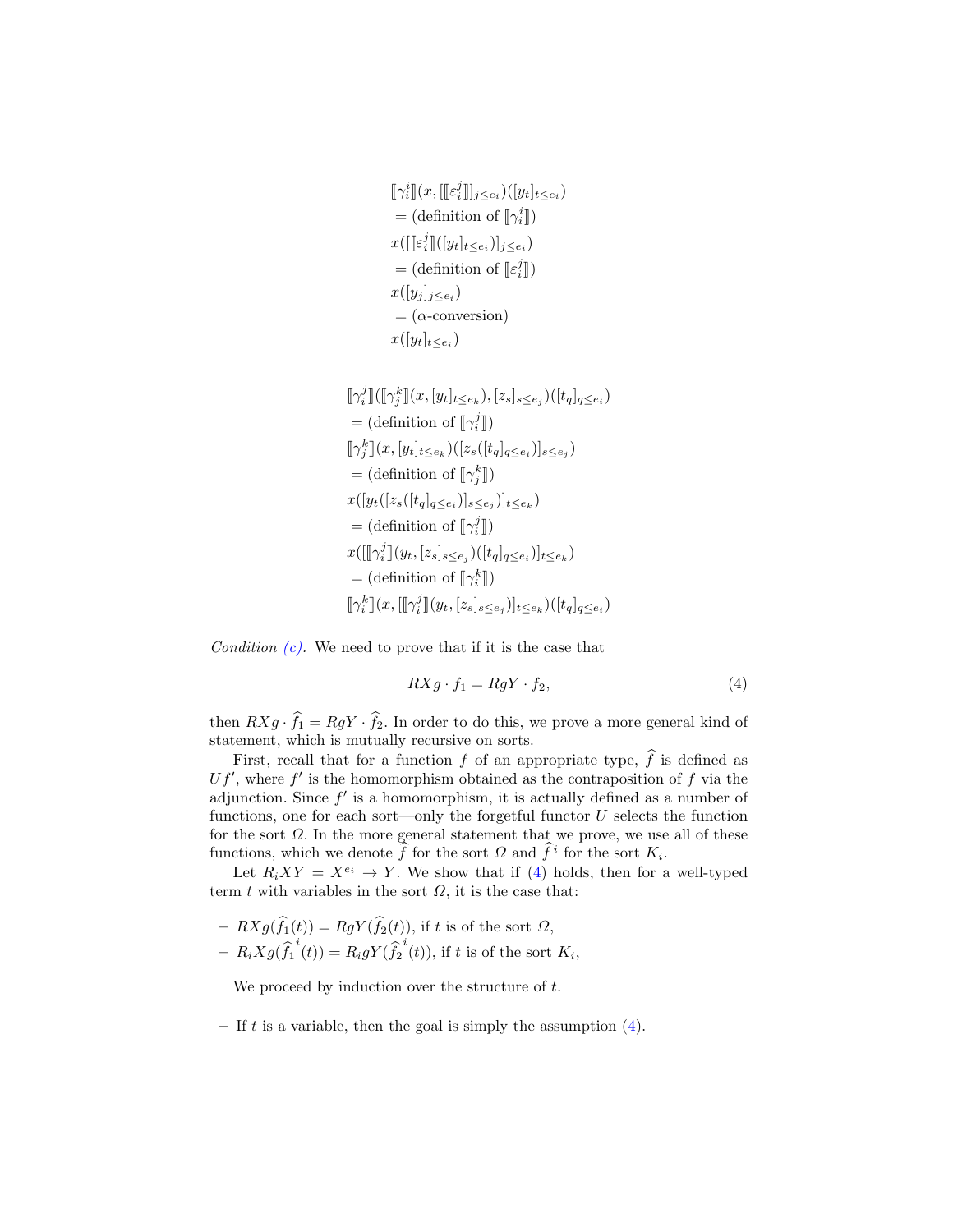- If  $t = \varepsilon_i^j$ , then for any  $[x_k]_{k \leq e_i}$ :

 $R_i X g(\hat{f_1}^i(\varepsilon_i^j))([x_k]_{k \leq e_i})$  $=$  (structure of the representation)  $R_i X g(\llbracket \varepsilon_i^j \rrbracket)([x_k]_{k \leq e_i})$  $=$  (definition of  $R_i$ )  $g(\llbracket \varepsilon_i^j \rrbracket([x_k]_{k \leq e_i}))$  $=$  (definition of  $\llbracket - \rrbracket$ )  $g(x_j)$  $=$  (definition of  $\llbracket - \rrbracket$ )  $\llbracket \varepsilon_i^j \rrbracket ([g(x_k)]_{k \leq e_i})$  $=$  (definition of  $R_i$ )  $R_i g Y(\llbracket \varepsilon_i^j \rrbracket)([x_k]_{k \le e_i})$ = (structure of the representation)  $R_i g Y(\hat{f_2}^i(\varepsilon_i^j))([x_k]_{k \leq e_i})$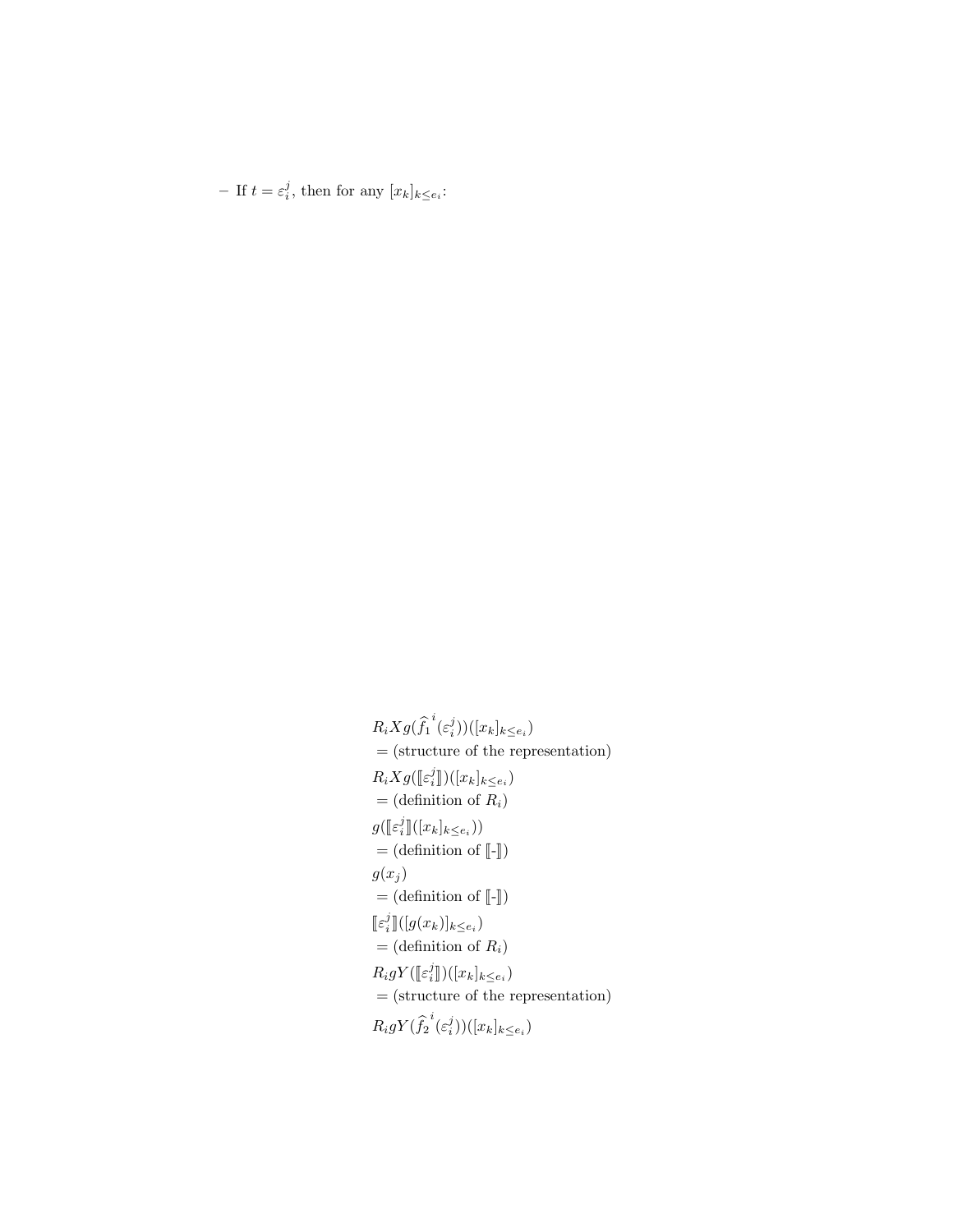- If  $t = \gamma_i^j(y_t, [z_s]_{s \le e_j})$ , then for any  $[x_k]_{k \le e_i}$ :

$$
R_i X g(\hat{f}_1^i (\gamma_i^j (y_t, [z_s]_{s \leq \epsilon_j})))([x_k]_{k \leq \epsilon_i})
$$
  
\n= (structure of the representation)  
\n
$$
R_i X g([\gamma_i^j] (\hat{f}_1^j (y_t), [\hat{f}_1^i (z_s)]_{s \leq \epsilon_j}))([x_k]_{k \leq \epsilon_i})
$$
  
\n= (definition of  $R_i$ )  
\n
$$
g([\gamma_i^j] (\hat{f}_1^j (y_t), [\hat{f}_1^i (z_s)]_{s \leq \epsilon_j})([x_k]_{k \leq \epsilon_i}))
$$
  
\n= (definition of  $[\![\!-]\!])$   
\n
$$
g(\hat{f}_1^j (y_t)([\hat{f}_1^i (z_s)([x_k]_{k \leq \epsilon_i})]_{s \leq \epsilon_j}))
$$
  
\n= (definition of  $R_j$ )  
\n
$$
R_j X g(\hat{f}_1^j (y_t))([\hat{f}_1^i (z_s)([x_k]_{k \leq \epsilon_i})]_{s \leq \epsilon_j})
$$
  
\n= (induction)  
\n
$$
R_j g Y(\hat{f}_2^j (y_t))([\hat{f}_1^i (z_s)([x_k]_{k \leq \epsilon_i})]_{s \leq \epsilon_j})
$$
  
\n= (definition of  $R_j$ )  
\n
$$
\hat{f}_2^j (y_t)([g(\hat{f}_1^i (z_s)([x_k]_{k \leq \epsilon_i})]_{s \leq \epsilon_j})
$$
  
\n= (definition of  $R_i$ )  
\n
$$
\hat{f}_2^j (y_t)([R_i X g(\hat{f}_1^i (z_s))([x_k]_{k \leq \epsilon_i})]_{s \leq \epsilon_j})
$$
  
\n= (induction)  
\n
$$
\hat{f}_2^j (y_t)([R_i g Y(\hat{f}_2^i (z_s))([x_k]_{k \leq \epsilon_i})]_{s \leq \epsilon_j})
$$
  
\n= (definition of  $R_i$ )  
\n
$$
\hat{f}_2^j (y_t)([\hat{f}_2^j (z_s)([g(x_k)]_{k \leq \epsilon_i})]_{s \leq \epsilon_j})
$$
  
\n= (definition of  $R_i$ )  
\n $$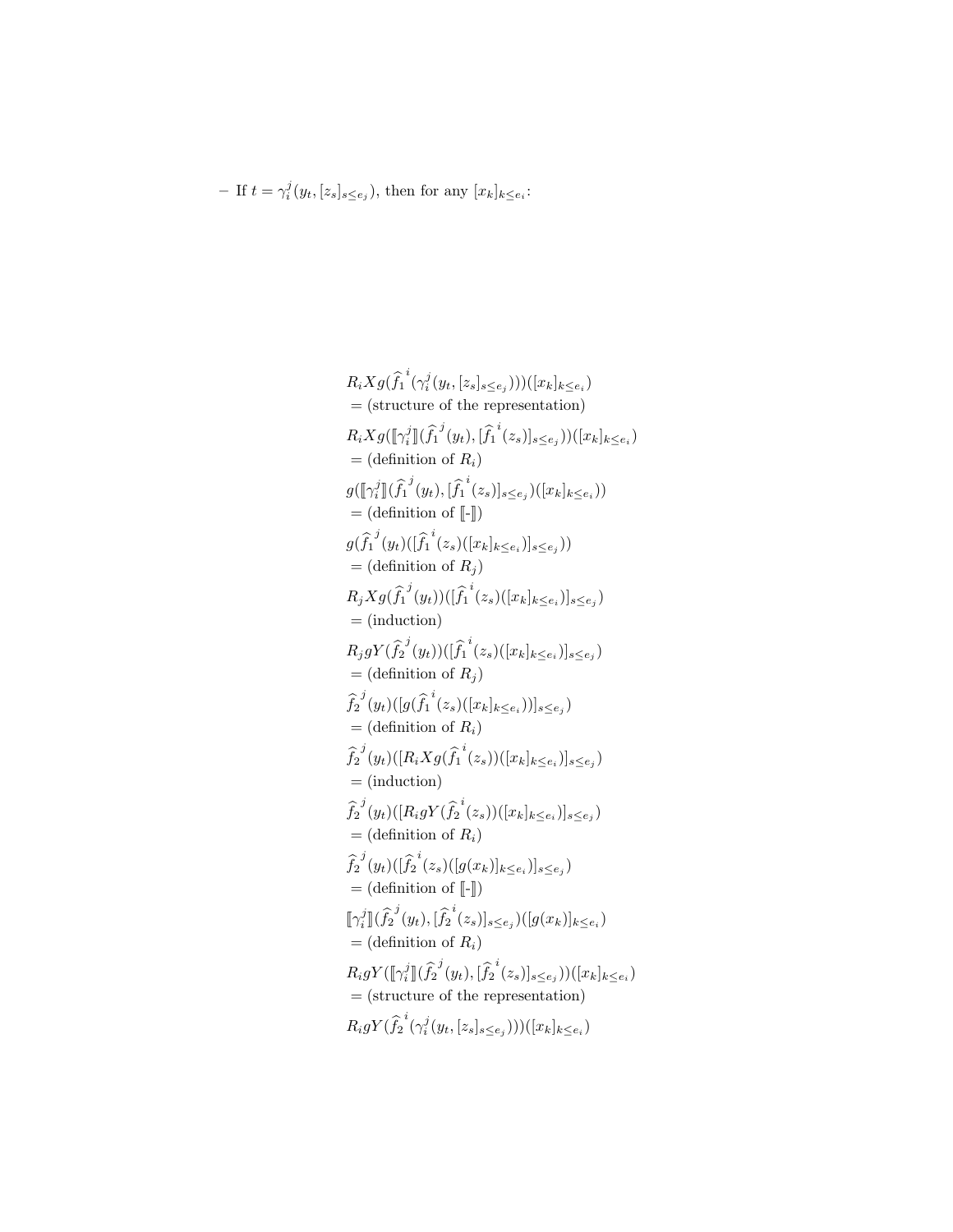Condition [\(d\),](#page-4-4)  $\sigma$  is a homomorphism. We check that  $\sigma$  preserves the operations:

$$
\pi_i^q(\sigma^{\Omega}(y))([x_t]_{t \le e_i})
$$
\n= (definition of  $\pi$  in  $\mathbb{R}X$ )\n
$$
\sigma^{\Omega}(y)(\text{in}_i(q, [x_t]_{t \le e_i}))
$$
\n= (definition of  $\sigma^{\Omega}$ )\n
$$
\text{cons}([[\gamma_k^i(\pi_i^q(y), [\pi_k^j(x_t)]_{t \le e_i})]_{j \le e_k}]_{k \le d})
$$
\n= (definition of  $\sigma^i$ )\n
$$
\sigma^i(\pi_i^q(y))([x_t]_{t \le e_i})
$$

```
\mathsf{cons}([[\sigma^{k}(y_{k}^{j})]_{j\leq c_{i}}]_{k\leq d})(\mathsf{in}_{i}(c,[x_{t}]_{t\leq e_{i}}))= (definition of cons in \mathbb{R}X)
\sigma^{i}(y_i^c)([x_t]_{t\leq e_i})= (definition of \sigma^i)
\mathsf{cons}([[\gamma^i_k(y^c_i,[\pi^j_k(x_t)]_{t\leq e_i})]_{j\leq e_k}]_{k\leq d})=(beta-\pi)
\mathsf{cons}([[\gamma^i_k(\pi^c_i(\mathsf{cons}([[y^j_k]_{j\leq c_i}]_{k\leq d})),[\pi^j_k(x_t)]_{t\leq e_i})]_{j\leq e_k}]_{k\leq d})= (definition of \sigma^{\Omega})
\sigma^\varOmega(\mathsf{cons}([[y^j_k]_{j\leq c_i}]_{k\leq d}))(\mathsf{in}_i(c,[x_t]_{t\leq e_i}))
```

```
\varepsilon_i^c([x_t]_{t\leq e_i})= (definition of \varepsilon in \mathbb{R}X)
\boldsymbol{x_c}=(beta-\pi)
 \mathsf{cons}([[\pi^j_k(x_c)]_{j\leq e_k}]_{k\leq d})=(beta-\varepsilon)
 \mathsf{cons}([[\gamma^i_k(\varepsilon^c_i,[\pi^j_k(x_t)]_{t\leq e_i})]_{j\leq e_k}]_{k\leq d})= (definition of \sigma^i)
 \sigma^{i}(\varepsilon_i^c)([x_t]_{t\leq e_i})
```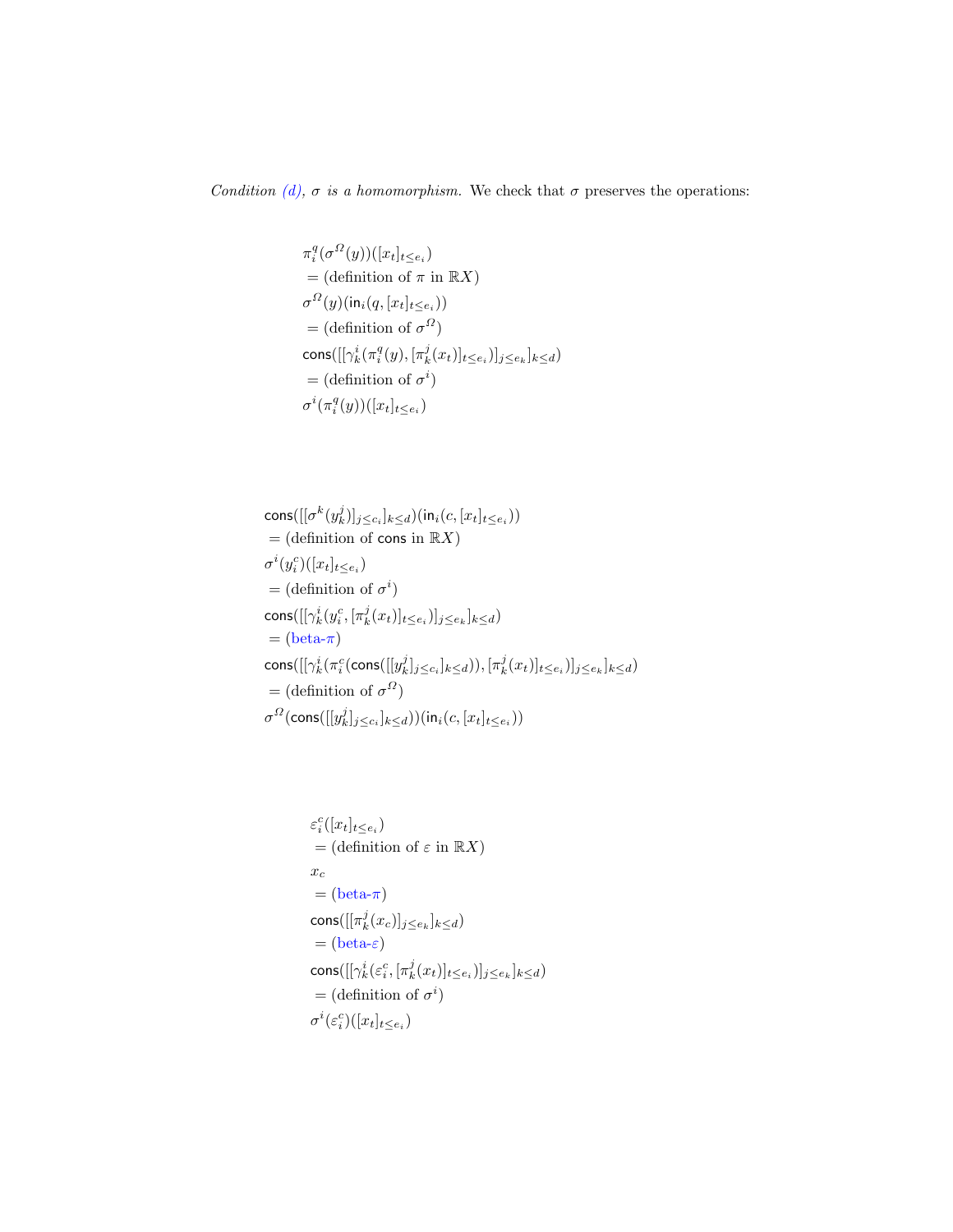$$
\gamma_i^j(\sigma^j(y), [\sigma^i(z_k)]_{k \leq e_j}) ([x_t]_{t \leq e_i})
$$
\n= (definition of  $\gamma$  in  $\mathbb{R}X$ )\n
$$
\sigma^j(y) ([\sigma^i(z_k) ([x_t]_{t \leq e_i})]_{k \leq e_j})
$$
\n= (definition of  $\sigma^i$ )\n
$$
\sigma^j(y) ([\text{cons}([[\gamma_p^i(z_k, [\pi_p^q(x_t)]_{t \leq e_i})]_{q \leq e_p}]_{p \leq d})]_{k \leq e_j})
$$
\n= (definition of  $\sigma^j$ )\n
$$
\text{cons}([[\gamma_r^j(y, [\pi_r^s(\text{cons}([[\gamma_p^i(z_k, [\pi_p^q(x_t)]_{t \leq e_i})]_{q \leq e_p}]_{p \leq d}))]_{k \leq e_j})_{s \leq e_r}]_{r \leq d})
$$
\n= (beta- $\pi$ )\n
$$
\text{cons}([[\gamma_r^j(y, [\gamma_r^i(z_k, [\pi_r^s(x_t)]_{t \leq e_i})]_{k \leq e_j})]_{s \leq e_r}]_{r \leq d})
$$
\n= (associ- $\gamma$ )\n
$$
\text{cons}([[\gamma_r^i(\gamma_i^j(y, [z_k]_{k \leq e_s}), [\pi_r^s(x_t)]_{t \leq e_i})]_{s \leq e_r}]_{r \leq d})
$$
\n= (definition of  $\sigma^i$ )\n
$$
\sigma^i(\gamma_i^j(y, [z_k]_{k \leq e_j}))([x_t]_{t \leq e_i})
$$

Condition  $(d)$ ,  $U\sigma$  is Barr-dinatural. Given algebras M, N and a homomorphism  $g: M \to N$ , we need to show that the following diagram commutes for all sets A and functions  $f_1: A \to UM$ ,  $f_2: A \to UN$ , assuming that the "inner" triangle commutes:



It is enough to show that this diagram commutes for all  $a \in A$ . So, let  $f_1(a) = m$ and  $f_2(a) = n$ . In such a case, the inner triangle states that  $Ug(m) = n$ . We show that the diagram commutes when the results agree when applied to the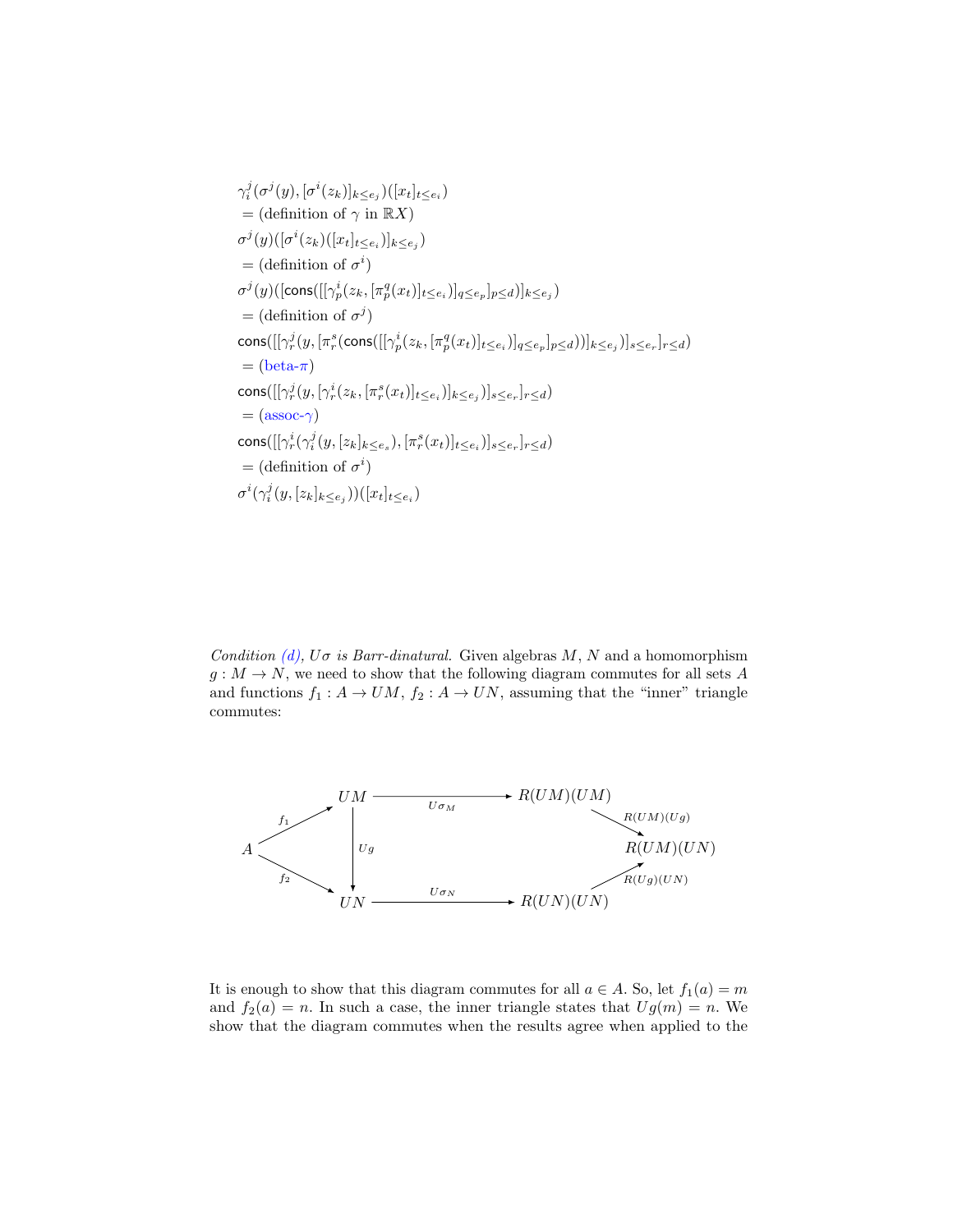same argument  $(\textsf{in}_i(c,[x_t]_{t\leq e_i}))$  for any  $i\leq d, c\leq c_i$ , and  $[x_t]_{t\leq e_i}$ :

$$
(R(UM)(Ug))(U\sigma_M(m))(\text{in}_i(c,[x_t]_{t\leq e_i}))
$$
  
= (definition of R)  

$$
Ug(U\sigma_M(m)(\text{in}_i(c,[x_t]_{t\leq e_i})))
$$
  
= (definition of  $\sigma$ )  

$$
Ug(\text{cons}([[\gamma_k^i(\pi_i^c(m),[\pi_k^j(x_t)]_{t\leq e_i})]_{j\leq e_k}]_{k\leq d}))
$$
  
= (g is a homomorphism)  

$$
\text{cons}([[\gamma_i^c(\pi_i^c(Ug(m)),[\pi_k^j(Ug(x_t))]_{t\leq e_i})]_{j\leq e_k}]_{k\leq d})
$$
  
= (the "inner" triangle)  

$$
\text{cons}([[\gamma_k^i(\pi_i^c(n),[\pi_k^j(Ug(x_t))]_{t\leq e_i})]_{j\leq e_k}]_{k\leq d})
$$
  
= (definition of  $\sigma$ )  

$$
U\sigma_N(n)(\text{in}_i(c,[Ug(x_t)]_{t\leq e_i}))
$$
  
= (beta)  
(z \mapsto case z of in<sub>i</sub>(c,[x\_t]\_{t\leq e\_i}) \rightarrow U\sigma\_N(n)(\text{in}\_i(c,[Ug(x\_t)]\_{t\leq e\_i})))(\text{in}\_i(c,[x\_t]\_{t\leq e\_i}))  
= (definition of R)  
(R(Ug)(UN))(U\sigma\_N(n))(\text{in}\_i(c,[x\_t]\_{t\leq e\_i}))

Condition [\(e\),](#page-4-5)  $\rho$  is Barr-dinatural. Given two algebras M and N and a homomorphism  $g: M \to N$ , we need to show that the following diagram commutes for all sets A and functions  $f_1: A \to R(UM)(UM)$ , and  $f_2: A \to R(UN)(UN)$ , assuming the "inner" square commutes:



It is enough to show that this diagram commutes for all  $a \in A$ . So, let  $f_1(a) = m$ and  $f_2(a) = n$ . In such a case, the inner diargam states that for all  $i \leq d, c \leq c_i$ , and  $[x_t]_{t \leq e_i}$ , it is the case that  $Ug(m(\mathsf{in}_i(c,[x_t]_{t \leq e_i}))) = n(\mathsf{in}_i(c,[Ug(x_t)]_{t \leq e_i})).$ We show that both paths of the "outer" diagram are equal, where by  $Ug(\overline{w_r^m})$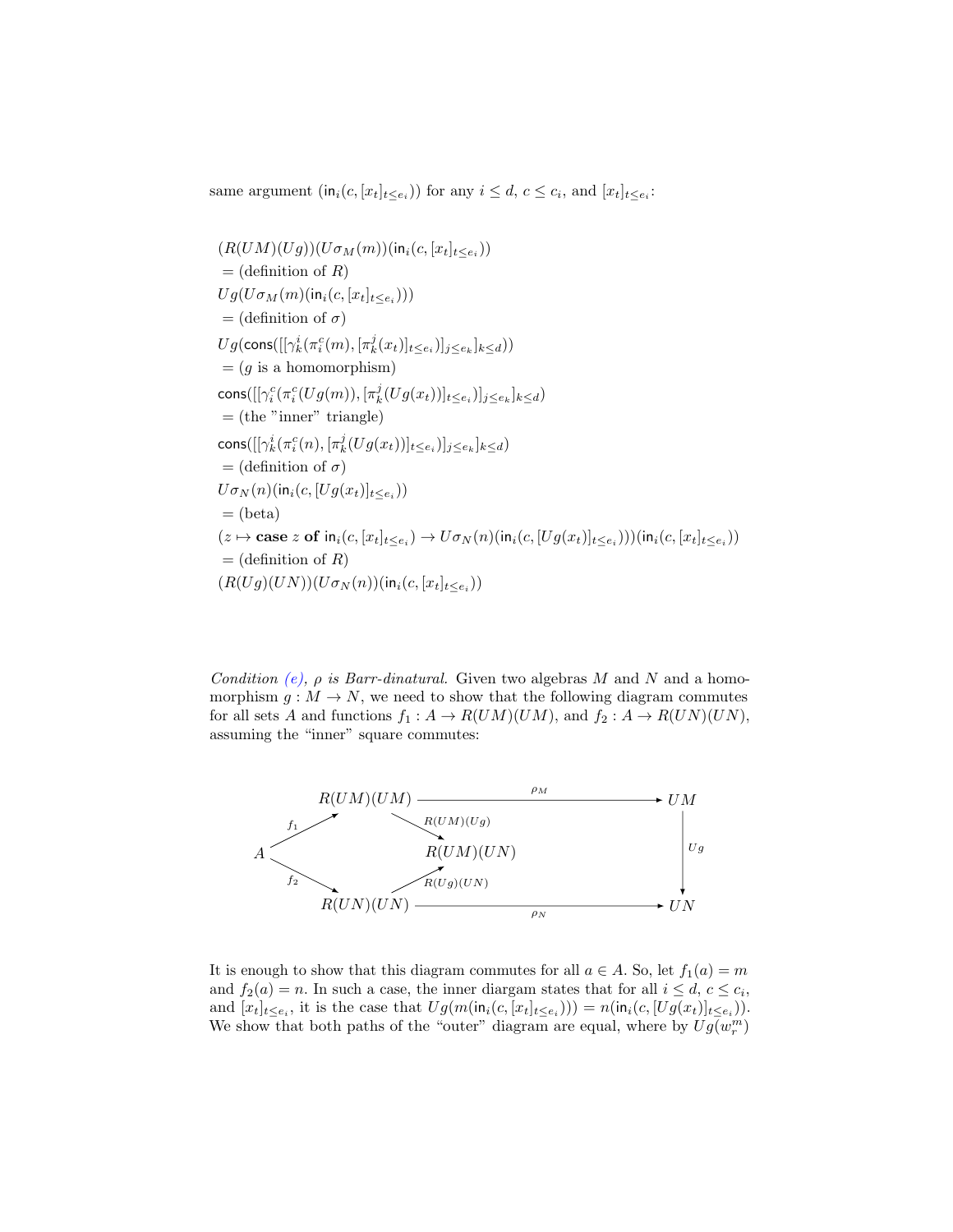we mean applying  $Ug$  to every element of the sequence  $w_r^m$ :

 $Ug(\rho_M(m))$  $=$  (definition of  $\rho$ )  $Ug(\mathsf{cons}([\lceil \pi_k^j(m(\mathsf{in}_k(j,\lceil \mathsf{cons}([\boldsymbol{w}_r^m]_{r < k},[\varepsilon_k^t]_{c_k},[\boldsymbol{w}_r^m]_{k < r \le d})]_{t \le e_k})))\rceil_{j \le c_k}]_{k \le d}))$  $=(g \text{ is a homomorphism})$  $\mathsf{cons}([\pi_k^j (Ug(m(\mathsf{in}_k(j,\mathsf{[cons}([w^m_r]_{r$  $=$  (the "inner" diagram)  $\textsf{cons}([\lceil \pi_k^j(n(\mathsf{in}_k(j,[Ug(\mathsf{cons}([w^m_r]_{r$  $=(g \text{ is a homomorphism})$  $\textsf{cons}([\lceil \pi_k^j(n(\mathsf{in}_k(j,\lceil \mathsf{cons}([Ug(w^m_r)]_{r$  $=(g \text{ is a homomorphism})$  $\mathsf{cons}([\pi_k^j(n(\mathsf{in}_k(j,[\mathsf{cons}([Ug(w^m_r)]_{r$  $=$  (see below)  $\mathsf{cons}([\lceil \pi_k^j(n(\mathsf{in}_k(j,\lceil \mathsf{cons}([w^n_r]_{r$ 

To check the "see below" step, it is enough to show that for all  $r \leq d$ , it is the case that  $Ug(w_r^m) = w_r^n$ .

$$
Ug(w_r^m)
$$
  
= (definition of w)  

$$
Ug([\pi_r^c(m(\text{in}_r(c, [\varepsilon_r^j]_{j \leq e_r}))))]_{c \leq c_r})
$$
  
= (notation for w)  

$$
[Ug(\pi_r^c(m(\text{in}_r(c, [\varepsilon_r^j]_{j \leq e_r})))))]_{c \leq c_r}
$$
  
= (g is a homomorphism)  

$$
[\pi_r^c(Ug(m(\text{in}_r(c, [\varepsilon_r^j]_{j \leq e_r})))))]_{c \leq c_r}
$$
  
= (the "inner" diagram)  

$$
[\pi_r^c(n(\text{in}_r(c, [Ug(\varepsilon_r^j]_{j \leq e_r}))))]_{c \leq c_r}
$$
  
= (g is a homomorphism)  

$$
[\pi_r^c(n(\text{in}_r(c, [\varepsilon_r^j]_{j \leq e_r})))]_{c \leq c_r}
$$
  
= (definition of w)  

$$
w_r^n
$$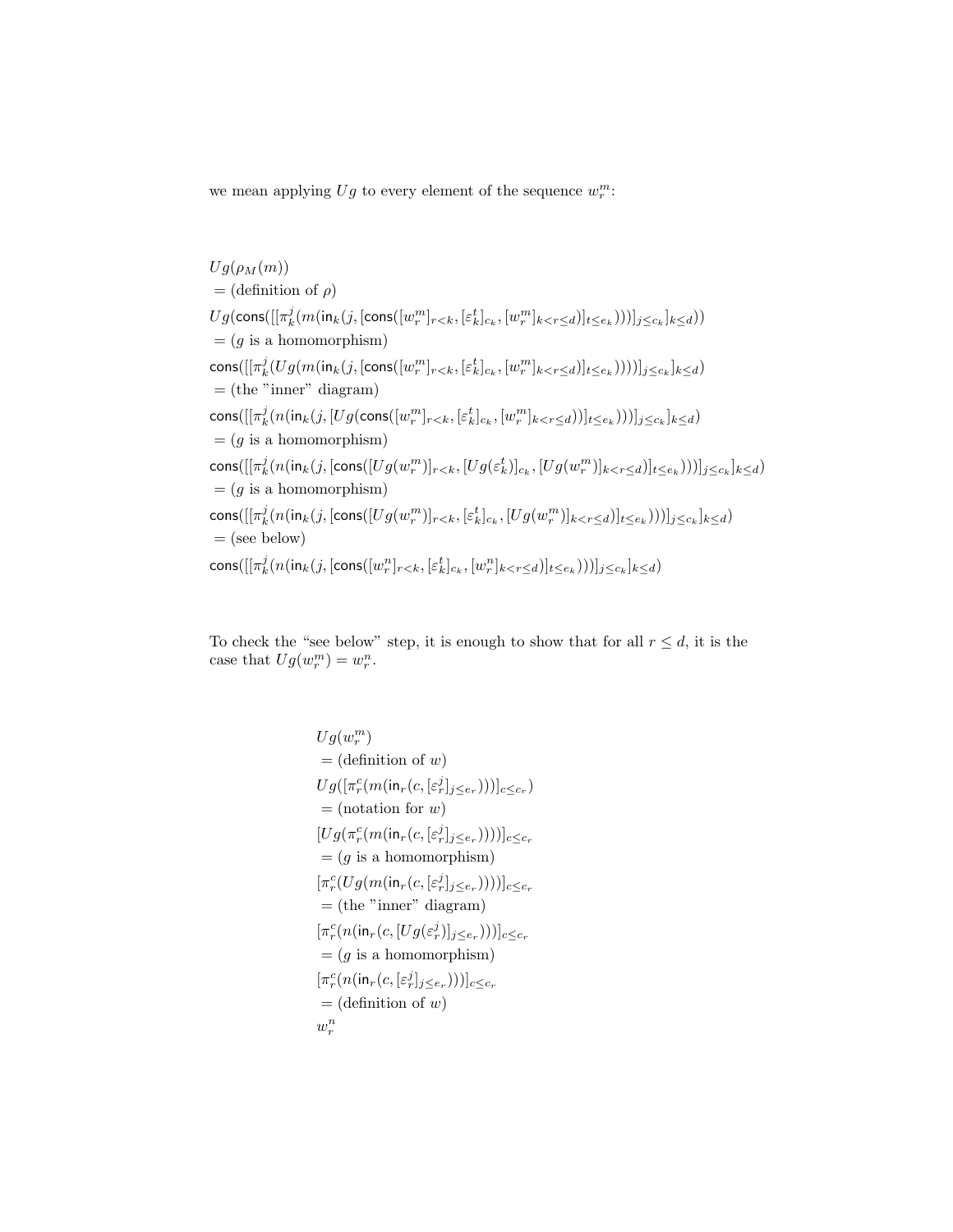Condition [\(e\),](#page-4-5)  $\rho$  is a retraction of  $\sigma$ . We check this fact for every algebra M and  $m \in M$ :

 $\rho_M(U\sigma_M(m))$  $=$  (definition of  $\rho$ )  $\textsf{cons}([\lceil \pi_k^j(U\sigma_M(m)(\textsf{in}_k(j,[\textsf{cons}([\textcolor{black} w_r^{U\sigma(m)}]_{r< k},[\varepsilon_k^t]_{c_k},[\textcolor{black} w_r^{U\sigma(m)}]_{k< r\leq d})]_{t\leq e_k})))|_{j\leq c_k}]_{k\leq d})$  $=$  (definition of  $\sigma$ )  $\text{cons}([\lceil \pi_k^j(\text{cons}([\lceil \gamma_q^k(\pi_k^j(m),[\pi_q^w(\text{cons}([\textcolor{black} w_r^{U\sigma(m)}]_{r$  $=$  [\(beta-](#page-7-4) $\pi$ )  $\textsf{cons}([\gamma_k^k(\pi_k^j(m),[\pi_k^j(\textsf{cons}([\boldsymbol{w}_r^{U\sigma(m)}]_{r< k},[\varepsilon_k^t]_{c_k},[\boldsymbol{w}_r^{U\sigma(m)}]_{k< r\le d}))]_{i\le e_k})]_{j\le c_k}]_{k\le d})$  $=$  [\(beta-](#page-7-4) $\pi$ )  $\mathsf{cons}([[\gamma^k_k(\pi^j_k(m),[\varepsilon^t_k]_{t\leq e_k})]_{j\leq c_k}]_{k\leq d})$  $=$  [\(eta-](#page-7-1) $\varepsilon$ )  $\mathsf{cons}([[\pi^j_k(m)]_{j\leq c_k}]_{k\leq d})$  $=$  [\(eta-](#page-7-5) $\pi$ ) m

*Condition (f)*. We show that  $R(RXX)$ run<sub>X</sub> is a jointly monic family. Assume that  $R(RXX)$ run $_{X,i} \cdot f = R(RXX)$ run $_{X,i} \cdot g$  for all  $i \in I_X$  and some  $f, g$ :  $A \to R(RXX)(RXX)$ . This means that for all  $a \in A$ ,  $(R(RXX)$ run $_{X,i})(f(a)) =$  $(R(RXX)$ run $_{X,i})(g(a))$ , that is,  $(R(RXX)$ run $_{X,i})(f(a))(z) = (R(RXX)$ run $_{X,i})(g(a))(z)$ for all  $z \in \sum_{j=1}^d c_j \times (RXX)^{e_j}$ . Unfolding the definition of R, this means that run $_{X,i}(f(a)(z)) =$ run $_{X,i}(g(a)(z))$ , so, unfolding the definition of run,  $f(a)(z)(i) =$  $g(a)(z)(i)$ . Hence, by the extensional equality of functions,  $f = g$ .

To show that the diagram commutes, we need to show that for all  $X$ , it is the case that  $(R(RXX)$ run $_{X,i}) \cdot U \sigma_{\mathbb{R}X} = R$ run $_{X,i}X$  for all  $i = (\text{in}_a(b, [y_q]_{q \leq e_a})),$ where  $a \leq d$ ,  $b \leq c_a$ , and  $[y_q]_{q \leq e_a}$ . We show that both sides are equal if applied to any  $f \in RXX$ . To show this, we show that both are equal when applied to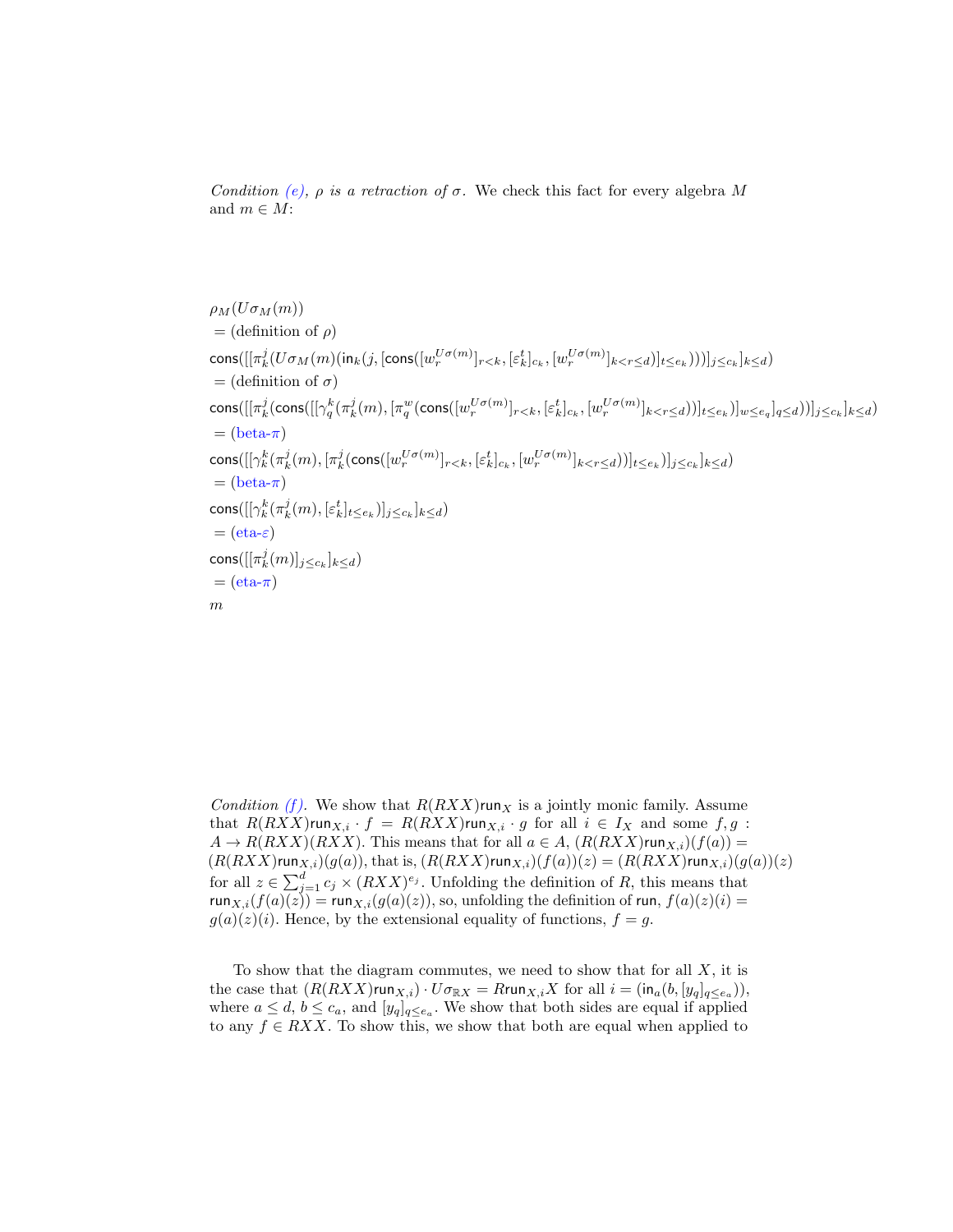$(\textsf{in}_i(c,[x_t]_{t\leq e_i}))$  for all  $i\leq d, c\leq c_i$ , and  $[x_t]_{t\leq e_i}$ .

$$
(R(RXX) \text{run})(U\sigma_{\mathbb{R}X}(f))(\text{in}_{i}(c,[x_{t}]_{t \leq e_{i}}))
$$
\n= (definition of R)\n
$$
\text{run}(U\sigma_{\mathbb{R}X}(f)(\text{in}_{i}(c,[x_{t}]_{t \leq e_{i}})))
$$
\n= (definition of  $\sigma$ )\n
$$
\text{run}(\text{cons}([[\gamma_{k}^{i}(\pi_{i}^{c}(f),[\pi_{k}^{j}(x_{t})]_{t \leq e_{i}}]_{j \leq e_{k}}]_{k \leq d}))
$$
\n= (definition of run)\n
$$
\text{cons}([[\gamma_{k}^{i}(\pi_{i}^{c}(f),[\pi_{k}^{j}(x_{t})]_{t \leq e_{i}}]_{j \leq e_{k}}]_{k \leq d})(\text{in}_{a}(b,[y_{q}]_{q \leq e_{a}}))
$$
\n= (definition of cons in  $\mathbb{R}X$ )\n
$$
\gamma_{a}^{i}(\pi_{i}^{c}(f),[\pi_{a}^{b}(x_{t})]_{t \leq e_{i}})([y_{q}]_{q \leq e_{a}})
$$
\n= (definition of  $\gamma$  in  $\mathbb{R}X$ )\n
$$
\pi_{i}^{c}(f)([\pi_{a}^{b}(x_{t})([y_{q}]_{q \leq e_{a}})]_{t \leq e_{i}})
$$
\n= (definition of  $\pi$  in  $\mathbb{R}X$ )\n
$$
\pi_{i}^{c}(f)([x_{t}(\text{in}_{a}(b,[y_{q}]_{q \leq e_{a}}))]_{t \leq e_{i}})
$$
\n= (definition of  $\pi$  in  $\mathbb{R}X$ )\n
$$
f(\text{in}_{i}(c,[x_{t}(\text{in}_{a}(b,[y_{q}]_{q \leq e_{a}}))]_{t \leq e_{i}}))
$$
\n= (definition of run)\n
$$
f(\text{in}_{i}(c,[\text{run}(x_{t})]_{t \leq e_{i}}))
$$
\n= (definition of R)\n
$$
(R\text{run}X)(f)(\text{in}_{i}(c,[x_{t}]_{t \leq e_{i}}))
$$

## A.4 On Remark [8](#page-9-1)

**Theorem 9 (Beck's monadicity theorem).** A functor  $G : \mathcal{D} \to \mathcal{C}$  is monadic if and only if the following three conditions hold:

- <span id="page-31-0"></span>(a) U has a left adjoint,
- <span id="page-31-1"></span>(b)  $\mathscr D$  has coequalisers of U-split pairs, and G preserves these coequalisers,
- <span id="page-31-4"></span> $(c)$  U is conservative (that is, it reflects isomorphisms).

**Theorem 10.** Assume  $d \in \mathbb{N}$  and a multi-sorted theory  $\mathfrak{T}$  with sorts  $S =$  $\{\Omega, K_1, \ldots, K_d\}$ , where  $\Omega$  is the main sort. If  $\mathfrak T$  includes the operations:

$$
\begin{aligned}\n\text{cons}: \prod_{i=1}^d K_i &\to \Omega \\
\pi_i: \Omega &\to K_i, \text{ for } i \leq d \\
\varepsilon_i: K_i, \text{ for } i \leq d\n\end{aligned}
$$

and the equations:

<span id="page-31-3"></span><span id="page-31-2"></span>
$$
\pi_i(\text{cons}([x_i]_{i \le d})) = x_i
$$
 (beta- $\pi$ )  
cons
$$
([ \pi_i(x) ]_{i \le d}) = x
$$
 (eta- $\pi$ )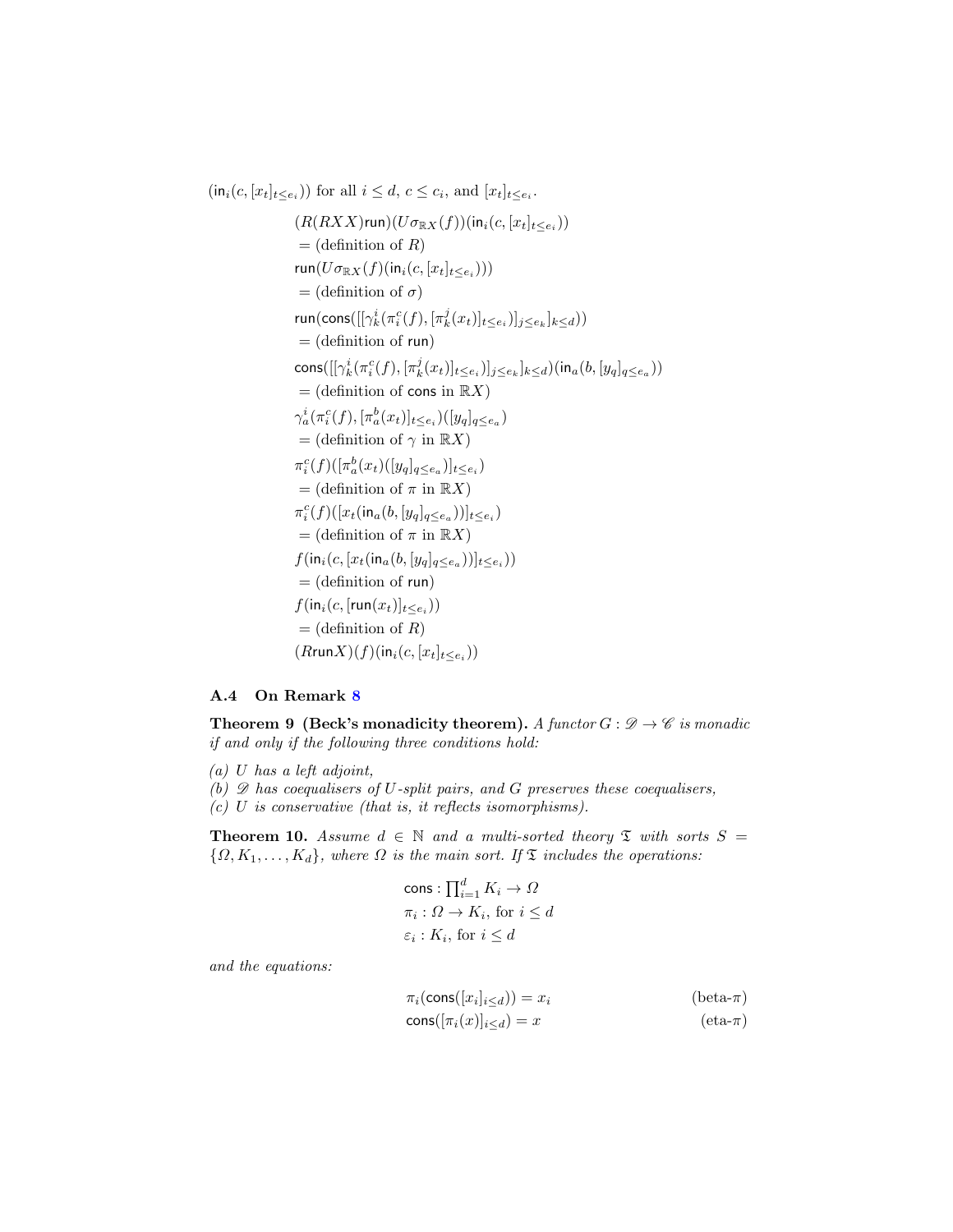then the compound functor

Set 
$$
\leftarrow
$$
  $\mathbf{Set}^{|S|}$   $\leftarrow$   $\mathbf{Set}^{|S|}$   $\leftarrow$   $\mathbf{Set}^{|S|}$ 

is monadic.

We show the result using Beck's theorem. The condition [\(a\)](#page-31-0) is trivial, as the components of the compund functor are both right adjoints.

The condition [\(b\).](#page-31-1) Since the functor U is monadic, we know that  $\Sigma$ -Alg has coequalisers of U-split pairs and that U preserves these coequalisers. Colimits in  $\mathbf{Set}^{[S]}$  are calculated pointwise (since it is a functor category), so M preserves all colimits, including coequalisers that arise as coequalisers of  $U$ -split pairs preserved by  $U$ . Thus, it is sufficient to show that every  $MU$ -split pair is also a  $U$ -split pair. In detail, this means that given any  $\mathfrak{T}$ -algebras  $A = \langle A_{\Omega}, A_1, \ldots, A_d, \llbracket \cdot \rrbracket^A \rangle$  and  $B = \langle B_-, B_-, \llbracket \cdot \rrbracket^B \rangle$  (we will use superscripts to denote the interpretations)  $B = \langle B_{\Omega}, B_1, \ldots, B_d, \llbracket \cdot \rrbracket^B \rangle$  (we will use superscripts to denote the interpretations of operations of operations of  $\Box$  (f) and of operations, for example, cons<sup>A</sup>), homomorphisms  $f = \langle f_{\Omega}, f_1, \ldots, f_d \rangle$  and  $g = \langle g_{\Omega}, g_1, \ldots, g_d \rangle$  of the type  $A \rightarrow B$ , and the following diagram in Set:



such that

<span id="page-32-1"></span><span id="page-32-0"></span>
$$
f_{\Omega} \cdot t = \text{id} \tag{5}
$$

<span id="page-32-2"></span>
$$
h \cdot s = \text{id} \tag{6}
$$

$$
s \cdot h = g_{\Omega} \cdot t \tag{7}
$$

it is sufficient to show that there exists the following diagram in  $\textbf{Set}^{[S]}$ :

$$
\langle A_{\Omega}, A_1, \ldots, A_d \rangle \xrightarrow{U_g} \langle B_{\Omega}, B_1, \ldots, B_d \rangle \qquad \langle C_{\Omega}, C_1, \ldots, C_d \rangle
$$
  
\n
$$
\langle A_{\Omega}, A_1, \ldots, A_d \rangle \xrightarrow{\langle B_{\Omega}, B_1, \ldots, B_d \rangle} \langle C_{\Omega}, C_1, \ldots, C_d \rangle
$$

that satisfies the obvious analogues of the laws  $(5)$ ,  $(6)$ , and  $(7)$ .

For starters, we define a section for each projection  $\pi_i$ :

$$
\sigma_i(x) = \text{cons}([\varepsilon_k]_{k < i}, x, [\varepsilon_k]_{i < k \le d})\tag{8}
$$

Since homomorphisms preserve operations,  $\sigma$  commutes with homomorphisms, for example,  $f_{\Omega}(\sigma_i^A(x)) = \sigma_i^B(f_i(x)).$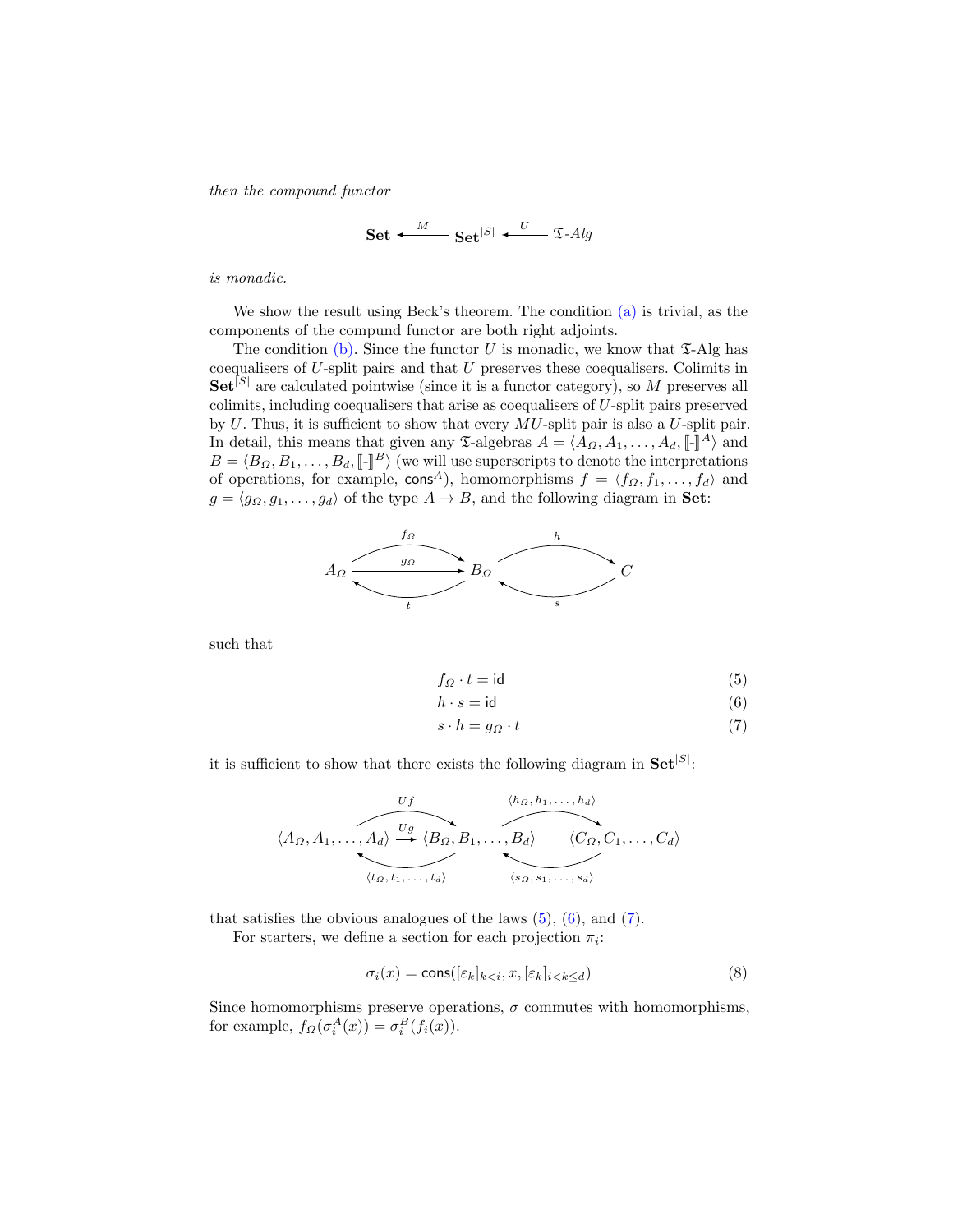With this, we define:

$$
t_i(b) = \pi_i^A(t(\sigma_i^B(b)))
$$
\n(9)

$$
t_{\Omega}(b) = \text{cons}^A([t_i(\pi_i^B(b))]_{i \le d})\tag{10}
$$

$$
C_{\Omega} = C \tag{11}
$$

$$
h_{\Omega} = h \tag{12}
$$

$$
s_{\Omega} = g_{\Omega} \cdot t_{\Omega} \cdot s \tag{13}
$$

Before we define the rest of the structure, we need to prove some facts:

<span id="page-33-0"></span>Fact 11.  $f_i \cdot t_i = \mathsf{id}$ 

Proof.

$$
f_i(t_i(b))
$$
  
= (definition of  $t_i$ )  

$$
f_i(\pi_i^A(t(\sigma_i^B(b))))
$$
  
=  $(f$  is a homomorphism)  

$$
\pi_i^B(f_{\Omega}(t(\sigma_i^B(b))))
$$
  
=  $(5)$   

$$
\pi_i^B(\sigma_i^B(b))
$$
  
=  $(\sigma$  is a section of  $\pi$ )  
 $b$ 

 $\Box$ 

<span id="page-33-1"></span>Fact 12.  $f_{\Omega} \cdot t_{\Omega} = id$ 

Proof.

$$
f_{\Omega}(t_{\Omega}(b))
$$
  
= (definition of  $t_{\Omega}$ )  

$$
f_{\Omega}(\cos^{A}([t_{i}(\pi_{i}^{B}(b))]_{i\leq d}))
$$
  
= (f is a homomorphism)  

$$
\cos^{B}([f_{i}(t_{i}(\pi_{i}^{B}(b)))]_{i\leq d})
$$
  
= (Fact 11)  

$$
\cos^{B}([\pi_{i}^{B}(b)]_{i\leq d})
$$
  
= (eta- $\pi$ )  

$$
b
$$

 $\Box$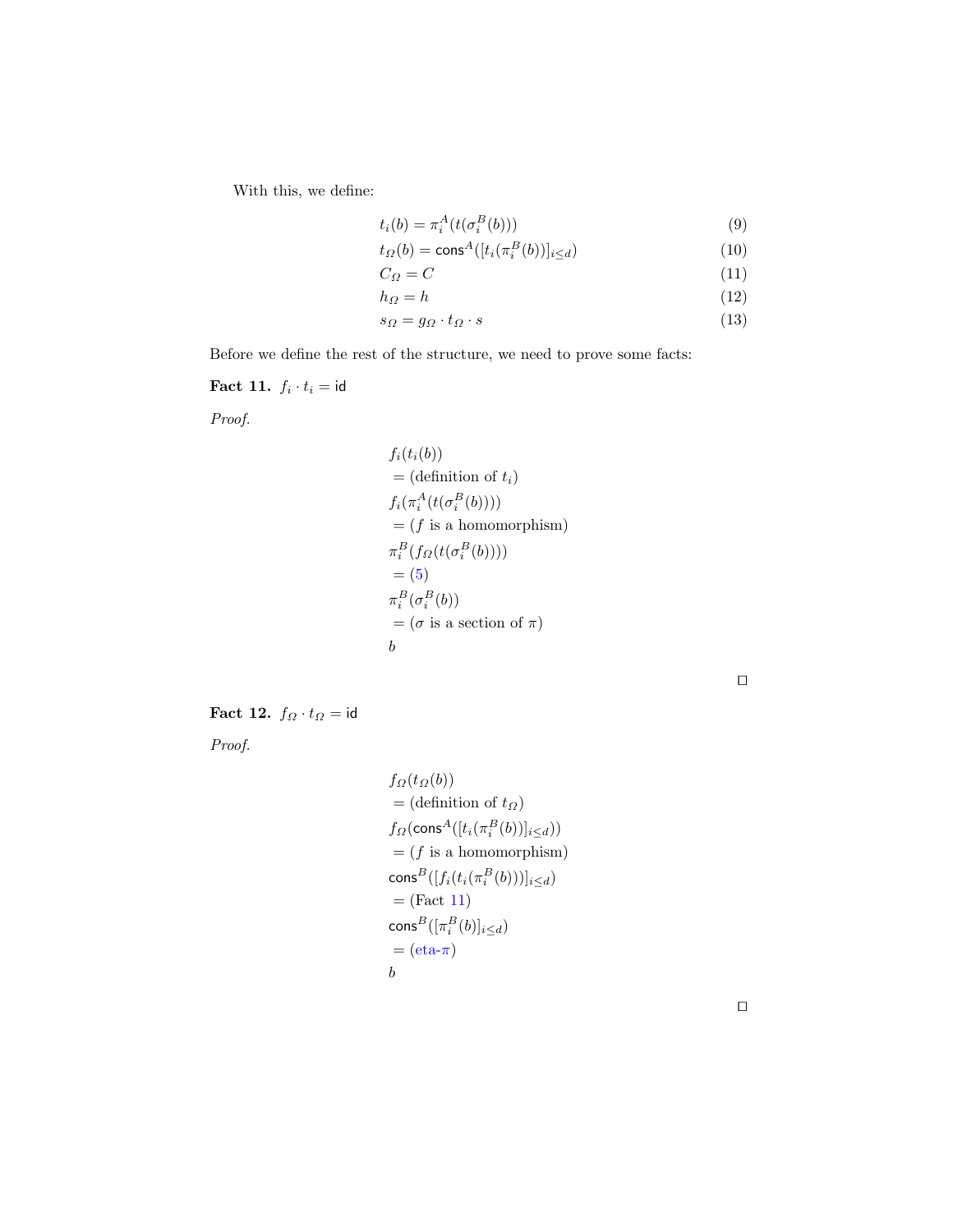<span id="page-34-0"></span>Fact 13.  $h \cdot s_{\varOmega} = \mathsf{id}$ 

Proof.

$$
h(s_{\Omega}(c))
$$
  
= (definition of  $s_{\Omega}$ )  

$$
h(g_{\Omega}(t_{\Omega}(s(c))))
$$
  
= (h is a coequaliser of  $f_{\Omega}$  and  $g_{\Omega}$ )  

$$
h(f_{\Omega}(t_{\Omega}(s(c))))
$$
  
= (definition of  $t_{\Omega}$ )  

$$
h(f_{\Omega}(\cos^A([t_i(\pi_i^B(s(c)))]_{i\leq d})))
$$
  
= (f is a homomorphism)  

$$
h(\cos^B([f_i(t_i(\pi_i^B(s(c)))]_{i\leq d}))
$$
  
= (Fact 11)  

$$
h(\cos^B([(\pi_i^B(s(c)))]_{i\leq d}))
$$
  
= (eta- $\pi$ )  

$$
h(s(c))
$$
  
= (6)  
c

 $\Box$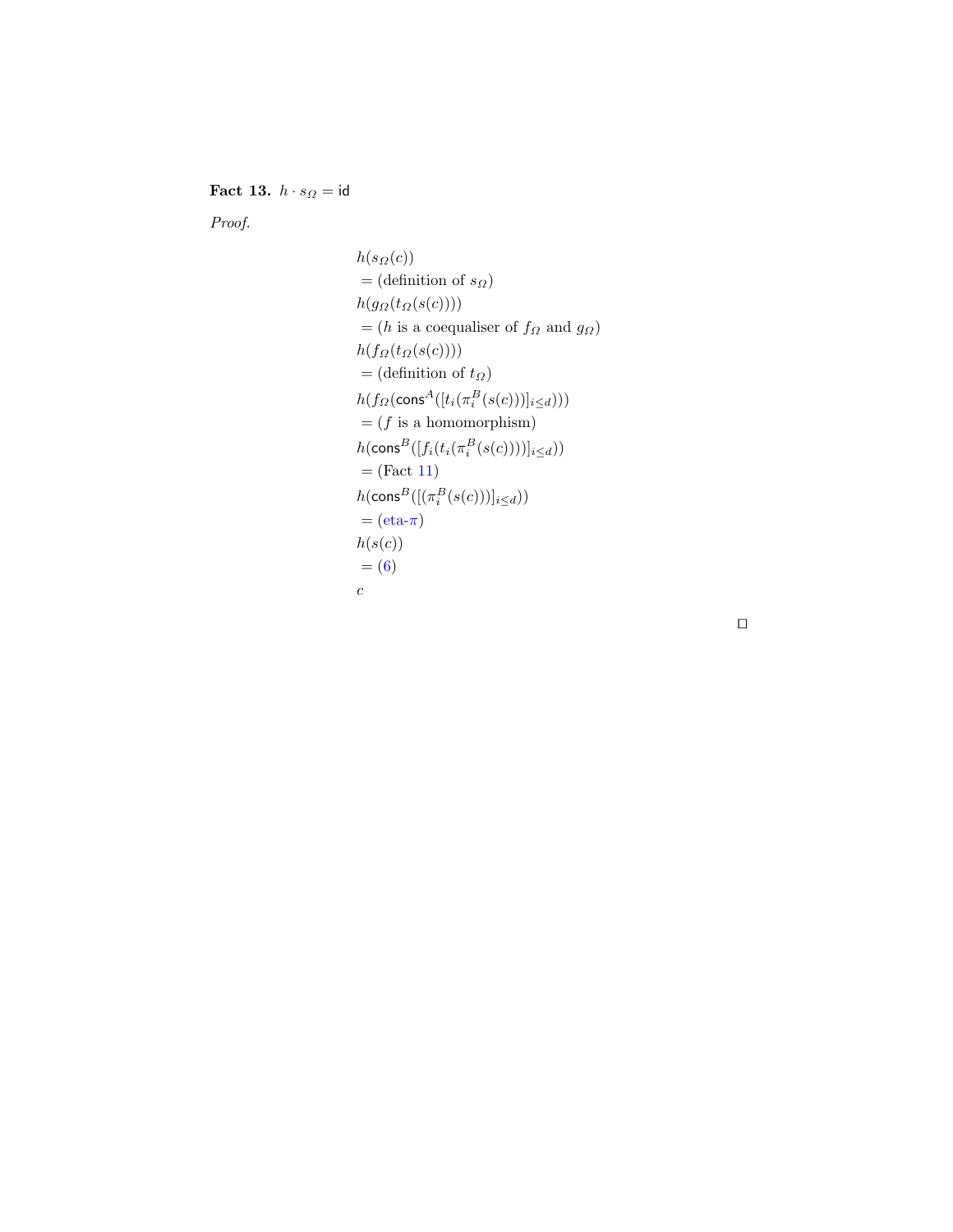<span id="page-35-0"></span>Fact 14.  $g_{\Omega} \cdot t_{\Omega} \cdot g_{\Omega} = g_{\Omega} \cdot t_{\Omega} \cdot f_{\Omega}$ 

Proof.

 $g_{\Omega}(t_{\Omega}(g_{\Omega}(a)))$  $=$  (definition of  $t_{\Omega}$ )  $g_{\varOmega}(\mathsf{cons}^A([t_i(\pi^B_i(g_{\varOmega}(a)))]_{i\le d}))$  $=$  (definition of  $t_i$ )  $g_{\varOmega}(\mathsf{cons}^A([\pi^A_i(t(\sigma^B_i(\pi^B_i(g_{\varOmega}(a)))))]_{i\leq d}))$  $=$  (definition of  $\sigma_i$ )  $g_{\varOmega}(\mathsf{cons}^A([\pi^A_i(t(\mathsf{cons}^B([\varepsilon^B_k]_{k < i}, \pi^B_i(g_{\varOmega}(a)), [\varepsilon^B_k]_{i < k \le d})))]_{i \le d}))$  $=(q \text{ is a homomorphism})$  $g_{\Omega}(\mathsf{cons}^A([\pi^A_i(t(\mathsf{cons}^B([\varepsilon^B_k]_{k < i},g_i(\pi^A_i(a)),[\varepsilon^B_k]_{i < k \le d})))]_{i \le d}))$  $=(g \text{ is a homomorphism})$  $g_{\varOmega}(\mathsf{cons}^A([\pi^A_i(t(\mathsf{cons}^B([g_k(\varepsilon^A_k)]_{k < i},g_i(\pi^A_i(a)),[g_k(\varepsilon^A_k)]_{i < k \le d})))|_{i \le d}))$  $=(q \text{ is a homomorphism})$  $g_{\varOmega}(\mathsf{cons}^A([\pi^A_i(t(g_{\varOmega}(\mathsf{cons}^A([\varepsilon^A_k]_{k < i}, \pi^A_i(a), [\varepsilon^A_k]_{i < k \le d}))))]_{i \le d}))$  $=(g \text{ is a homomorphism})$  $\mathsf{cons}^B([g_i(\pi^A_i(t(g_{\varOmega}(\mathsf{cons}^A([\varepsilon^A_k]_{k < i}, \pi^A_i(a), [\varepsilon^A_k]_{i < k \le d})))))]_{i \le d})$  $=(q \text{ is a homomorphism})$  ${\sf cons}^B([\pi^B_i(g_\varOmega(t(g_\varOmega({\sf cons}^A([\varepsilon^A_k]_{k< i},\pi^A_i(a),[\varepsilon^A_k]_{i$  $= (7)$  $= (7)$  $\mathsf{cons}^B([\pi^B_i(s(h(g_{\Omega}(\mathsf{cons}^A([\varepsilon^A_k]_{k < i}, \pi^A_i(a), [\varepsilon^A_k]_{i < k \le d})))))]_{i \le d})$  $=(h \text{ coequalises } f_{\Omega} \text{ and } g_{\Omega})$  $\mathsf{cons}^B([\pi^B_i(s(h(f_\Omega(\mathsf{cons}^A([\varepsilon^A_k]_{k < i}, \pi^A_i(a), [\varepsilon^A_k]_{i < k \le d})))))]_{i \le d})$  $= (7)$  $= (7)$  ${\sf cons}^B([ \pi^B_i(g_\Omega(t(f_\Omega({\sf cons}^A([\varepsilon^A_k]_{k< i}, \pi^A_i(a),[\varepsilon^A_k]_{i$  $=(g \text{ is a homomorphism}-\text{similarly to the reasoning above})$  $g_{\Omega}(\mathsf{cons}^A([\pi^A_i(t(f_{\Omega}(\mathsf{cons}^A([\varepsilon^A_k]_{k < i}, \pi^A_i(a),[\varepsilon^A_k]_{i < k \le d}))))]_{i \le d}))$  $= (f \text{ is a homomorphism - similarly to the reasoning above})$  $g_{\Omega}(\mathsf{cons}^A([\pi^A_i(t(\mathsf{cons}^B([\varepsilon^B_k]_{k < i}, \pi^B_i(f_{\Omega}(a)), [\varepsilon^B_k]_{i < k \le d})))]_{i \le d}))$ = (definitions of  $\sigma_i$ ,  $t_i$ , and  $t_{\Omega}$  – similarly to the reasoning above)  $g_{\Omega}(t_{\Omega}(f_{\Omega}(a)))$ 

 $\Box$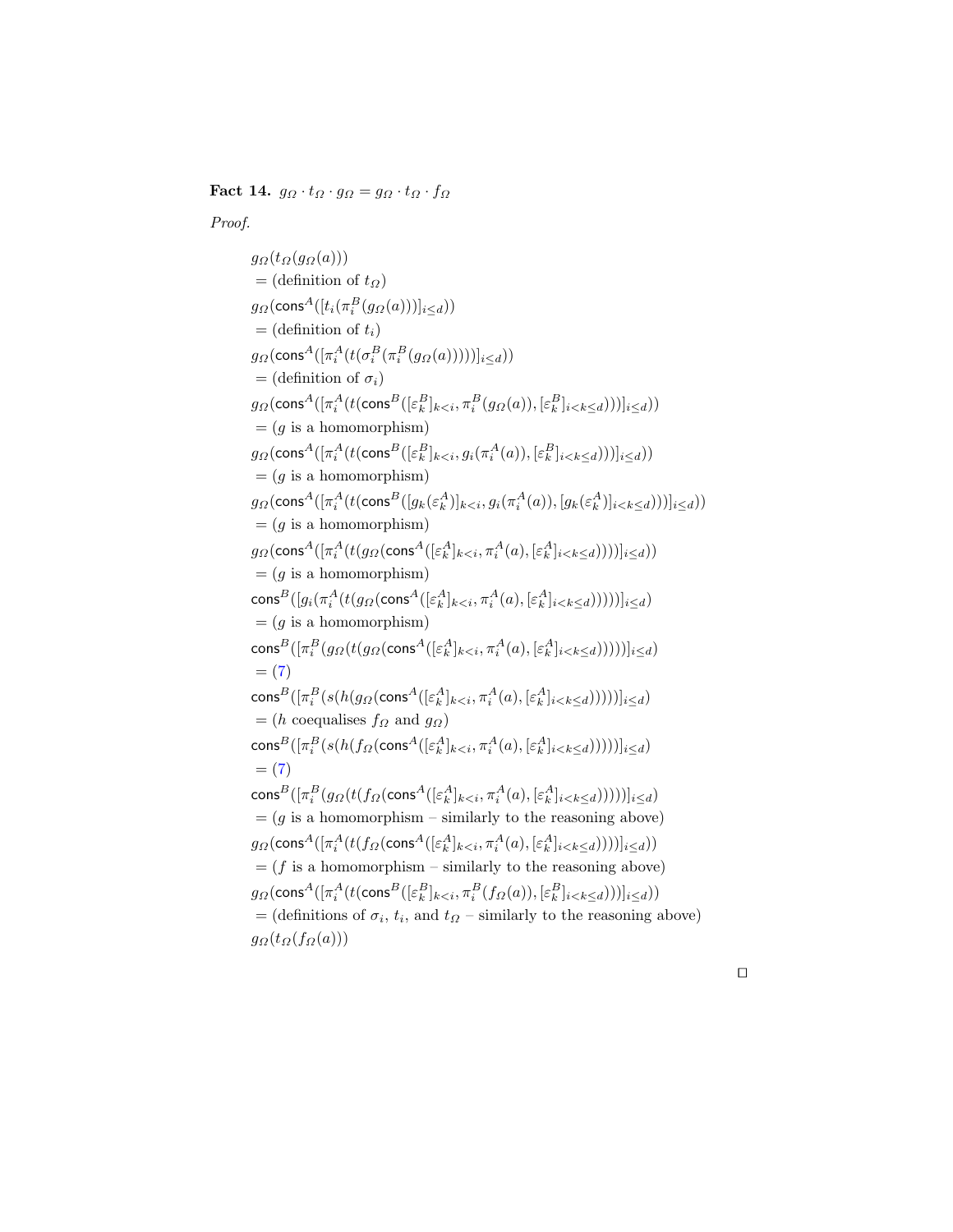<span id="page-36-0"></span>**Fact 15.** If  $h(b) = h(b')$ , then  $g_{\Omega}(t_{\Omega}(b)) = g_{\Omega}(t_{\Omega}(b'))$ .

*Proof.* Using the construction of coequalisers in **Set**, we get that  $h(b) = h(b')$  if and only if  $b \sim b'$ , where the relation  $\sim \subseteq B \times B$  is defined by the following rules:

$$
\frac{f_{\varOmega}(a)=b\qquad g_{\varOmega}(a)=b'}{b\sim b'}\qquad\quad b\sim b\qquad\quad\frac{b'\sim b}{b\sim b'}\qquad\frac{b\sim b'\quad b'\sim b''}{b\sim b''}
$$

We proceed by induction on derivations. In the case of the first rule, we need to show that  $g_{\Omega}(t_{\Omega}(f_{\Omega}(a))) = g_{\Omega}(t_{\Omega}(g_{\Omega}(a)))$  for an arbitrary a, which is exactly Fact [14.](#page-35-0) All the other cases follow trivially from the properties of equality.

<span id="page-36-1"></span>Fact 16.  $s_{\Omega} \cdot h = g_{\Omega} \cdot t_{\Omega}$ 

*Proof.* Unfolding the definition of  $s_{\Omega}$ , we need to show  $g_{\Omega} \cdot t_{\Omega} \cdot s \cdot h = g_{\Omega} \cdot t_{\Omega}$ . Thus, employing Fact [15,](#page-36-0) it is enough to show that  $h \cdot s \cdot h = h$ , which follows from  $(6)$ .

<span id="page-36-2"></span>Fact 17.  $\pi_i^B \cdot s_{\Omega} \cdot h = g_i \cdot t_i \cdot \pi_i^B$ 

Proof.

$$
\pi_i^B(s_{\Omega}(h(b)))
$$
\n= (Fact 16)  
\n
$$
\pi_i^B(g_{\Omega}(t_{\Omega}(b)))
$$
\n= (g is a homomorphism)  
\n
$$
g_i(\pi_i^A(t_{\Omega}(b)))
$$
\n= (definition of  $t_{\Omega}$ )  
\n
$$
g_i(\pi_i^A(\text{cons}^A([t_i(\pi_i^B(b))]_{i\leq d})))
$$
\n= (beta- $\pi$ )  
\n
$$
g_i(t_i(\pi_i^B(b)))
$$

 $\Box$ 

For each  $i \leq d$ , we define  $C_i$ ,  $h_i$ , and a function  $\pi_i^C : C \to C_i$  as parts of the following pushout:

<span id="page-36-3"></span>
$$
B \xrightarrow{h} C
$$
  
\n
$$
\begin{array}{ccc}\n & \uparrow & \cdots & \uparrow \\
\pi_i^B & & \uparrow & \pi_i^C \\
\downarrow & & \uparrow & \uparrow \\
B_i & - \cdots & - \cdots & C_i\n\end{array}
$$
\n(14)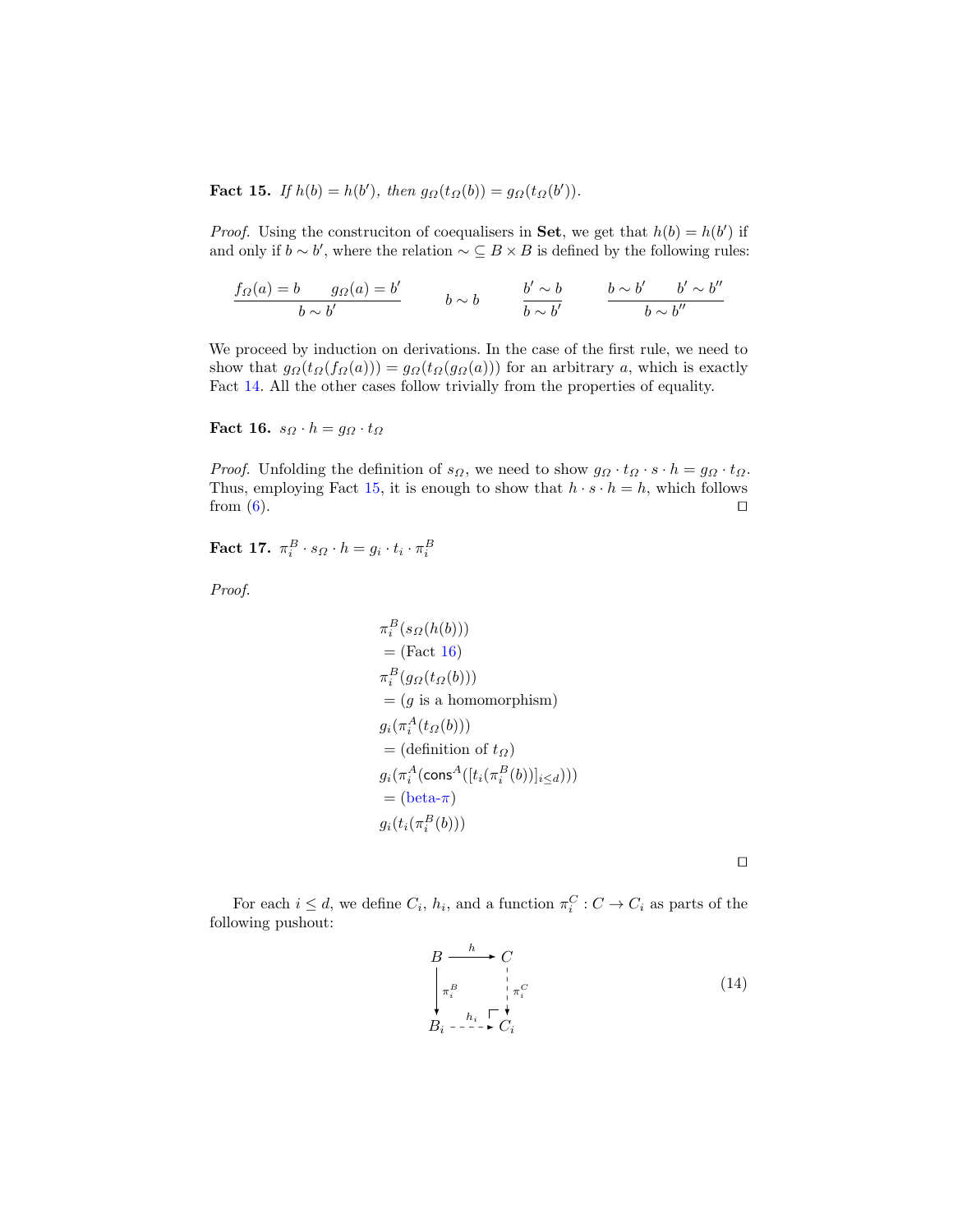We define  $s_i$  as the unique morphism induced by the universal property of this pushout:

<span id="page-37-0"></span>
$$
B \xrightarrow{h} C \xrightarrow{s_{\Omega}} B
$$
\n
$$
\begin{array}{ccc}\n & & & \\
\pi_i^B & & & \\
B_i & & & \\
\downarrow t_i & & & \\
A_i & & & \\
\end{array}
$$
\n
$$
\begin{array}{ccc}\n & & & \\
\pi_i^C & & & \\
\pi_i^B & & & \\
\downarrow t_i & & & \\
\downarrow t_i & & & \\
\end{array}
$$
\n
$$
(15)
$$

<span id="page-37-1"></span>where the two outer paths commute due to Fact [17.](#page-36-2)

**Fact 18.**  $h_i \cdot s_i = \mathsf{id}$ 

*Proof.* We notice that  $\pi_i^C$  is epic, since  $\pi_i^B$  is epic and pushouts preserve epis. Thus, it is sufficient to show that  $h_i \cdot s_i \cdot \pi_i^C = \pi_i^C$ . We calculate:

$$
h_i \cdot s_i \cdot \pi_i^C
$$
  
= (diagram (15))  

$$
h_i \cdot \pi_i^B \cdot s_{\Omega}
$$
  
= (diagram (14))  

$$
\pi_i^C \cdot h \cdot s_{\Omega}
$$
  
= (Fact 13)  

$$
\pi_i^C
$$

|  | ۰ |  |  |
|--|---|--|--|
|  |   |  |  |
|  |   |  |  |
|  |   |  |  |

<span id="page-37-2"></span>Fact 19.  $s_i \cdot h_i = g_i \cdot t_i$ 

*Proof.* The square at the bottom of the diagram  $(15)$ .

To sum up, the equivalent in  $\mathbf{Set}^{[S]}$  of [\(5\)](#page-32-0) is given by Facts [11](#page-33-0) and [12.](#page-33-1) The equivalent of  $(6)$  is given by Facts [18](#page-37-1) and [13.](#page-34-0) The equivalnet of  $(7)$  is given by Facts [19](#page-37-2) and [16.](#page-36-1)

The condition  $(c)$ . Since U is monadic, hence conservative, it is enough to show that M is also conservative. Let  $f : A \to B$  be a homomorphism as above, but now assume that  $f_{\Omega}: A_{\Omega} \to B_{\Omega}$  is an isomorphism in **Set**. We show that for each  $i \leq d$ , the function  $f_i : A_i \to B_i$  is also an isomorphism. We define its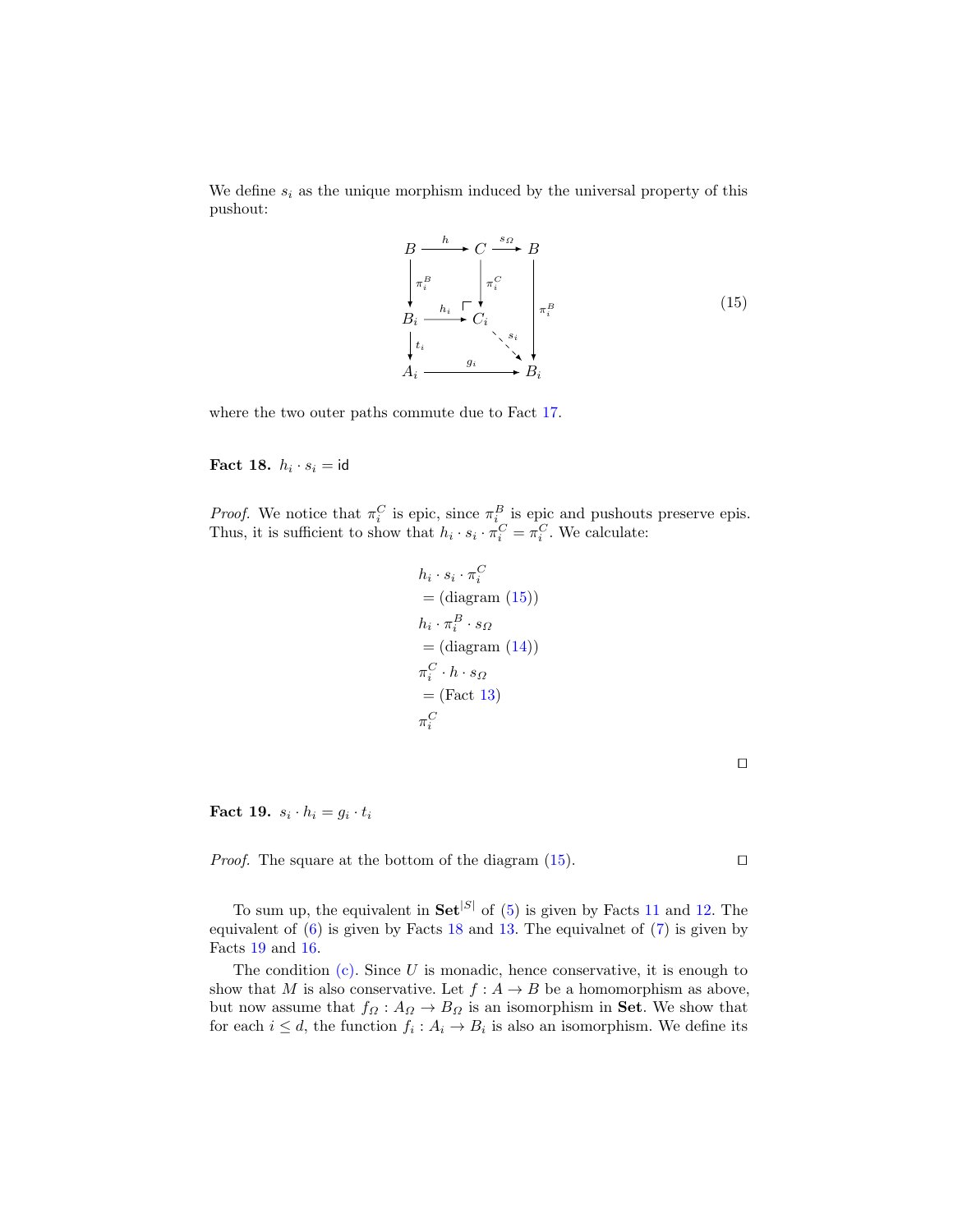inverse as  $f_i^{-1} = \pi_i^A \cdot f_{\Omega}^{-1} \cdot \sigma_i^B$ , where  $\sigma$  is as above.

$$
f_i^{-1} \cdot f_i
$$
  
= (definition of  $f_i^{-1}$ )  

$$
\pi_i^A \cdot f_{\Omega}^{-1} \cdot \sigma_i^B \cdot f_i
$$
  
= ( $\sigma$  commutes with homomorphisms)  

$$
\pi_i^A \cdot f_{\Omega}^{-1} \cdot f_{\Omega} \cdot \sigma_i^A
$$
  
= ( $f_{\Omega}$  is an isomorphism)  

$$
\pi_i^A \cdot \sigma_i^A
$$
  
= (definition of  $\sigma$  and (beta- $\pi$ ))  
id

In the other direction:

$$
f_i \cdot f_i^{-1}
$$
  
= (definition of  $f_i^{-1}$ )  

$$
f_i \cdot \pi_i^A \cdot f_{\Omega}^{-1} \cdot \sigma_i^B
$$
  
=  $(f$  is a homomorphism)  

$$
\pi_i^B \cdot f_{\Omega} \cdot f_{\Omega}^{-1} \cdot \sigma_i^B
$$
  
=  $(f_{\Omega}$  is an isomorphism)  

$$
\pi_i^B \cdot \sigma_i^B
$$
  
= (definition of  $\sigma$  and (beta- $\pi$ ))  
id

# A.5 Proof of the Equalities in Section [5.2](#page-10-0)

$$
put^{j}(\text{put}^{k}(x))
$$
  
= (definition of put)  
cons([ $\pi^{j}$ (cons([ $\pi^{k}(x)$ ]<sub>n</sub>))]<sub>n</sub>)  
= (beta- $\pi$ )  
cons([ $\pi^{k}(x)$ ]<sub>n</sub>)  
= (definition of put)  
put<sup>k</sup>(x)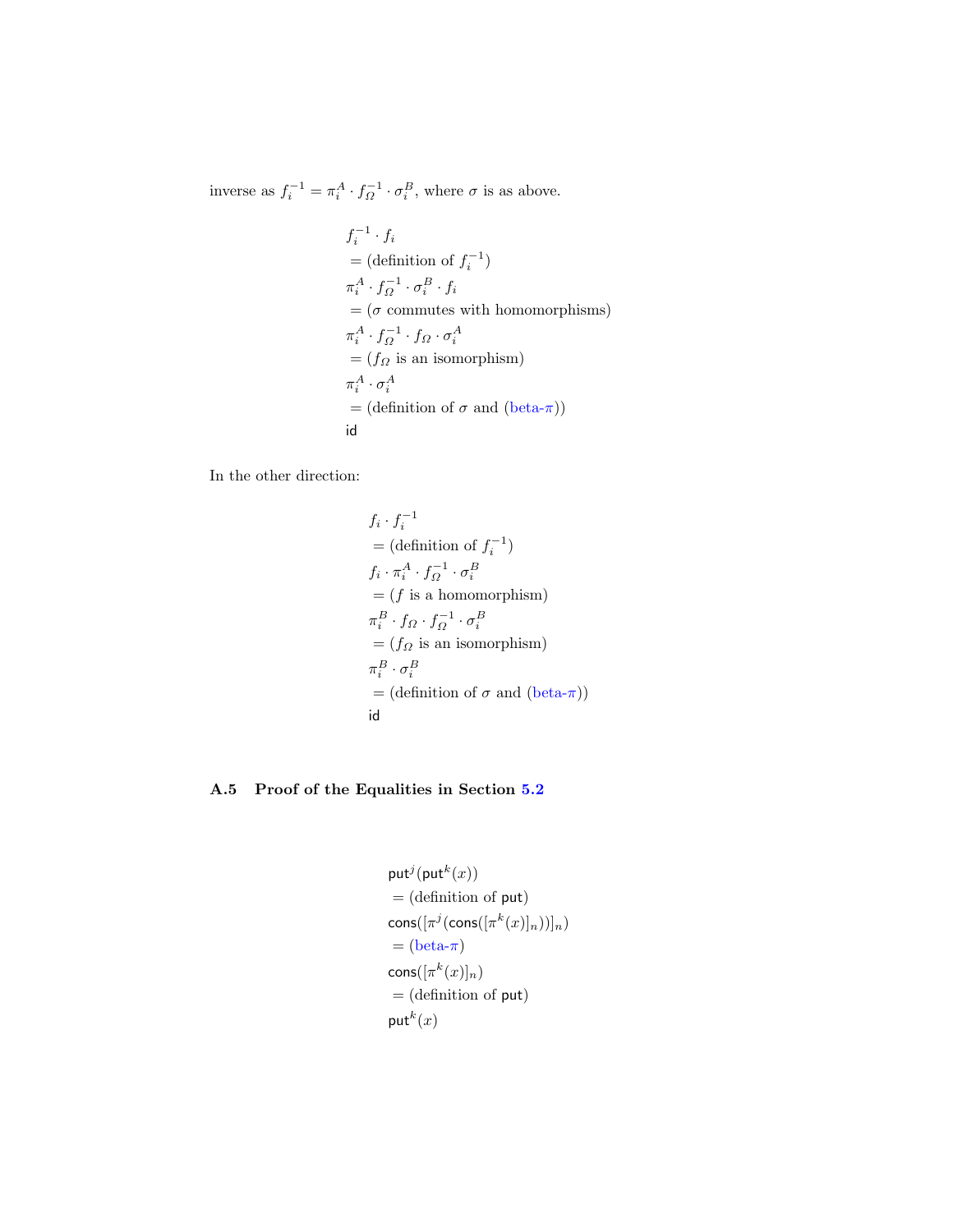```
\mathsf{put}^j(\mathsf{get}([x_i]_{i\leq n}))= (definition of get)\mathsf{put}^j(\mathsf{cons}([\pi^i(x_i)]_{i\leq n}))= (definition of put)
\mathsf{cons}([\pi^j(\mathsf{cons}([\pi^i(x_i)]_{i\leq n}))]_n)=(beta-\pi)
\mathsf{cons}([\pi^j(x_j)]_n)= (definition of put)
put^j(x_j)
```
 $\mathsf{get}([\mathsf{get}([x_i]_{i\leq n})]_n)$  $=$  (definition of  $get)$  $\mathsf{cons}([\pi^i(\mathsf{cons}([\pi^j(x_j)]_{j\le n}))]_{i\le n})$  $=$  [\(beta-](#page-7-4) $\pi$ )  $\mathsf{cons}([\pi^i(x_i)]_{i\le n})$  $=$  (definition of  $get)$  $\mathsf{get}([x_i]_{i\leq n})$ 

```
\mathsf{get}([\mathsf{put}^i(x_i)]_{i\leq n})= (definition of put)
\mathsf{get}([\mathsf{cons}([\pi^i(x_i)]_n)]_{i\leq n})= (definition of get)
\mathsf{cons}([\pi^i(\mathsf{cons}([\pi^i(x_i)]_n))]_{i\leq n})=(beta-\pi)
\mathsf{cons}([\pi^i(x_i)]_{i\leq n})= (definition of get))
\mathsf{get}([x_i]_{i\leq n})
```